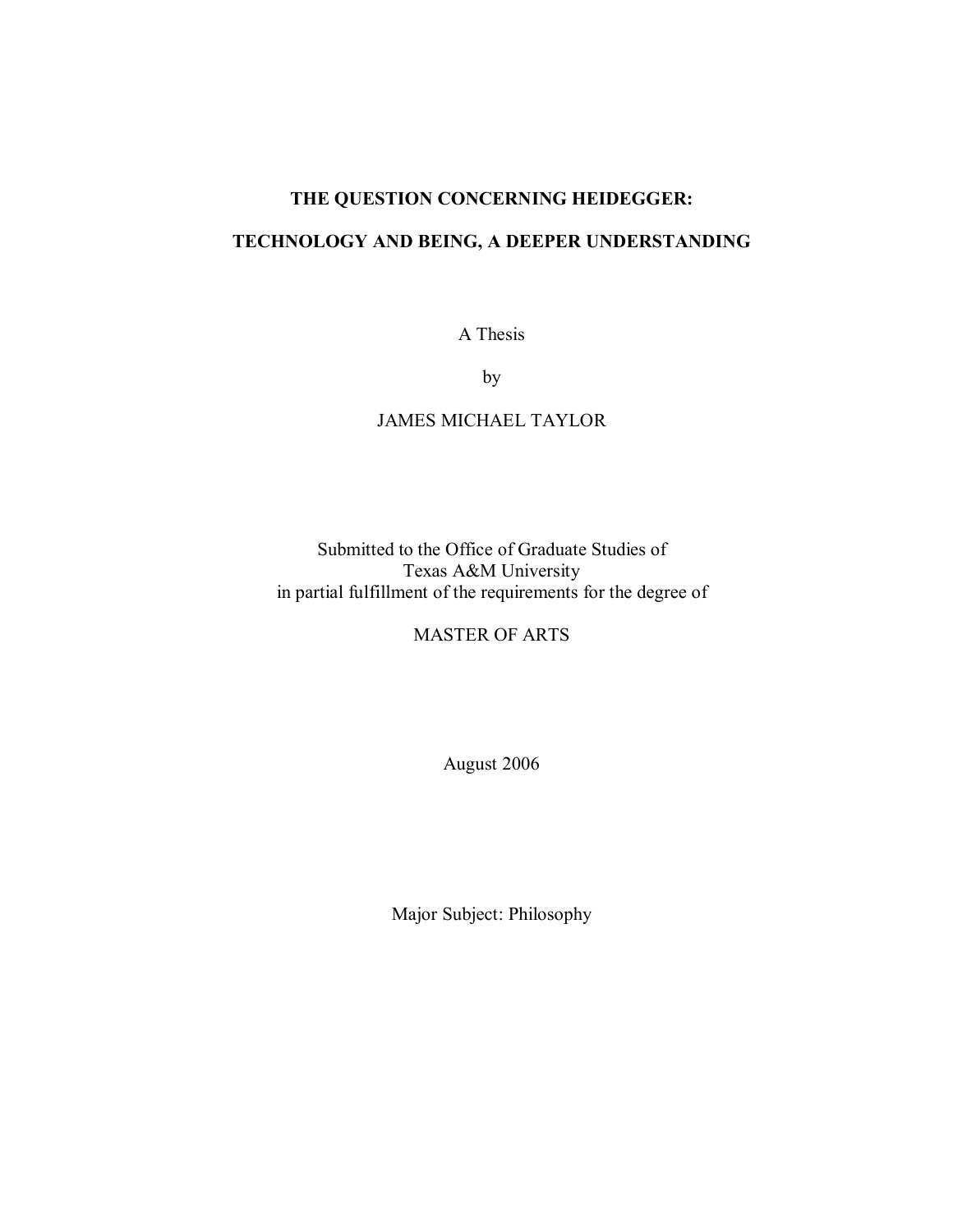# **THE QUESTION CONCERNING HEIDEGGER: TECHNOLOGY AND BEING, A DEEPER UNDERSTANDING**

A Thesis

by

# JAMES MICHAEL TAYLOR

Submitted to the Office of Graduate Studies of Texas A&M University in partial fulfillment of the requirements for the degree of

# MASTER OF ARTS

Approved by:

Chair of Committee, Theodore George Committee Members, Stephen Daniel

 Robert Shandley Head of Department, Robin Smith

August 2006

Major Subject: Philosophy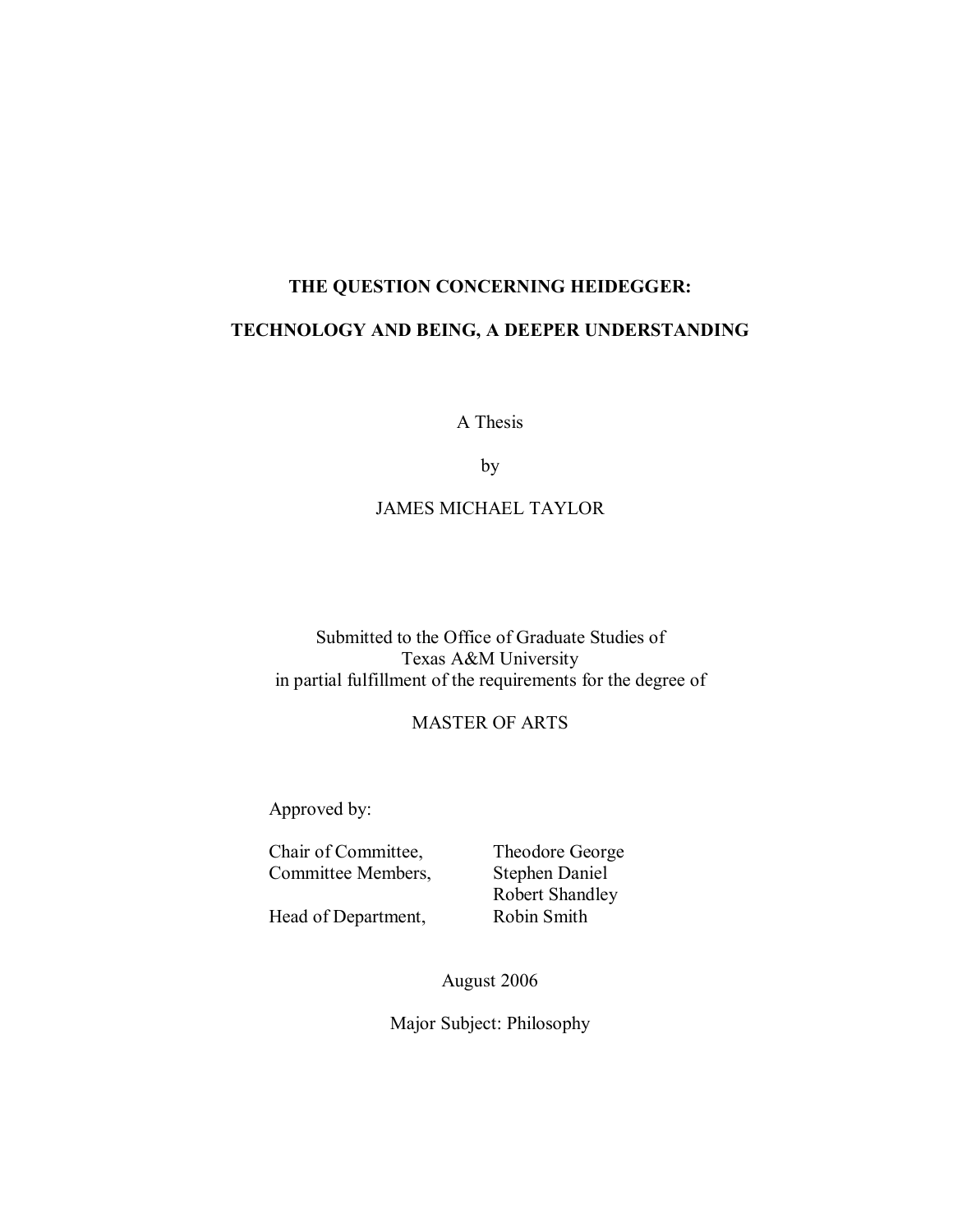#### **ABSTRACT**

The Question Concerning Heidegger: Technology and Being, a Deeper Understanding. (August 2006) James Michael Taylor, B.A., Dallas Baptist University Chair of Advisory Committee: Dr. Theodore George

The primary goal of this thesis is to show that Martin Heidegger's philosophy of technology stems directly from his ontology. Specifically that his notion of technology, as the enframing destining spirit of this age, is a revelation of being itself as technology in this age. The thesis begins with an introduction that sets up the major points and briefly summarizes each of the chapters. Chapter I primarily deals with the question of what motivates Heidegger to reflect philosophically on technology. This idea is also broadened to include the basic experiences and concepts that might cause anyone to reflect on technology. The historical, scientific, metaphysical, practical, personal, and spiritual are the motivational forces that drive someone to philosophize about technology. This is shown through an analysis of selected works from Iain Thomson, Don Ihde, W.P.S. Dias, and Hubert Dreyfus. The chapter ends with a return to the notion of being. Chapter II mainly deals with a textual analysis of the introduction to *Being and Time*, and *The Question Concerning Technology*. The idea of being is examined in detail, and a workable notion of being is extracted from the text. Then Heidegger's philosophy of technology is explained using the *QCT*. These ideas are put together and it is shown that technology is being as the destining of this present age. Yet technology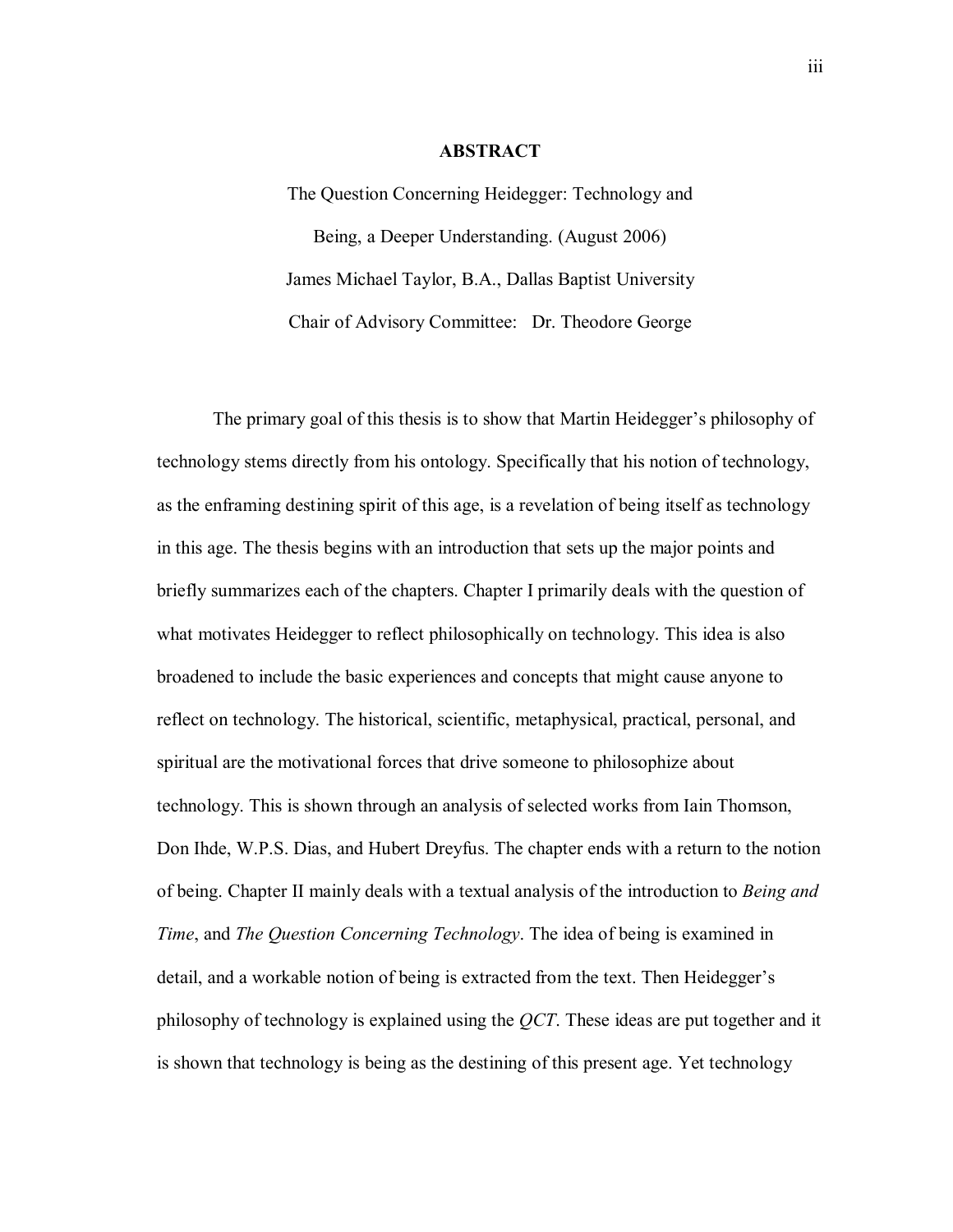poses a danger to being, and indeed to humanity. The third chapter examines the alternatives to this danger in the form of Heidegger's saving power, as discussed in his essay *The Turning*. The lesser dangers of technology are also reconsidered, as the truth of Heidegger's answer comes to light. The truth of the saving power is that releasement towards a new destining will surmount the danger of technology. Yet this reveals that being takes a care for humanity, and this opens up the path for the unconcealing of God's active power in the world of technology. Ultimately, only God can save humanity from the danger of technology, but He will only be revealed through the new destining revealing of being.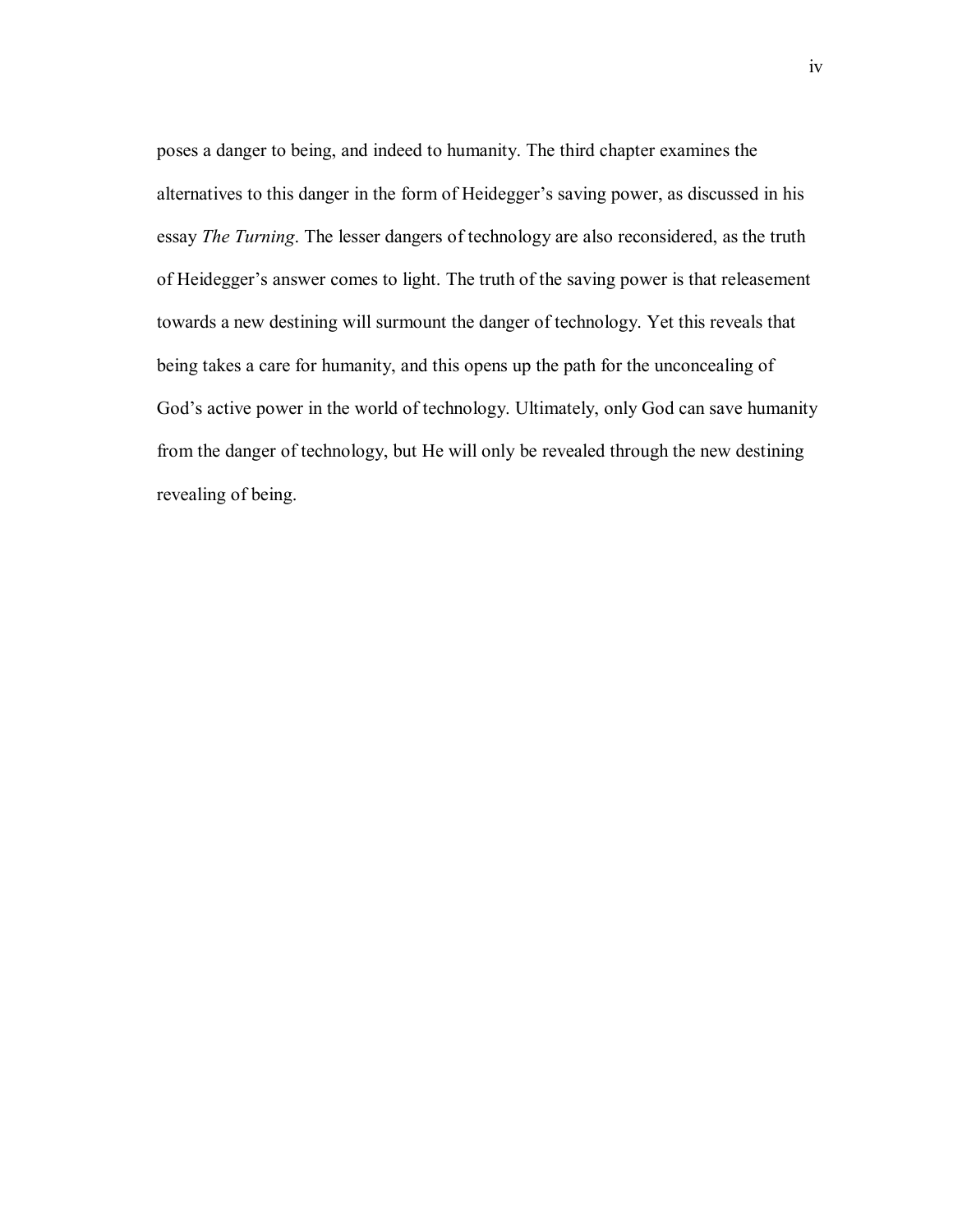# **DEDICATION**

For Professor Kappelman, for inspiring me to think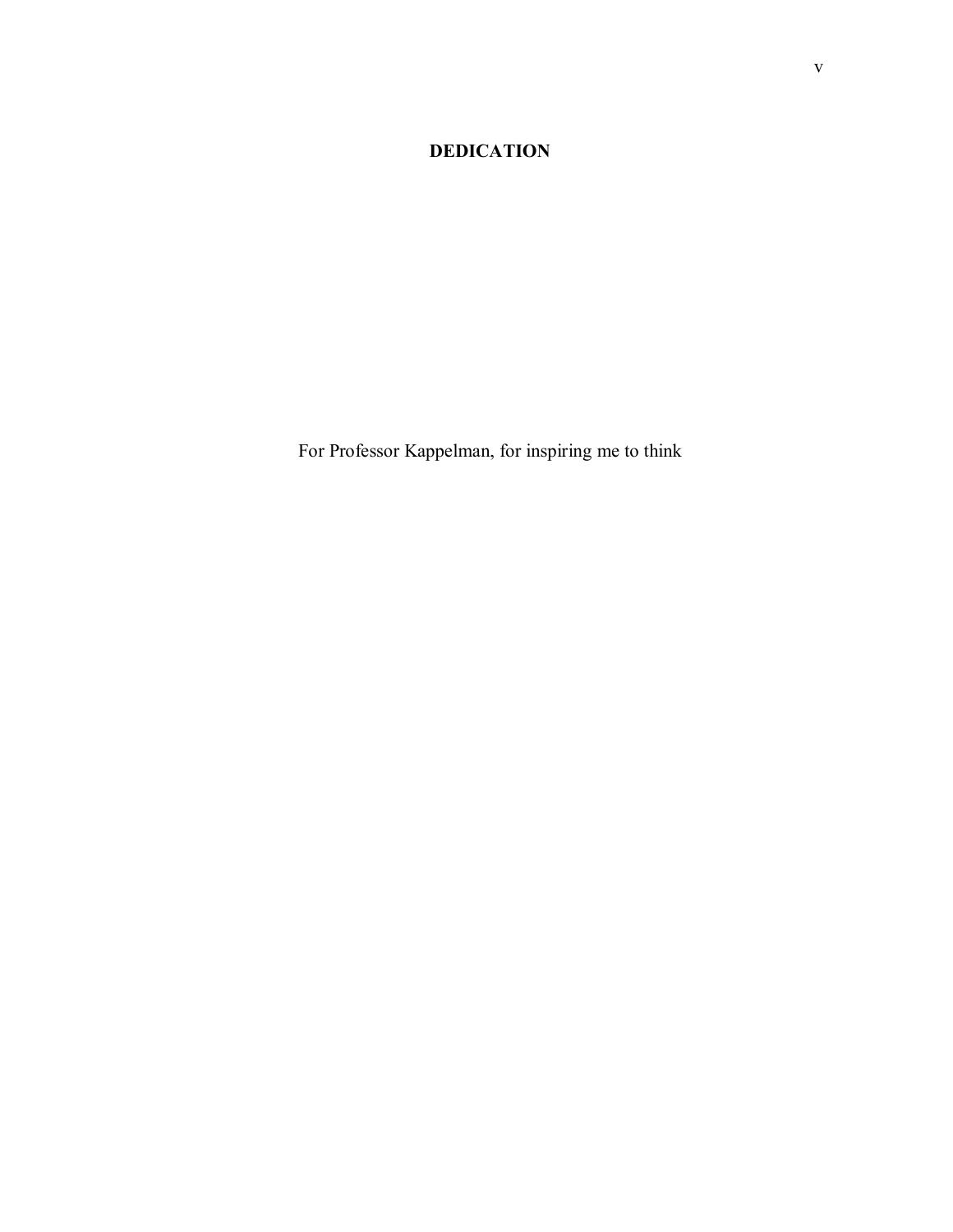# **TABLE OF CONTENTS**

|                |                                            | Page                       |
|----------------|--------------------------------------------|----------------------------|
|                |                                            | 111                        |
|                |                                            | V                          |
|                |                                            | V1                         |
| <b>CHAPTER</b> |                                            |                            |
| I              |                                            | 1                          |
| $\mathbf{I}$   | WHAT CALLS FOR QUESTIONING TECHNOLOGY?     | 5                          |
|                | 2.5 Personal, Philosophical, and Spiritual | 5<br>9<br>12<br>16<br>20   |
| Ш              | BEING AND THE QUESTION CONCERNING          | 26                         |
|                |                                            | 26<br>27<br>33<br>40       |
| IV             |                                            | 48                         |
|                |                                            | 48<br>49<br>58<br>62<br>65 |
| V              |                                            | 72                         |
|                |                                            | 77                         |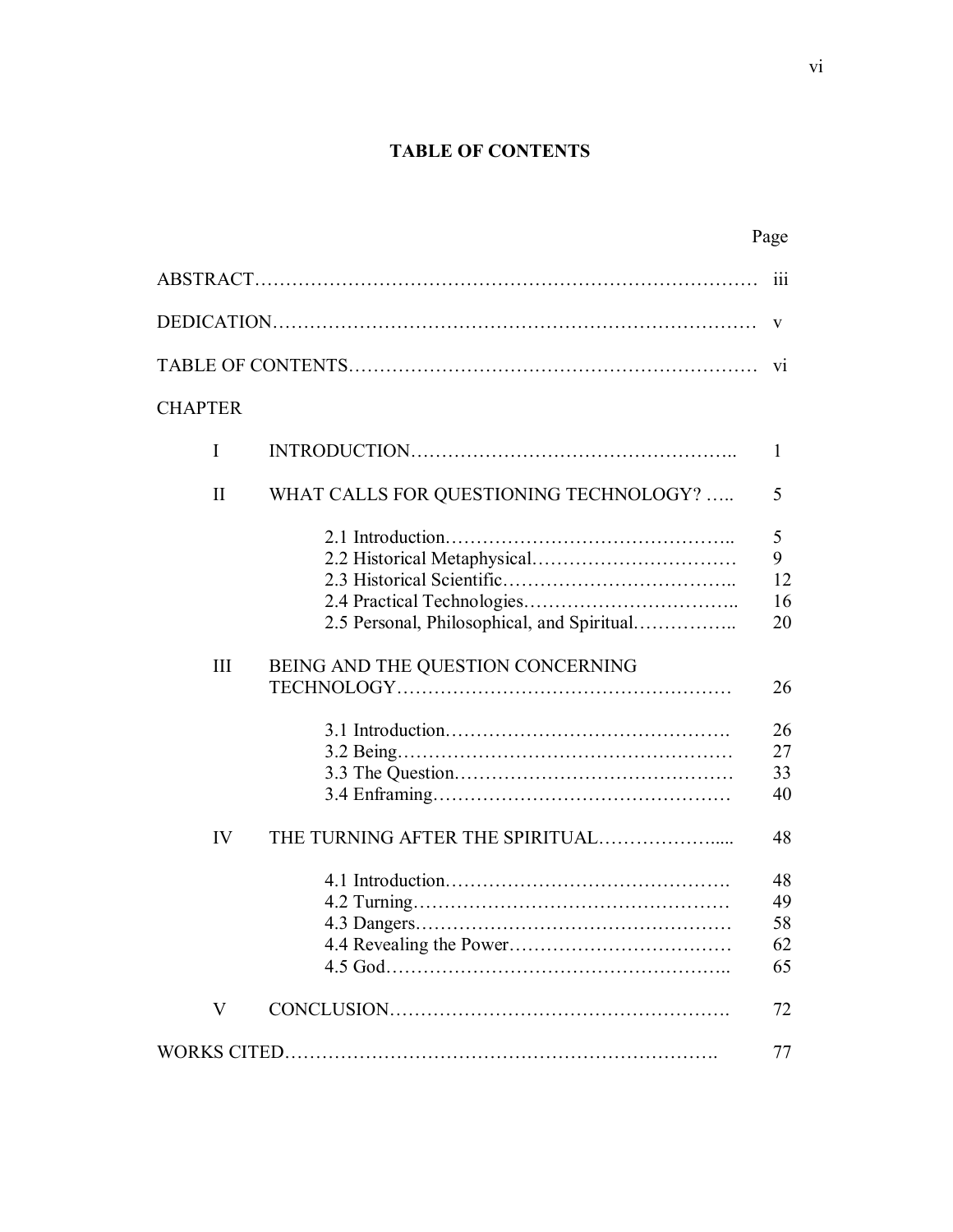| AZIT. |  |
|-------|--|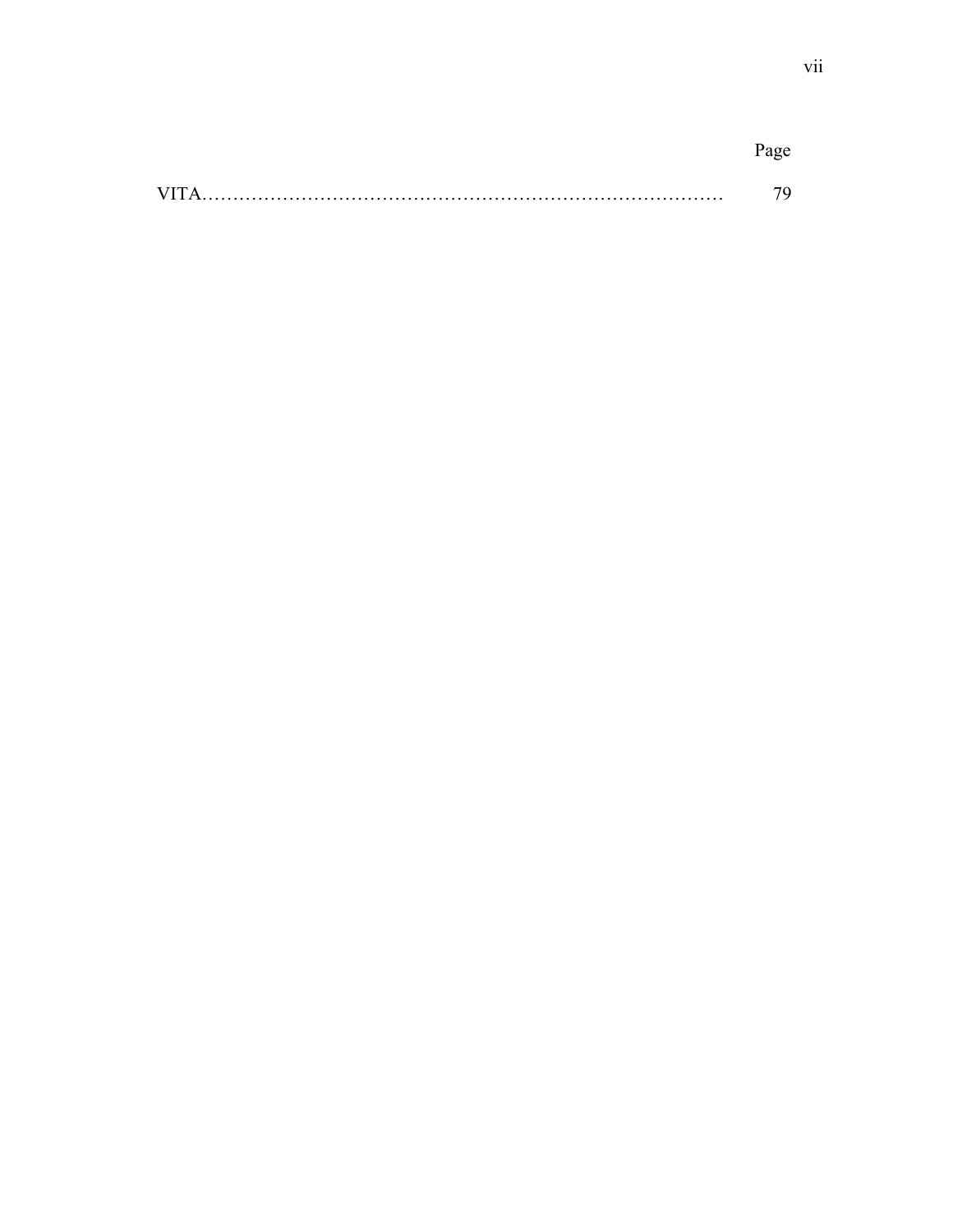#### **CHAPTER I**

#### **INTRODUCTION**

This thesis is an exploration of Heidegger's philosophy of technology, its connection and placement to his project on being, and how that philosophy opens up a comportment towards the technological problems of society. This comportment in turn reveals a path, a way, to see an original interpretation of Heidegger's notion of God already operating in the world of technology. Among the key themes considered will be how Heidegger's philosophy of technology addresses the problems of technology, the philosophical and historical motivations behind his project, and how this project reveals the possibility of Godís appearance. The key works addressed include the introduction to *Being and Time*, *The Question Concerning Technology*, and *The Turning*. These works will be analyzed to see how they denote the concept of being, and how that concept is crucial to understanding Heidegger's philosophy of technology. For Heidegger, technology threatens humanity in a unique physical and psychological manner, but it also reveals something about human physicality and psychology. Heidegger's philosophy of technology reveals not only the danger inherent in the technical, but also how this danger can be surmounted. The danger threatening humanity is not something that can simply be overcome, rather the strength of Heidegger's words sounds forth in the turning towards the possibility of God.1

This thesis follows the style of *The Chicago Manual of Style.*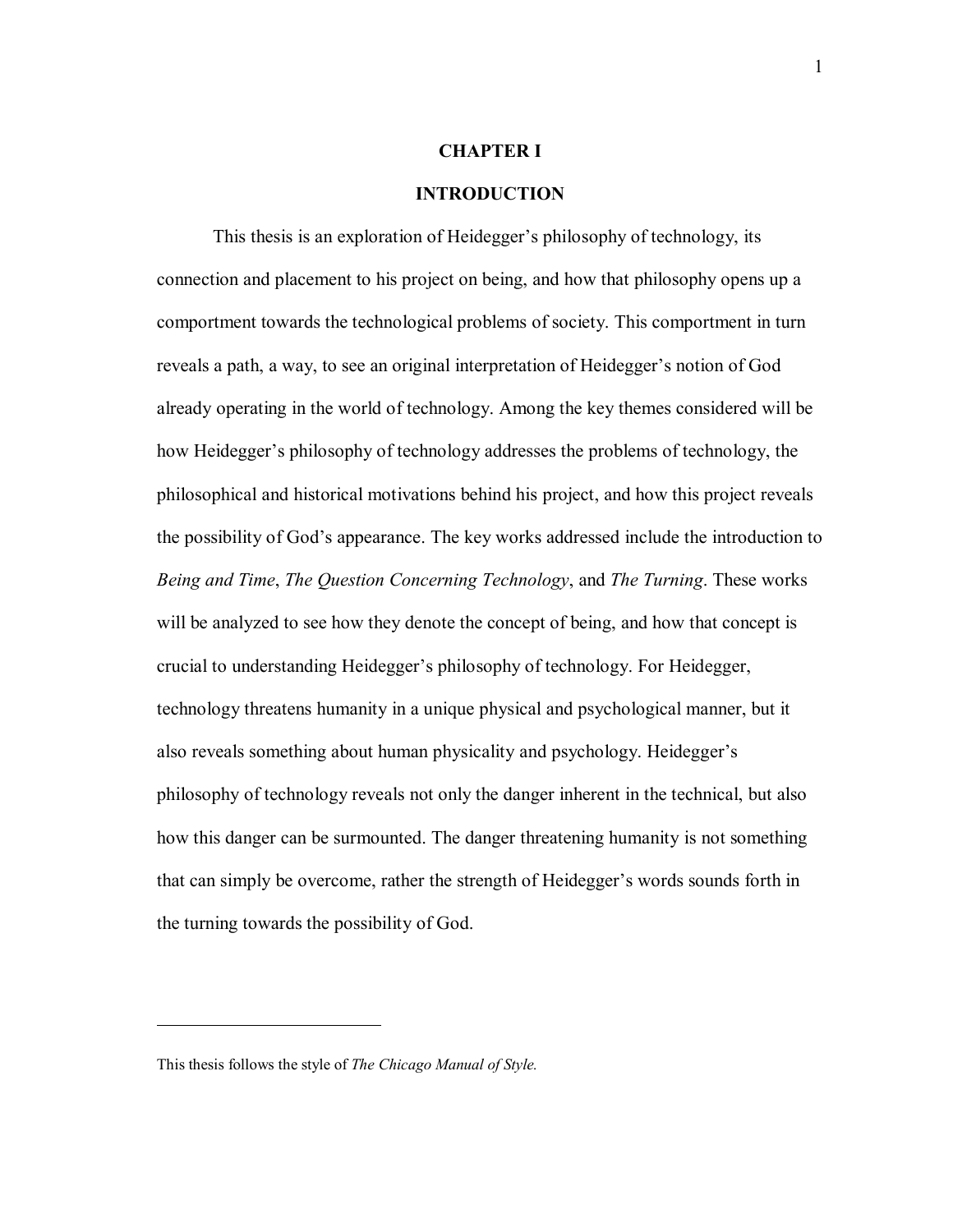The first chapter of this thesis will deal primarily with a need to understand the motivation for turning to Heidegger's philosophy of technology. Yet here we will also look at this idea broadly as we seek to understand the motivating force behind the philosophy of technology itself. The discussion in the first chapter will focus on several different motivating forces behind the philosophy of technology, and specifically Heidegger's philosophy. These different forces are here represented by select secondary sources from Iain Thomson, Don Ihde, W.P.S. Dias, and Hubert Dreyfus. The discussion begins with Thomson's study of the historical metaphysical influences on Heidegger's work. Thomson references Nietzsche and Kant to show their motivating force behind Heidegger's philosophy of technology. In contrast to Thomson, Don Ihde takes a historical scientific approach. Ihde sees Heidegger as influenced by the prevailing scientific thought of his day, and sees his philosophy of technology as a reaction to the new science of quantum physics. Ihde argues for a philosophical failure and is not convinced that Heidegger's philosophy adequately deals with the problems of particular technologies. To that end W.P.S. Dias, an engineer, points out precisely what are the problems of particular technologies. For Dias, the motivating force is practical experience with technologies themselves. Thus he sets about classifying four kinds of dangerous technologies that call for philosophical reflection.

It is in Hubert Dreyfus that the motivations for a philosophy of technology are revealed as personal, philosophical and spiritual. Dreyfus deals with the connection between technology and being, as he attempts to explain Heidegger's conception of God. The first chapter ends having covered all the motivations for this study, but without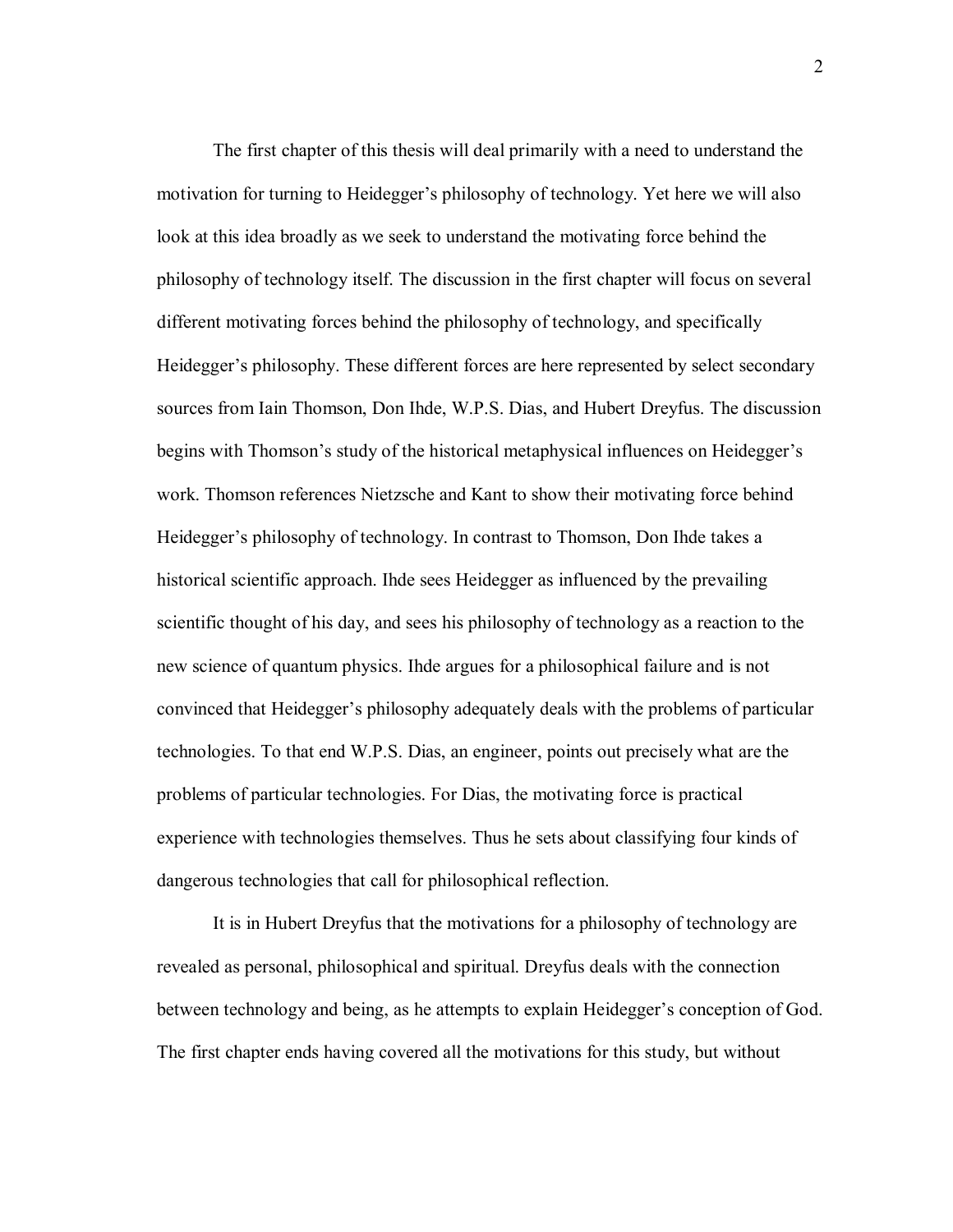adequately dealing with the need for a god. If this original understanding of Heidegger's God is to be grasped then his philosophy of technology must be taken up anew, beginning with the understanding of being.

The second chapter begins with a textual analysis of Heidegger's notion of being, as it is outlined in the introduction to *Being and Time,* and in the secondary literature*.* This notion of being will in turn be applied to the *Question Concerning Technology* in an effort to show forth being in technology, as the primary aim and true agenda of Heidegger's philosophy of technology. Namely, that the essence of technology is the enframing and the enframing is being itself, as it is destined in this present age. The second chapter will conclude by explaining the supreme danger that Heidegger saw in technology, and point the way to the saving power in the third chapter.

The third chapter will begin with a textual analysis of *The Turning.* Specifically this analysis will reiterate the significance of understanding the true danger of the essence of technology. The analysis will introduce the idea of the saving power as contrasting with the danger that Heidegger puts forward in the *QCT.* This in turn will lead to a discussion of the notion of turning as a comportment towards remaining open and patient. This comportment is a possible answer to the supreme danger of the enframing. Finally the third chapter will contain a concluding discussion of the significance of Heidegger's solution in light of the problems of particular technologies. The concluding discussion will invoke the closing lines of the *Turning* as revealing a path for understanding an original concept of Heidegger's. It shows how the surmounting power of a new destining of being is already active even in the face of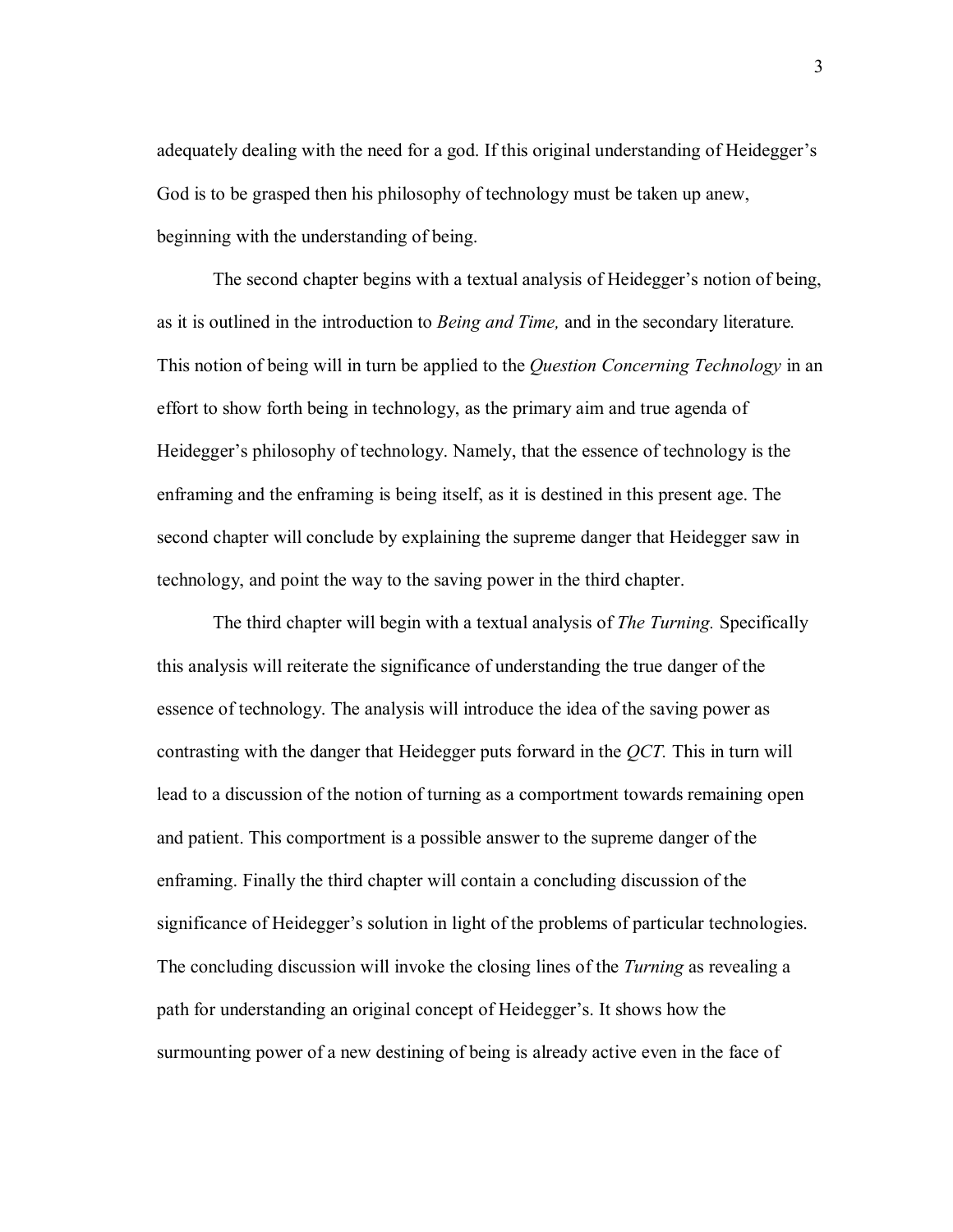threatening technologies. The danger is being surmounted by the saving power, as a new destining of being is revealing itself. Yet all this leads to a revelation of the possibility of God's unveiling. An original understanding of Heidegger's God might be unconcealed in that God's will reveals the essence of being in each age. Then it may be that God acts to surmount the danger of technology by revealing a new destining of being. Yet this revelation of God still remains only possible in the works of Heidegger, and indeed it does not yet exist as fully revealed in this age. Though the enframing is surmounted in the very revealing of it as the enframing, it is still not destroyed. Rather it may be changed even now, but this is still a changing that must be waited on. Patience for the revealing of being is the proposed answer to the problems of technology, as Heidegger's God may be all that can save us.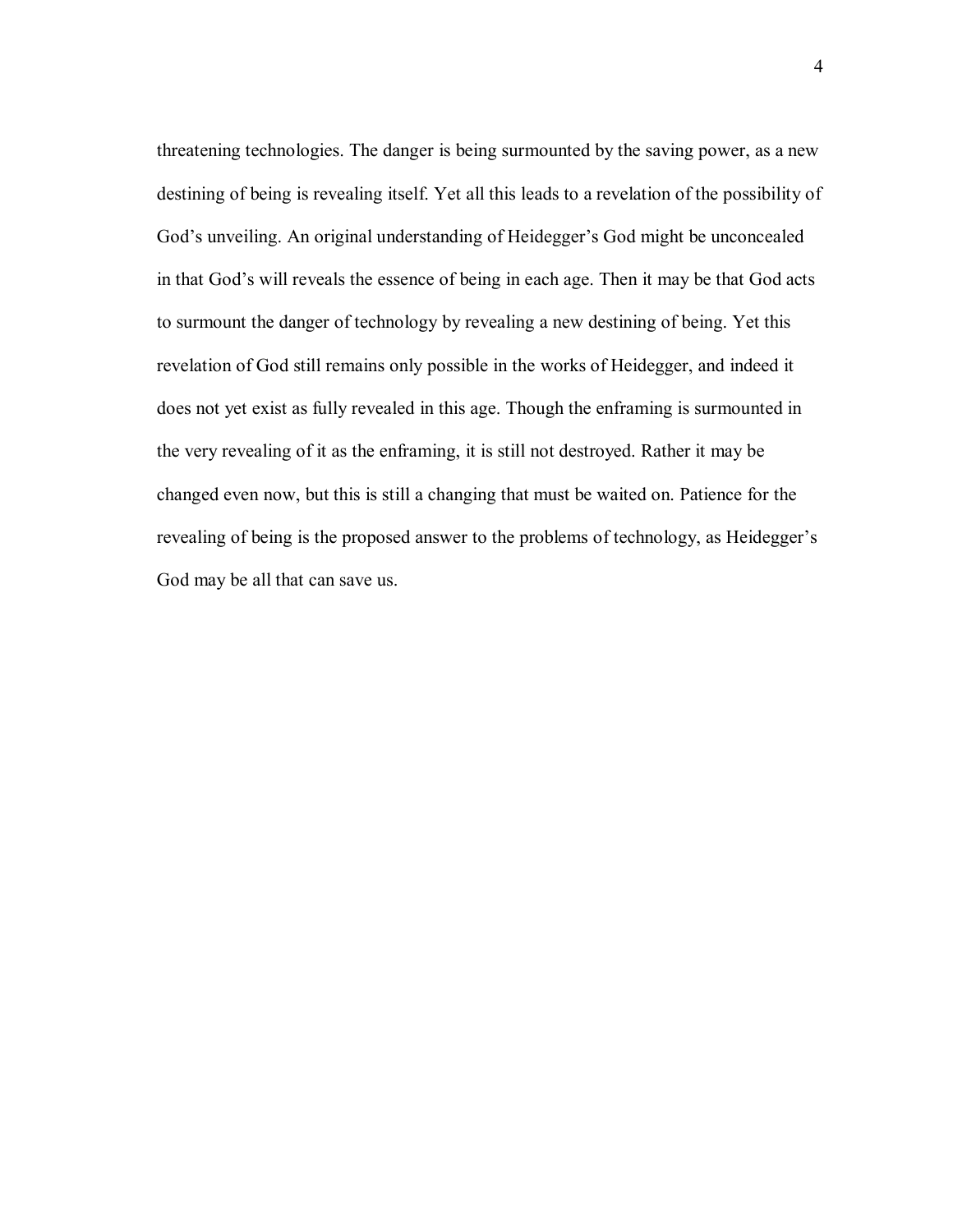#### **CHAPTER II**

# **WHAT CALLS FOR QUESTIONING TECHNOLOGY?**

## **2.1 Introduction**

To begin this study of Heidegger it is necessary to ask several questions. The primary question is what motivates one to study Heidegger's philosophy of technology? Still, this question can be restructured in such a way as to reveal a mystery deeper than the author's motivations. The question could be asked, what calls for philosophical reflection on the topic or idea of technology itself? Surely when the question is asked in that way, it is already assumed that technology is an idea that yields itself up for the work of the philosopher. There is something within the nature of technology that allows it to be questioned and sought after as idea. If technology is nothing more than machines and human devices then a philosophy of technology must refine itself into many philosophies of technology. If there is a fundamental thread that connects all things technological then perhaps a philosophy of technology can be motivated.

That a philosophy of technology is not only possible, but also necessary is one of the key points of Heidegger's works on the subject. A good analysis would turn to *The Question Concerning Technology* and *The Turning* as the two major works on Heidegger's philosophy of technology. These are notable works from Heidegger's late period, and they provide the grounds for establishing Heidegger's philosophy of technology. Heidegger's work on this subject seems to be motivated by a pursuit of the understanding of being. The root of Heidegger's philosophy of technology lies in his ontology, and in the question of being. This thesis will also give an analysis of the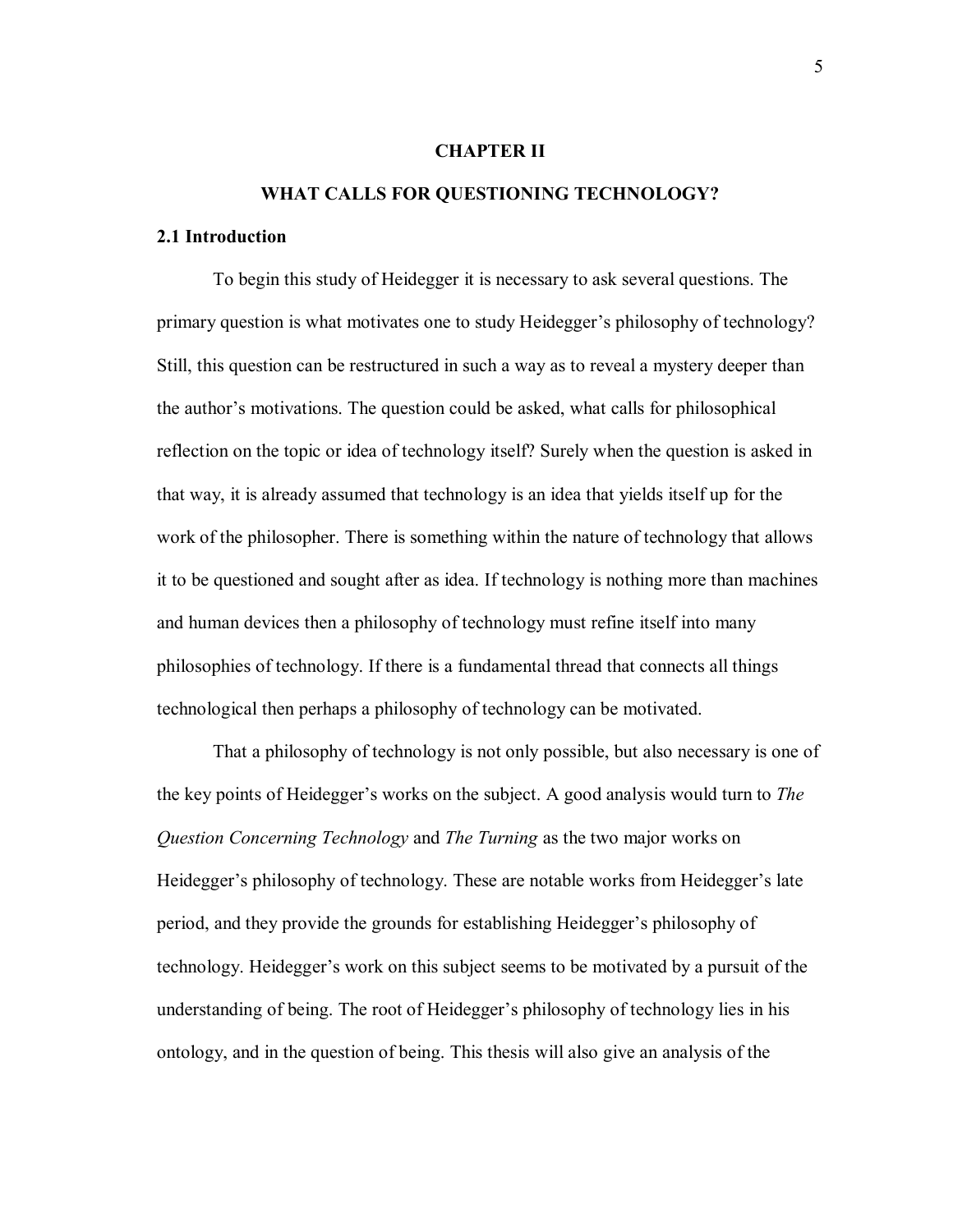concept of being as Heidegger gives it in the introduction to his work *Being and Time*. Some scholars have even put forth the idea that the question of being is Heidegger's lifelong project.<sup>1</sup> The relationship of Heidegger's ontology to his philosophy of technology is one of the notions at stake in understanding the motivations for this philosophical inquiry.

In order to adequately motivate a philosophy of technology then perhaps it will be best to approach the problem from several angles. The first question that one considers, when determining what calls for a philosophy of technology, is the historical question. What motivated Heidegger himself, as a man living in a certain day and age, to reflect on technology as an issue of philosophical inquiry? If one understands the influences that caused Heidegger to write on technology, then perhaps one can the significance of the issue. Iain Thomson and Don Ihde consider the historical question very well in their writings. Thomson attempts to understand the philosophical influences behind Heidegger's works, and the world in which he lived. He concludes that Heidegger is motivated by an understanding of the historical influence of Nietzsche's metaphysics, and the resulting ontotheological construction of the world. Thomson understands the philosophy of technology itself as being motivated by Nietzsche's metaphysics. Indeed it is the force that motivates the technological construction of the world, as well as the study of that construction.<sup>2</sup> Don Ihde paints a very different picture of Heidegger's motivations. Ihde sees Heidegger as being historically influenced by the

<sup>&</sup>lt;sup>1</sup> Dorothea Frede, "The Question of Being," in *The Cambridge Companion to Heidegger*, ed. Charles Guignon (New York: Cambridge University Press, 1993), 42.

<sup>2</sup> Iain Thomson, *Heidegger on Ontotheology* (New York: Cambridge University Press, 2005), 19.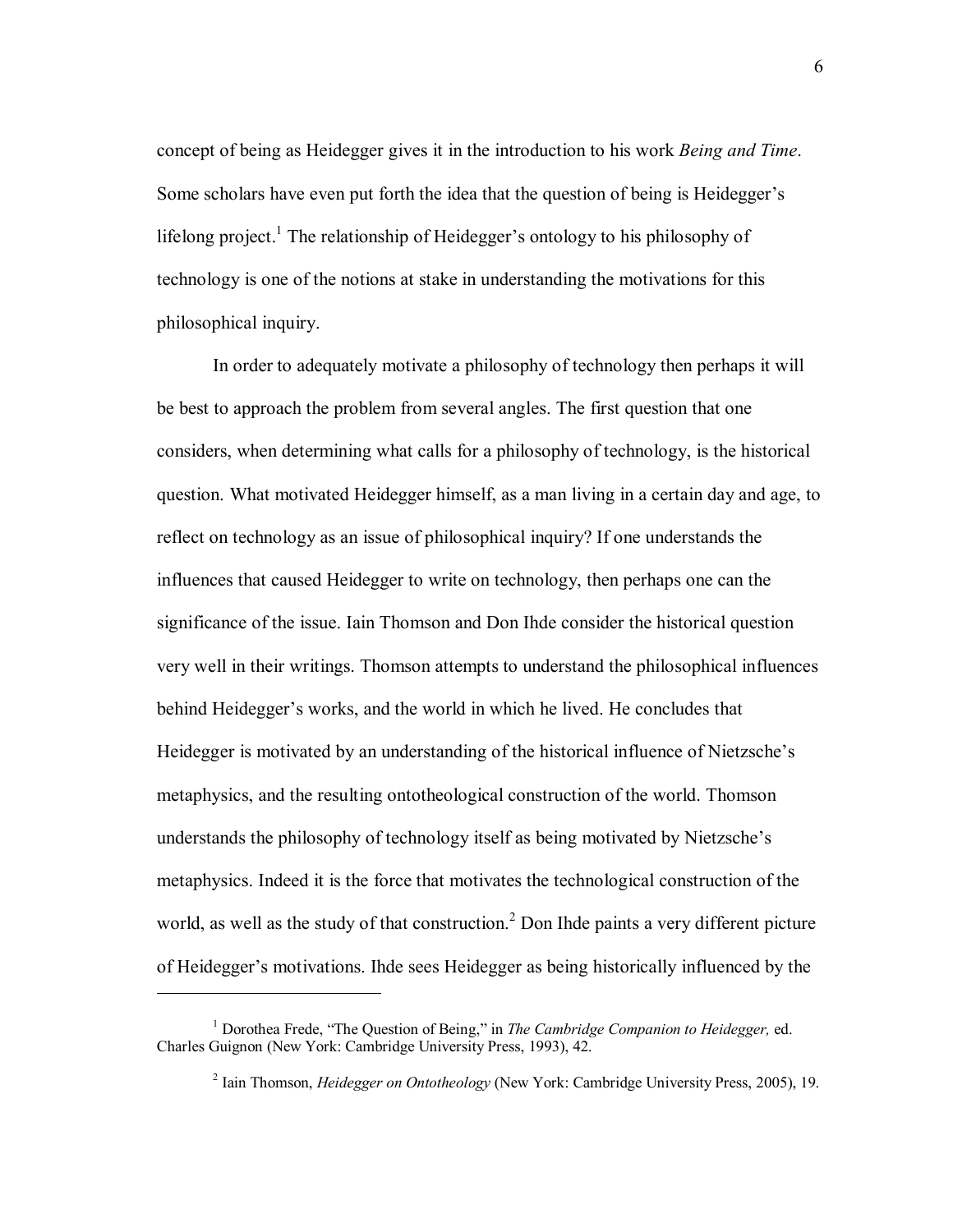prevailing scientific thought of his day. Heidegger's philosophy of technology is less of a response to technology itself, than it is to a certain interpretive scientific mindset that Heidegger picks up during his education. Ihde argues that Heidegger's philosophy of technology is motivated as a reaction to the new brand of science he saw developing at the time Heidegger wrote. Ihde also picks up on the pure novelty of certain aspects of Heidegger's thought. Though he may have been simply motivated, Heidegger still managed to foresee the reality of a blending of science and technology in technoscience. Ihde further argues that Heidegger would have done better to create a philosophy that could deal with various forms of technology.<sup>3</sup>

The general motivation for a philosophy of technology can be seen as a practical response to such technologies. Although it was perhaps not his strongest motivation, Heidegger was quite aware of the influence of technologies in creating his philosophy of technology. The question can be phrased in this manner, "What about technologies" themselves motivates philosophical reflection on technology itself?" It is the work of engineer W.P.S. Dias that provides elaboration on this question. Dias writes from the practical standpoint of a man who is a technician by trade, and he sees four different dangers inherent in all technologies. Dias writes about the effects of physically hazardous, unjust, sociologically damaging, and psychologically destructive technologies. He finds those four areas to be the main areas of concern that tend to motivate questions about technology. Technology, in its many forms, elicits certain

 $\overline{a}$ 

7

<sup>&</sup>lt;sup>3</sup> Don Ihde, "Was Heidegger Prescient Concerning Technoscience," *Existentia* 11 (2001), 374. (hereafter cited in text as Ihde)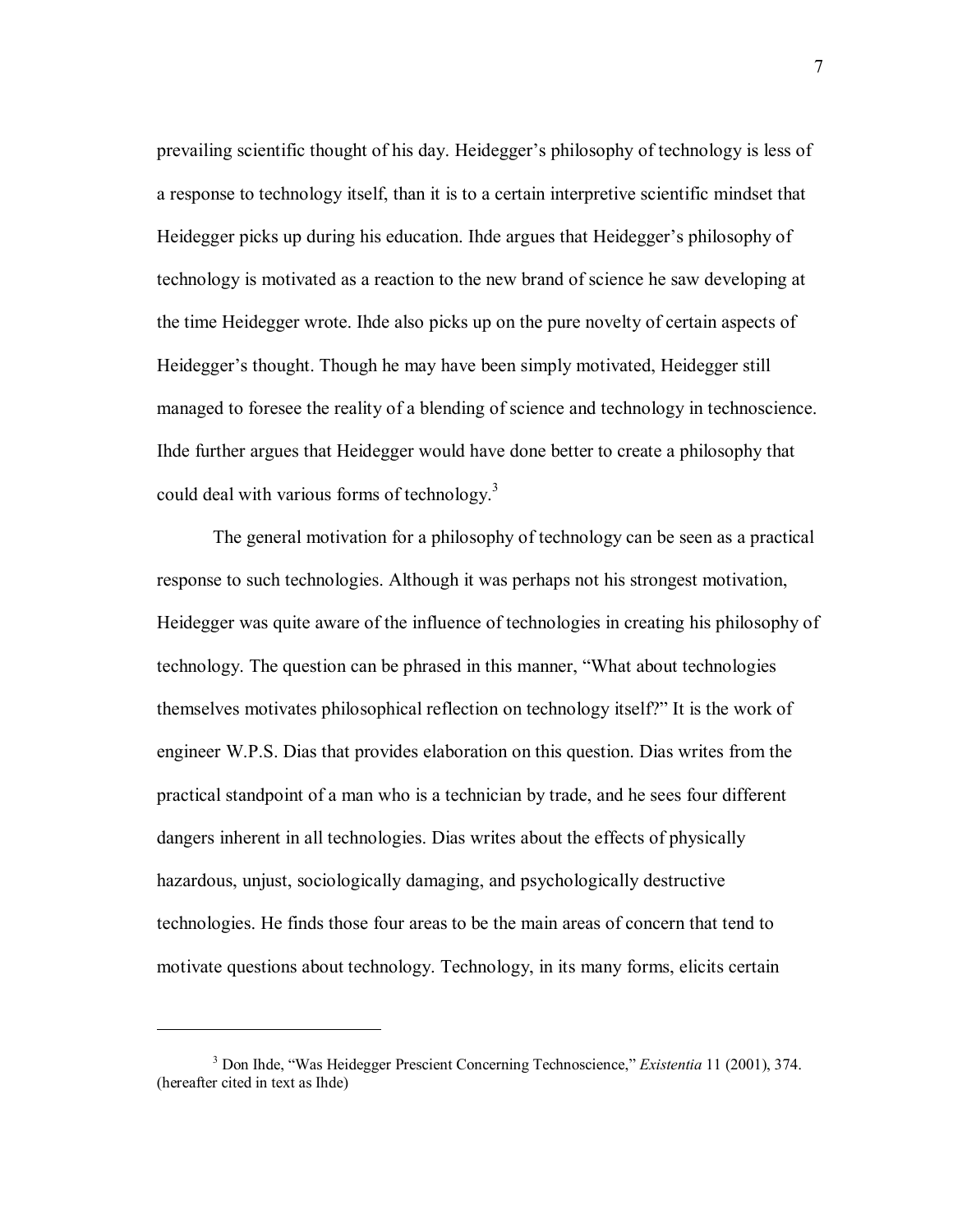dangers and hazards that cause humanity to reflect on its nature. Dias is convinced that Heidegger was particularly motivated by the psychological and sociological threats of certain technologies.<sup>4</sup> However, the strongest factors that motivated Heidegger, and also the author of this thesis, remain unaddressed.

One must now return to the question of the relation of being to technology, and consider its philosophical and spiritual motivations. The answer to the question of how being relates to technology is that being is technology; or rather that technology can be identified with being. Technology is the aspect of being that exists as the fundamental destiny of this modern age. The significance of this lies in what Heidegger describes so well in his *Introduction to Metaphysics*. "The question is: Is being a mere word and its meaning a vapor, or does what is designated by the word 'being' hold within it the historical destiny of the west?"<sup>5</sup> It is Hubert Dreyfus who takes up the question of Heidegger's personal philosophical motivations.<sup>6</sup> Dreyfus delves into the connection between being and technology; ultimately deciding that being is technology. Dreyfus understands that the nature of being as historical destining is something that is sociologically created. He concludes that humanity may usurp the power of technology by creating a new destining. Dreyfus interprets Heidegger's search for a god in light of this revelation. Yet if being holds the spiritual destiny of the west and being is

<sup>&</sup>lt;sup>4</sup> W.P.S. Dias, "Heidegger's Relevance for Engineering: Questioning Technology," Science and *Engineering Ethics* 9, no.3 (July 2003), 390. (hereafter cited in text as Dias)

<sup>5</sup> Martin Heidegger, *An Introduction to Metaphysics,* trans. Ralph Manheim (Fredericksburg, VA: Yale University Press, 1987), 42.

<sup>&</sup>lt;sup>6</sup> Hubert Dreyfus, "Heidegger on Gaining a Free Relation to Technology," in *Technology and the Politics of Knowledge,* ed. Feenberg and Hannay (Indianapolis: Indiana University Press, 1995), 53. (hereafter cited in text as Dreyfus)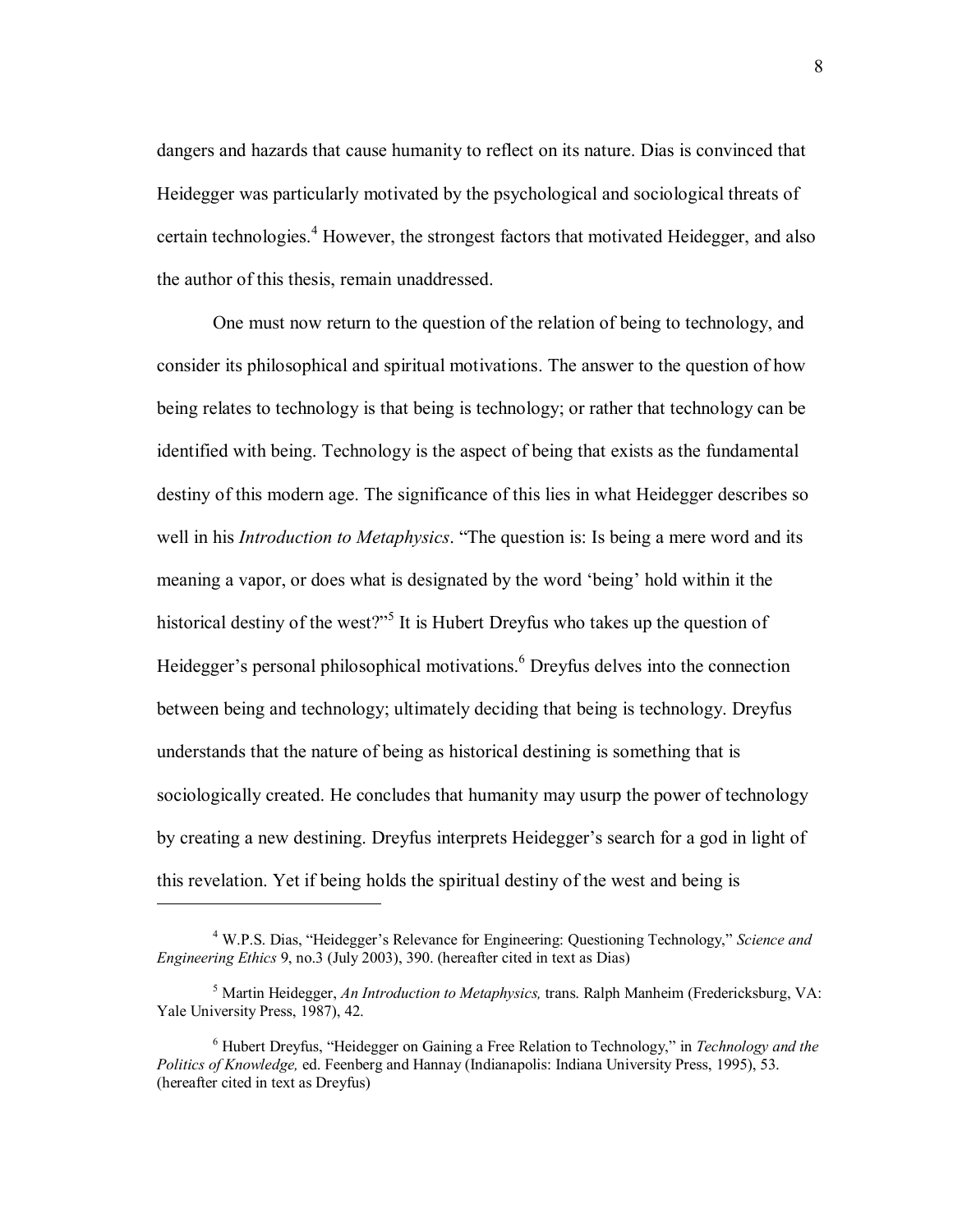technology, then an understanding of technology may yield a greater spiritual revelation than the one that Dreyfus puts forth.

The aim of this first chapter is to answer the two-fold question, "Why does Heidegger give a philosophy of technology, and what calls one to reflect on technology philosophically?î The answer to that question is found through a study of four secondary sources that lay the foundation for this thesis. Thomson and Ihde deal with the historical, scientific influences that motivate this study. Dias deals with the practical, technological influences that motivate this study. Finally, Dreyfus deals with the personal, philosophical, and spiritual motivations behind this thesis. Ultimately the spiritual motivation is one in search of a god that only being can reveal. Yet this thesis first turns to the historical motivations put forward in Iain Thomson's work.

# **2.2 Historical Metaphysical**

 $\overline{a}$ 

Thomson's understanding of ontotheology is the central idea behind his work on the subject of Heidegger and technology. This term refers to a peculiar philosophical practice unique to metaphysics. "We have thus seen that the peculiar 'double grounding' that metaphysics attempts would ontologically anchor its understanding of the being of entities in a basic entity and theologically derive it from (and so justify it by appeal to) a supreme entity. $17$  Thomson holds that ontotheology is precisely what Heidegger is criticizing when he criticizes traditional metaphysics. The idea that a single entity becomes the grounding for all entities, thereby deifying that entity, is the definition of

<sup>7</sup> Thomson, *Heidegger on Ontotheology*, 19.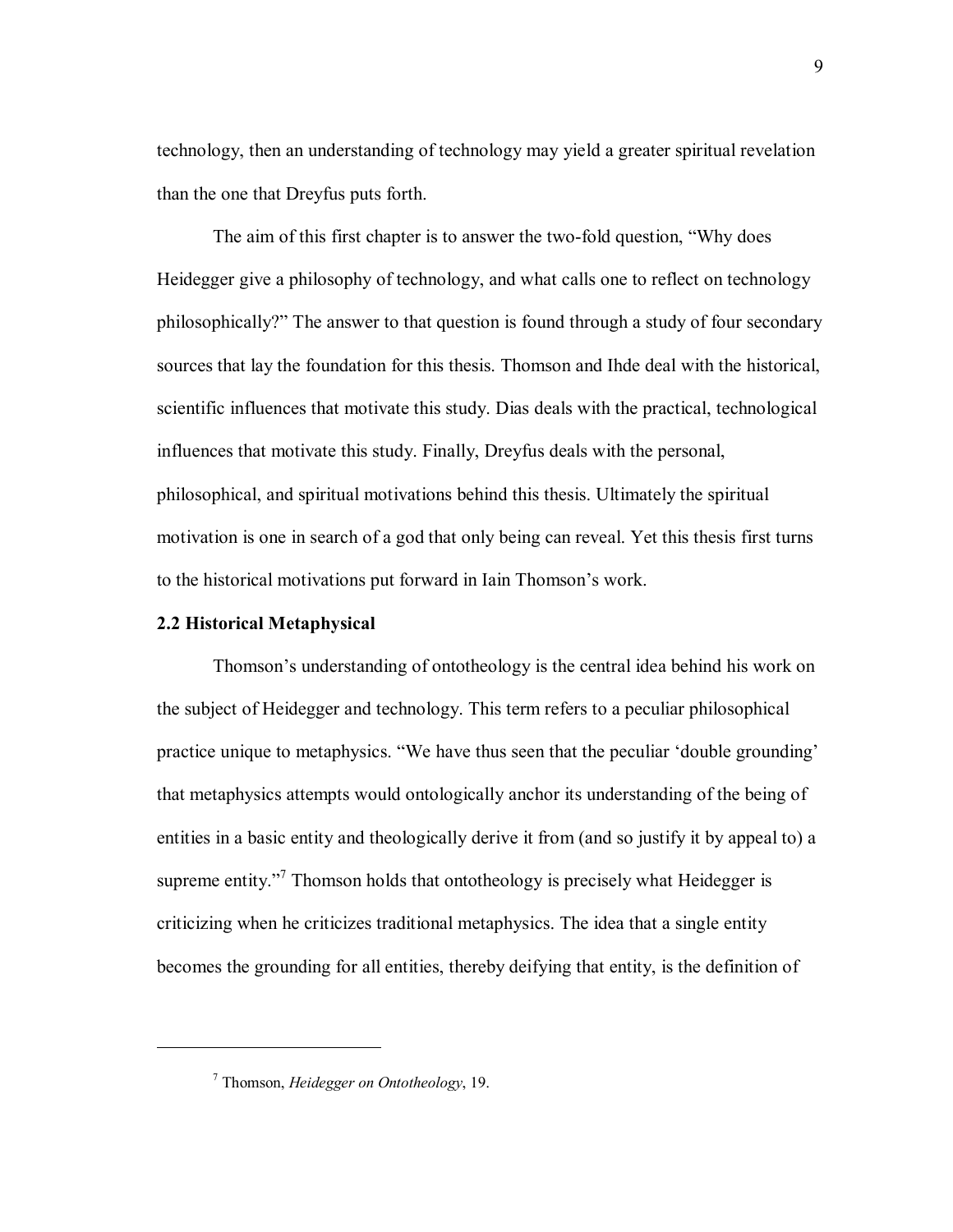ontotheology in this context. According to Thomson, Heidegger understands that this deification has taken a new form based on the writings of Nietzsche:

Heidegger holds Nietzsche's 'unthought' metaphysics responsible for our nihilistic 'technological' understanding of the being of entities and its devastating historical consequences... First, that Nietzsche understands the being of entities ontotheologically, as eternally recurring will-to-power (that is, in short, as sheer 'will-to-will'), forces coming together and breaking apart with no end other than the self-augmentation by which these underlying forces perpetuate themselves.<sup>8</sup>

The idea is that Nietzsche had a peculiar metaphysics in his writings. Nietzsche's metaphysics reduced the being of entities and categorized them all under the super-entity of the will-to-power. The problem is that this gives entities no rich metaphysical understanding of themselves, but rather a mere impetus to self-augment. "Second, that it is precisely this ontologically reductive understanding of the being of entities that encourages us late moderns implicitly to understand, and so generally to treat, all the entities with which we deal, ourselves included, as intrinsically meaningless *Bestand*, mere 'resources'<sup>9</sup> For Thomson, Heidegger's philosophy of technology is a direct reaction to the effects of Nietzschean metaphysics on the world. It is the understanding of the purpose of entities as simply will-to-self-augmentation that moves humanity to treat all entities as mere resources.  $^{10}$  A big idea for Thomson is that Heidegger's philosophy of technology is motivated by his understanding of metaphysics as

<sup>9</sup> Ibid.

 $\overline{a}$ 

 $10$  Ibid.

<sup>8</sup> Ibid., 44.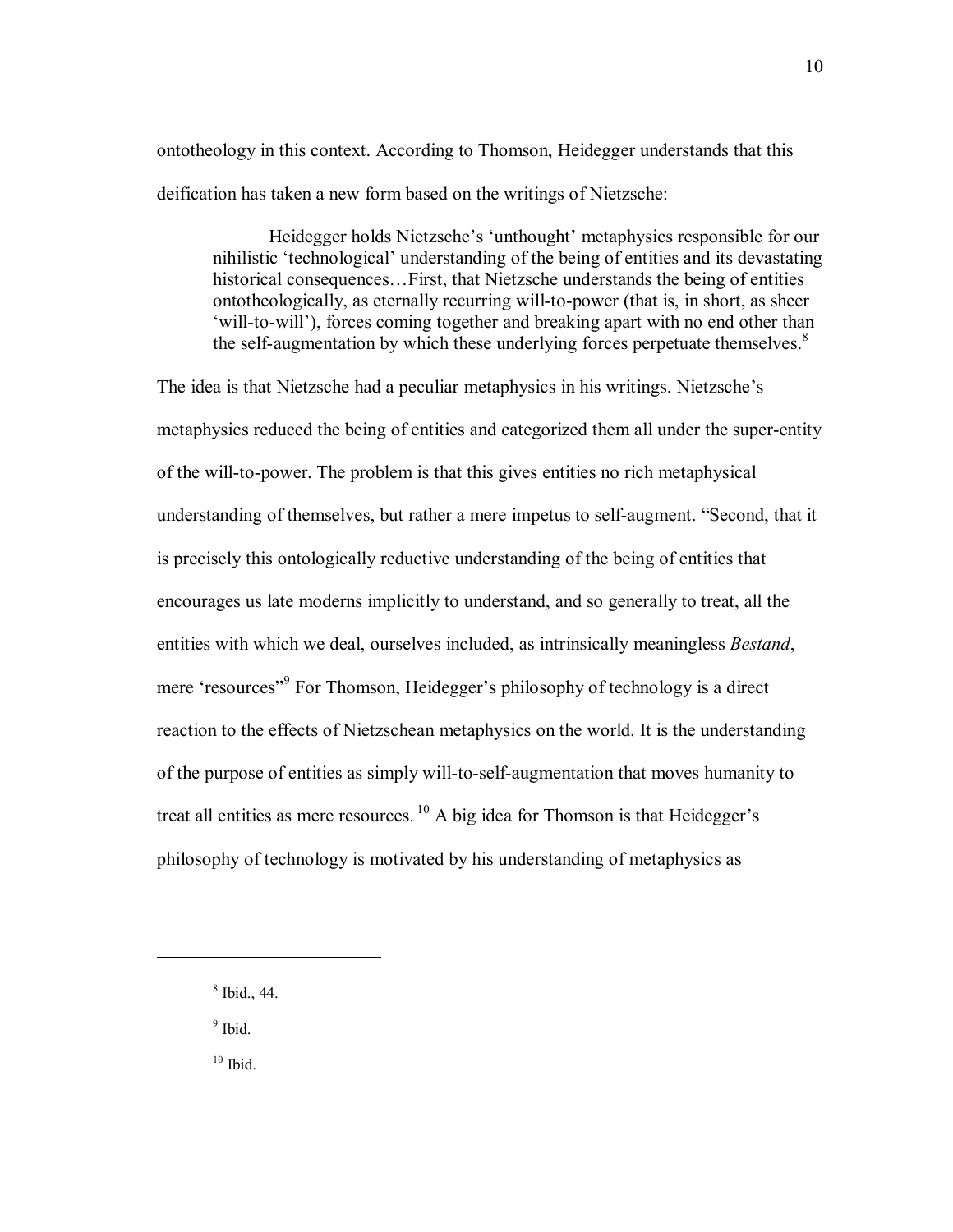ontotheological, as reductive. This is the main influence on Heidegger's philosophy of technology, according to Thomson.

However, Nietzsche is not the only significant influence on Heidegger's work. Though Nietzsche was perhaps the key influence on the world Heidegger lived in, Kant was a strong influence on Heidegger's philosophy itself:

Heidegger, as I understand him, is a great critical heir of the German idealist tradition. His ontological critique of 'enframing' builds on the Kantian idea that we implicitly participate in the making-intelligible of our worlds, but maintains that lenses inherited from metaphysics mediate our sense of reality. In effect Heidegger historicizes Kant's 'discursivity thesis. $<sup>11</sup>$ </sup>

The phenomenological idea at stake is the same one that is threatened by Nietzsche's works. If we make our world intelligible and understandable then we must take responsibility for its construction. Though if we receive our sense of the real from our metaphysics, then we create the world in light of an already present structure. It then seems quite true that metaphysics is responsible for the state of our world, and certainly for the state of our technological world. "We can thus interpret Heidegger's understanding of the ontotheological structure of Western metaphysics, ('the history that we *are*<sup> $\prime$ </sup>) as advancing a doctrine of *ontological holism*. For by giving shape to our historical understanding of 'what *is*', metaphysics determines the most basic presuppositions of what *anything* is, ourselves included.<sup>[12]</sup> Western metaphysics is not merely the recounting of the ideas of isolated individuals. Rather it is in some way responsible for projecting and creating the world in which humanity must live. This

 $11$  Ibid., 54.

 $12$  Ibid., 55.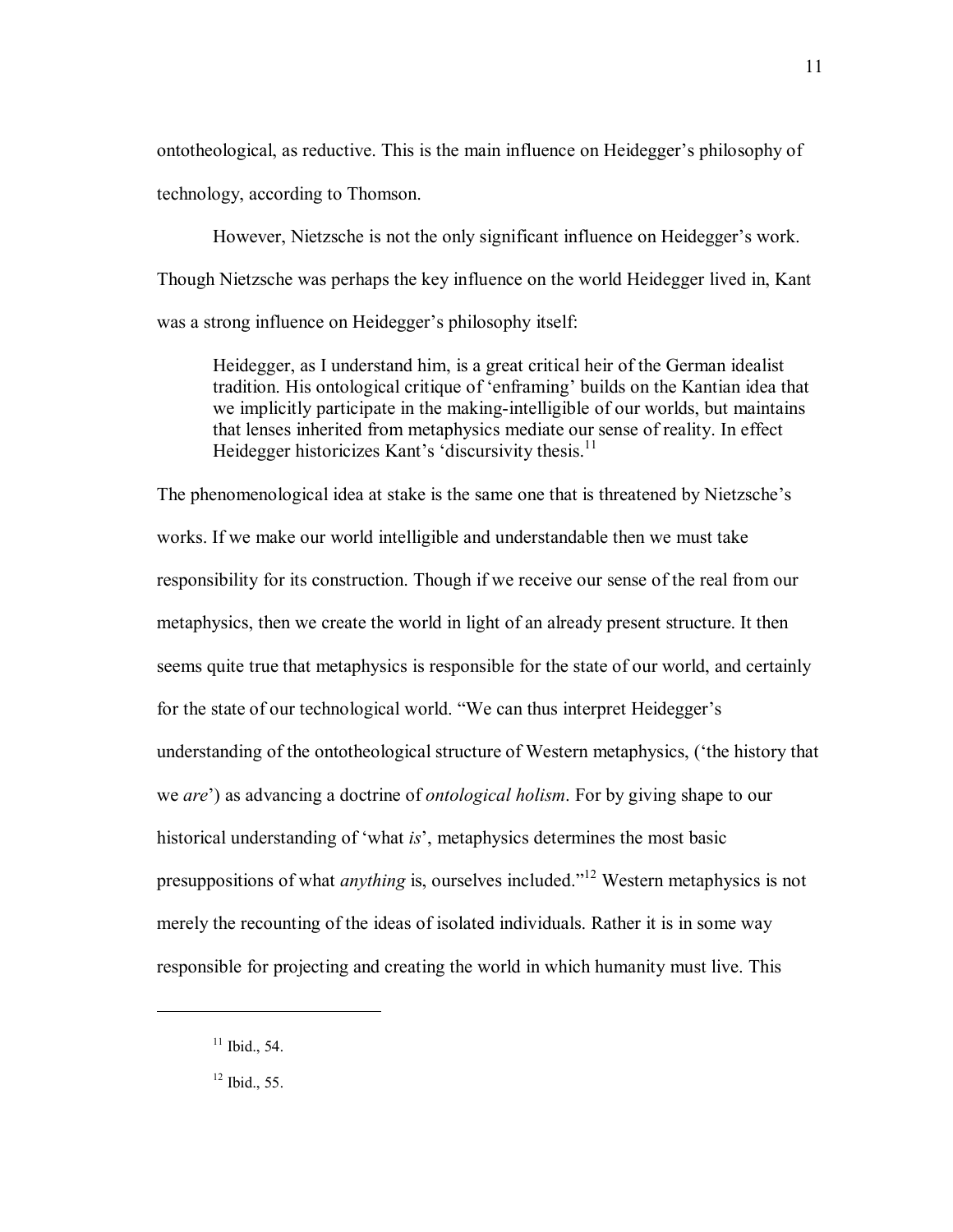projection is the result of a need to absolutize experience in search of meaning and purpose. That is not to say that life is basically meaningless, but that meaning itself is determined by the overriding metaphysics of the age.

The significance of Thomson's contributions is that he points out some of the key influences on Heidegger's thought. Heidegger was writing as a reaction to Nietzsche, and Heidegger was also writing from an informed German Idealist standpoint. In light of Thomson's comments, one of the motivating forces behind Heidegger's philosophy is historical. Heidegger is simply putting forth the order of his ideas as they were created by his own implicit metaphysics. His metaphysics is a historical result of all metaphysicians, though Nietzsche and Kant are the central figures. Thomson also puts forth the critical idea that the era of technological enframing is the result of metaphysics. It is the end of the philosophical need to absolutize the world, and thereby impute meaning to it. The era of enframing is the ironic result of a metaphysical system that attempts to deny metaphysics. In so doing, the system that it unwittingly creates is a system that effectually denies meaning to the world itself. Still, this historical picture may not be complete. According to Don Ihde the motivation behind a philosophy of technology is historical and scientific, rather than being historical and metaphysical.

## **2.3 Historical Scientific**

For Ihde, the most significant aspect of Heidegger's writing on technology is the historical and ontological priority of technology over science. Ihde sees this move as a groundbreaking leap in the philosophy of science and he works to uncover Heidegger's meaning in this move. Ihde's work, rather than containing a detailed analysis of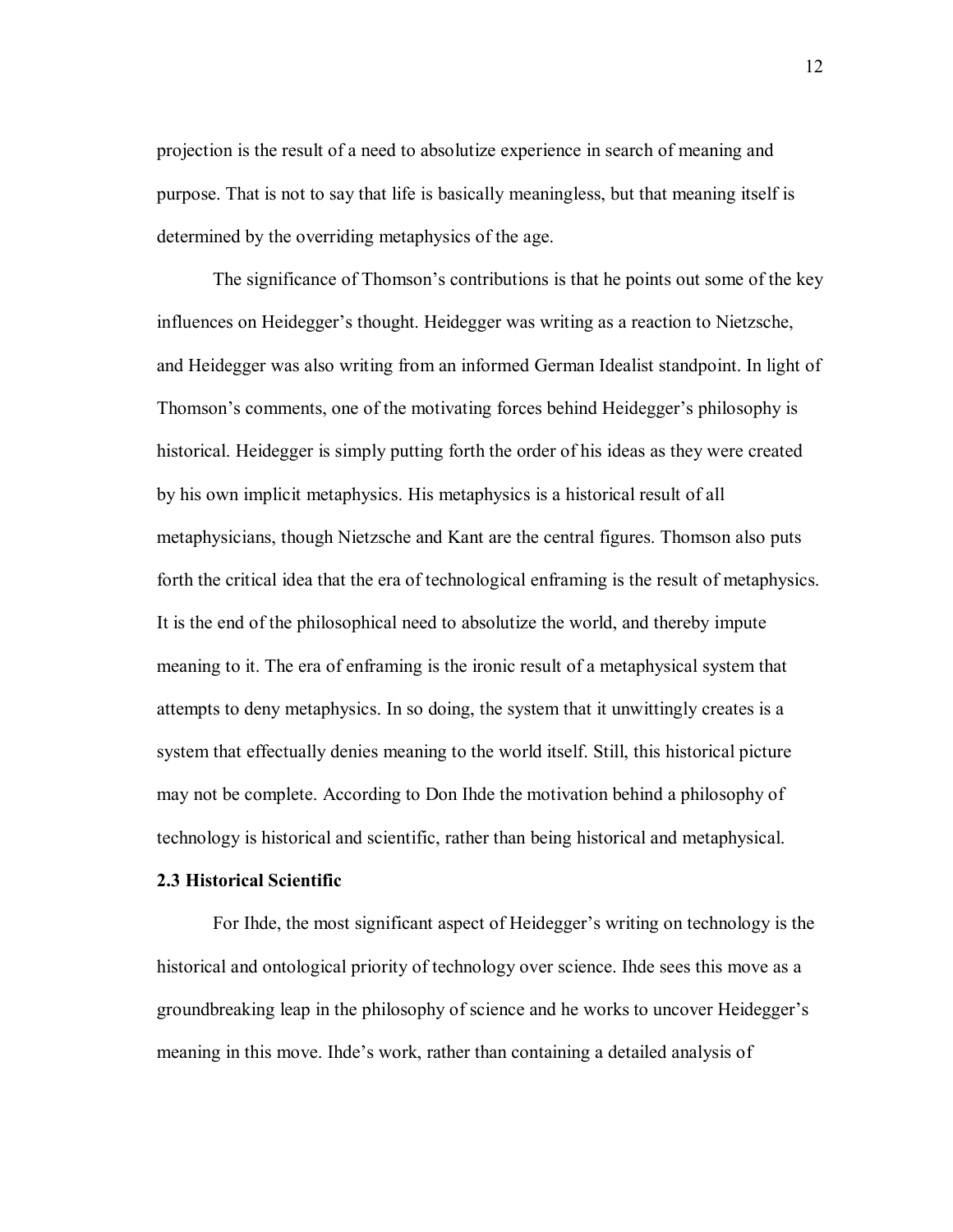Heidegger's writings on Technology, contains instead a historical analysis of Heidegger's place in writing about technology and science. The idea behind this is that Heidegger's philosophy of science and his philosophy of technology merged into the same entity with the creation of his philosophy of technoscience. Ihde first divides up Heidegger's writings on "technoscience" into distinct periods:

First there is the period around *Being and Time* (1927) which includes the *Basic Problems of Phenomenology*, and stretches to the Kant work of 1929; second there is the richer period in the mid thirties with *What is a Thing?,* the *Beitrage,* and the famous "World as Picture" texts, and the period of the mid – fifties, after the War and de-Nazification with "The Question Concerning Technology," "Science and Reflection," and related texts (Ihde, 374).

The significance of these divisions is that Ihde is quite familiar with Heidegger's work, and he is also familiar with any underlying project throughout it. The project that Ihde is focused on here is the development of Heidegger's theory of technoscience.

Ihde puts forth the notion that philosophical science in the early twentieth century was the key motivating force behind Heidegger's philosophy of technology. ìThere are three strands which bear examination: First, the emergent philosophies of science at the beginning of the 20<sup>th</sup> century which forefronted *mathematization*, in particular mathematical physics...Second there was the powerful contemporary movement of Logical Positivism, and Logical Empiricism...and, third, there is Husserl<sup>"</sup> (Ihde, 375). These are the movements and thinkers that Ihde believes most characterized and influenced Heidegger's notions of his philosophy of science. These influences gave rise to Heidegger's notion of technoscience as seen in his philosophy of technology. Ihde goes into great detail regarding the facts about these movements and their influence on Heidegger, but his summary will suffice for the purposes of this thesis: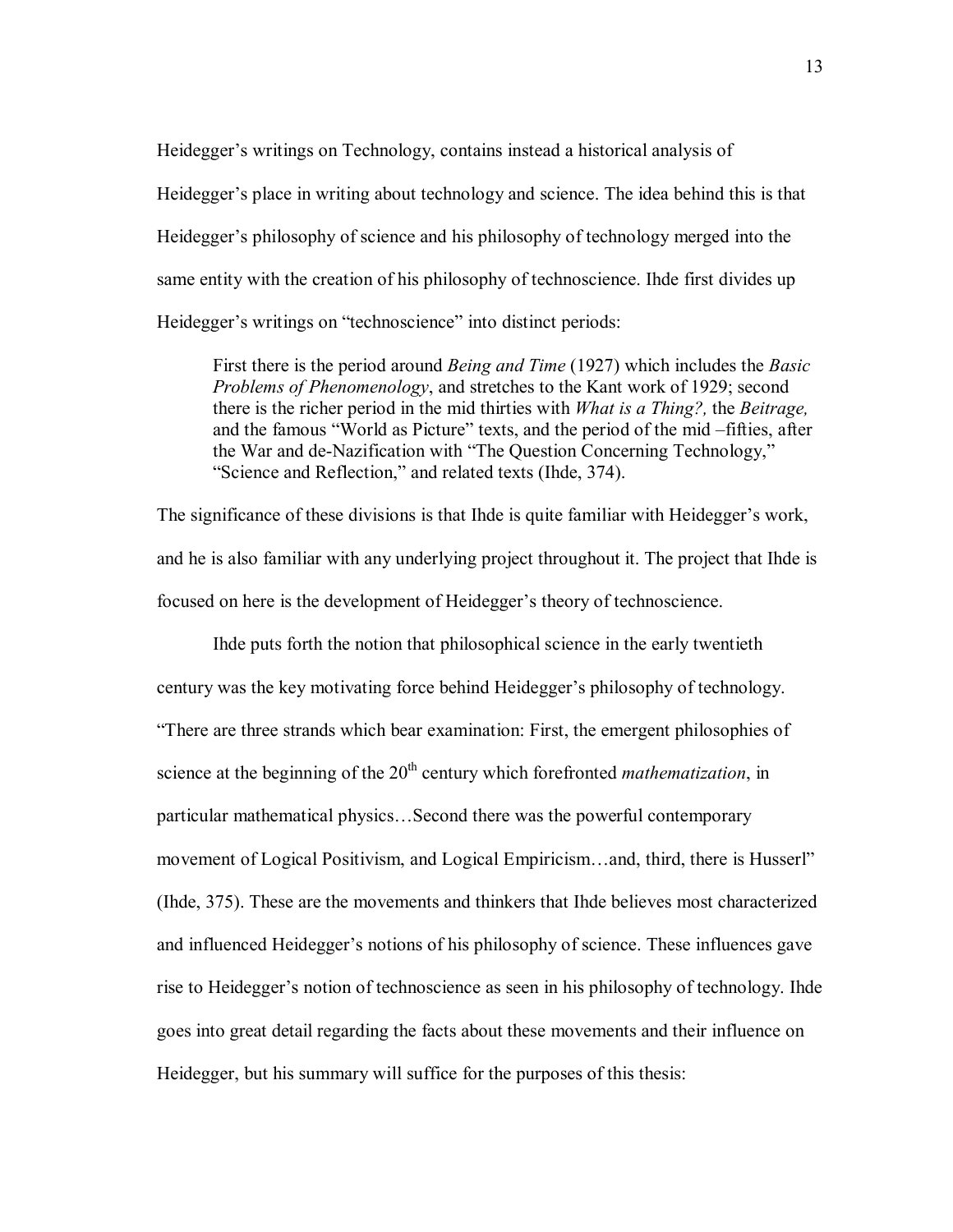What has emerged at this point with respect to Heidegger's implicit philosophy of science is largely reflective of the main trends of the time $\ldots$ (a) Physics, particularly mathematical physics, remains the paradigm science for Heidegger; (b) physics is viewed as measuring  $-$  and following Husserl  $-$  a reductive science; (c) it is *theoretical* in form, and it is experimental only in a secondary sense because the theoretical cast calls for experiment to achieve exactness in measurement; (d) its epistemology is 'objectivist' in that it must make its objects stand before it as representations (Ihde, 377).

Ihde concludes by stating that the only Heideggerian twist on this notion of science is that Heidegger views science as aprioristic. In other words, science projects its already present structure onto nature, and only understands nature through this structure. The same can be said of technology and mathematics (Ihde, 377-378). Ihde's comments mirror Thomson's notions about the projective nature of metaphysics. Despite his confidence Heidegger's philosophy of science underwent a significant critique from the new science of the mid twentieth century.

This new science, quantum and nuclear physics, posed a significant challenge to Heidegger's notions of science on both an intellectual and political level. Ihde expounds on some of Heidegger's writings that show his understanding of this new physics in its historical context. "I read this in two ways: first it shows that Heidegger was aware of the classical/new physics controversy cast in its racist contest; and second he uses it to firmly maintain his continuist position concerning the projective and aprioristic views of science" (Ihde, 379). Ihde makes a point of showing how Heidegger's philosophy of science eventually grew to incorporate and understand this new turn in physics. Heidegger came to understand this change in physics as mirroring the changes in the destining of being as a new epoch (Ihde, 380).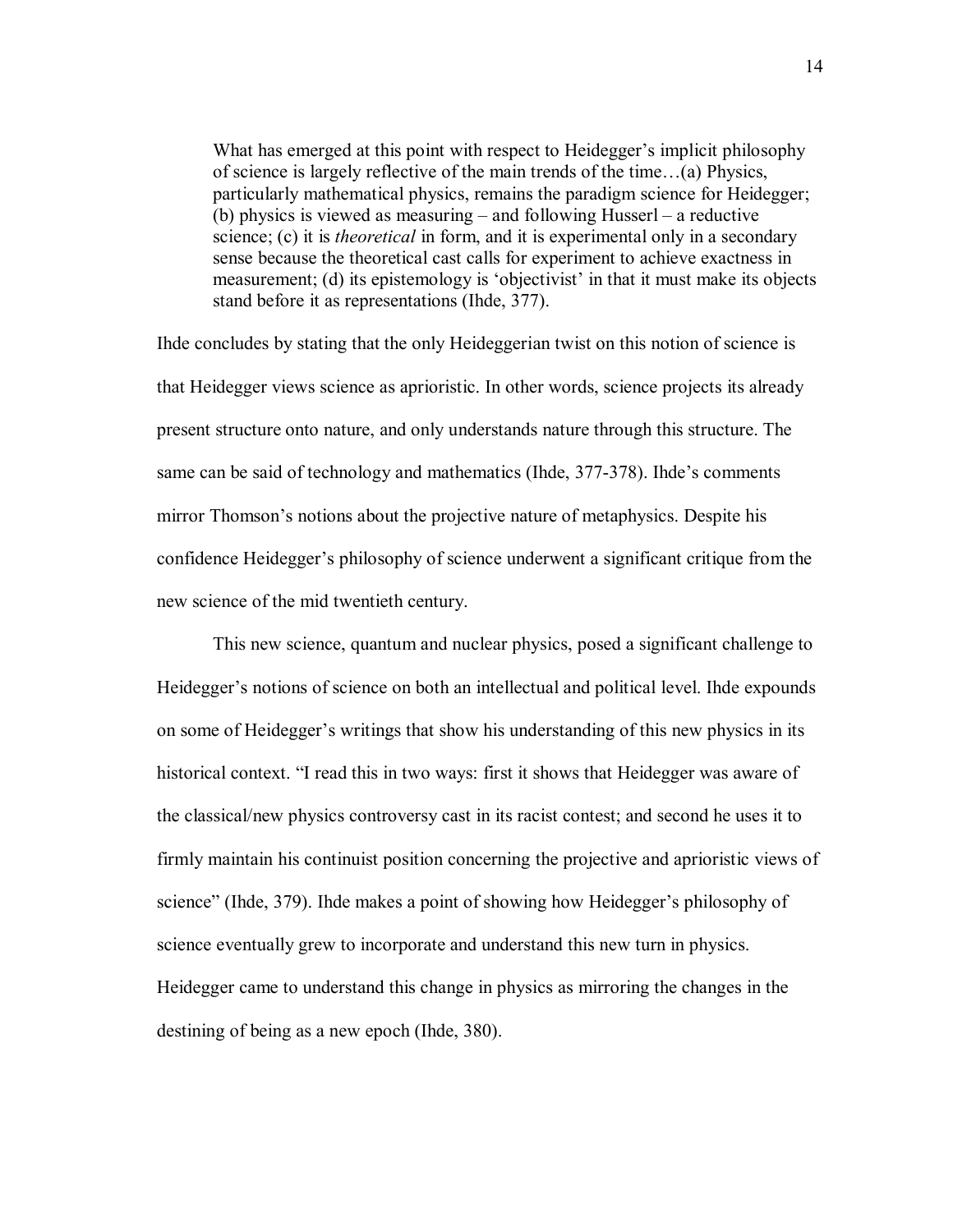Yet for Ihde the most startling turn for Heidegger comes in *The Question Concerning Technology*, since it is there that Heidegger reverses a common relation regarding science and technology. "Heidegger argues that the 'standard view' that modern technology arises from and is an application of early modern science is wrong; it is rather the inverse..." (Ihde, 380). It is this inversion that Ihde terms technoscience, and it has two strong implications for Heidegger's philosophy of science:

The first is more concrete in that Heidegger sees that physics and its instruments might also be understood inversely...The second implication, however, is more abstract  $-$  it is only by turning Technology [capitalized] into a 'metaphysics' that it becomes possible for Heidegger to claim that science itself is subsumed into Technology (Ihde, 385).

What Heidegger is after, according to Ihde, is an understanding of technology as metaphysics and as a mode of revealing of being. This revelation is perhaps one of Ihde's keenest insights even though Ihde saw this move as something of a loss. Ihde concludes that Heidegger's thinking may be prescient, "but also deeply flawed...In short the elevation to technology with the capital 'T' emasculates Heidegger's philosophy of technology from making any nuanced conclusions about particular technologies" (Ihde, 386). Although he was motivated by a strong philosophy of science Heidegger is ultimately making a metaphysical move.

If technology is absolutized then it looks like Heidegger is guilty of the very ontotheology Thomson claims that he is criticizing. Ihde sees this as a loss of philosophical richness, since technologies are too widely varied to be taken as a single entity. Both Ihde and Thomson focus on the historical influences on Heidegger's work, in order to show the motivations for a philosophy of technology. Though Ihde is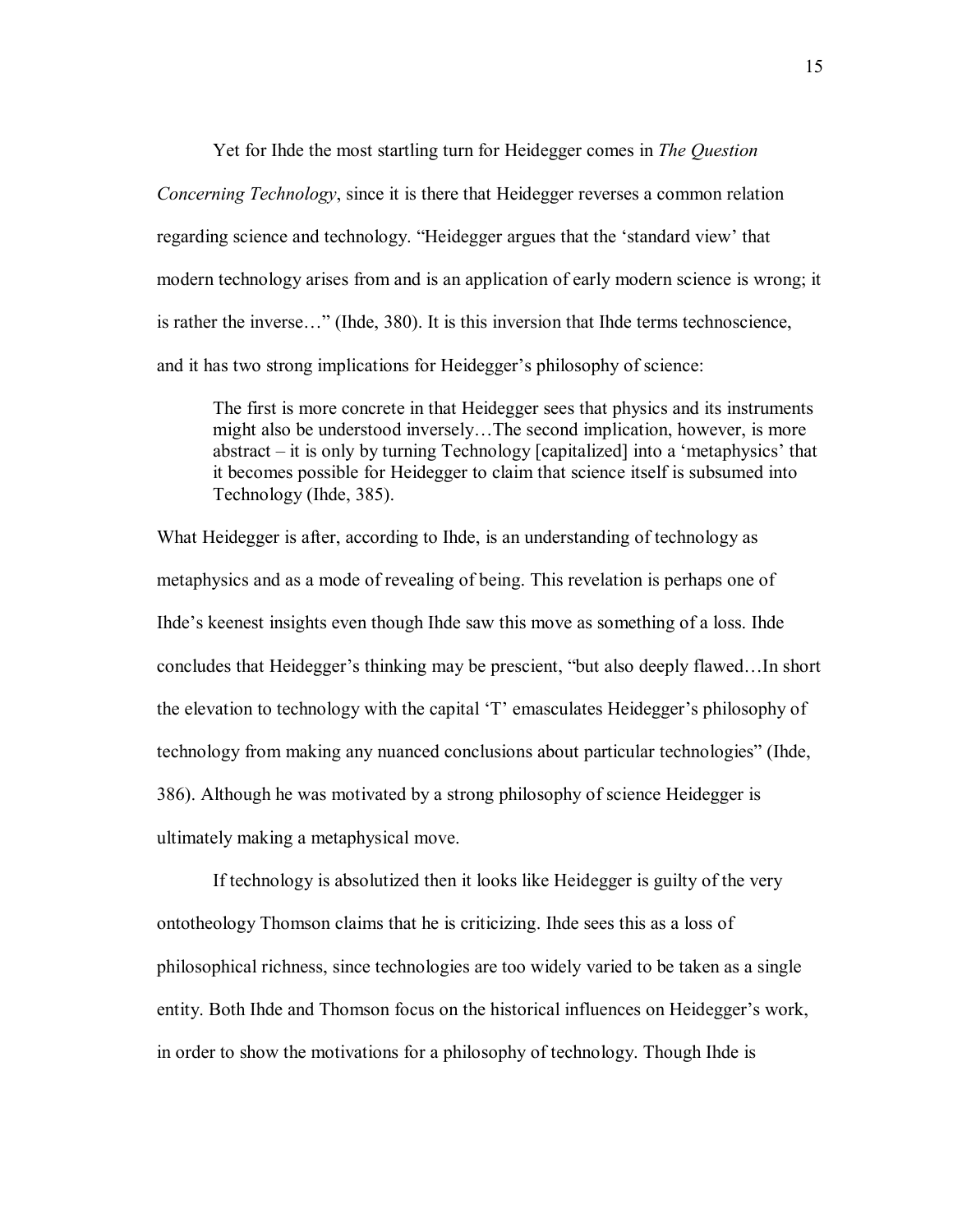complimentary of Heidegger's foresight he is disappointed in Heidegger's seeming inability to say anything about individual technologies. An alternative is seen in W.P.S. Dias who claims that Heidegger's philosophy not only addresses individual technologies, but also that it might be motivated by them as well.

## **2.4 Practical Technologies**

Dias makes no secret of the fact that he is writing from a perspective that is at least pro-engineering, if not pro-technology. However, Dias still makes the effort to understand Heidegger's position on the subject before he passes judgment. To that end he gives a fair and textually accurate interpretation of *The Question Concerning Technology*. Dias offers an interpretation of Heidegger's supposed fear of technology, and the cure for the apparent problem of technology:

Among the many aspects of Being questioned by Heidegger were those of science and modern technology, which he thought reduced everything (including man) to the level of a mere 'resource'. In his later writing, he was preoccupied with poetry, which he considered to be an antidote to modern technology (Dias, 390).

Dias puts forth the idea that Heidegger's ultimate answer to these dangers is a turn to art,

as a separate mode of revealing.

Yet Dias finds this abstract understanding of technology inadequate to genuinely

raise strong philosophical questions. Indeed, what motivates Dias to turn to a philosophy

of technology is an attempt to become a better engineer:

Given the pervasive and significant impact of technology on our lives and society, it would do well for engineers too to engage in such questioning as an integral part of their practice, since they are agents of technology. This would also result in more balanced critiques of technology. Currently critics of technology tend to be largely philosophers or environmentalist, both of whom are sometimes unrealistic in their rejection of technology (Dias, 392).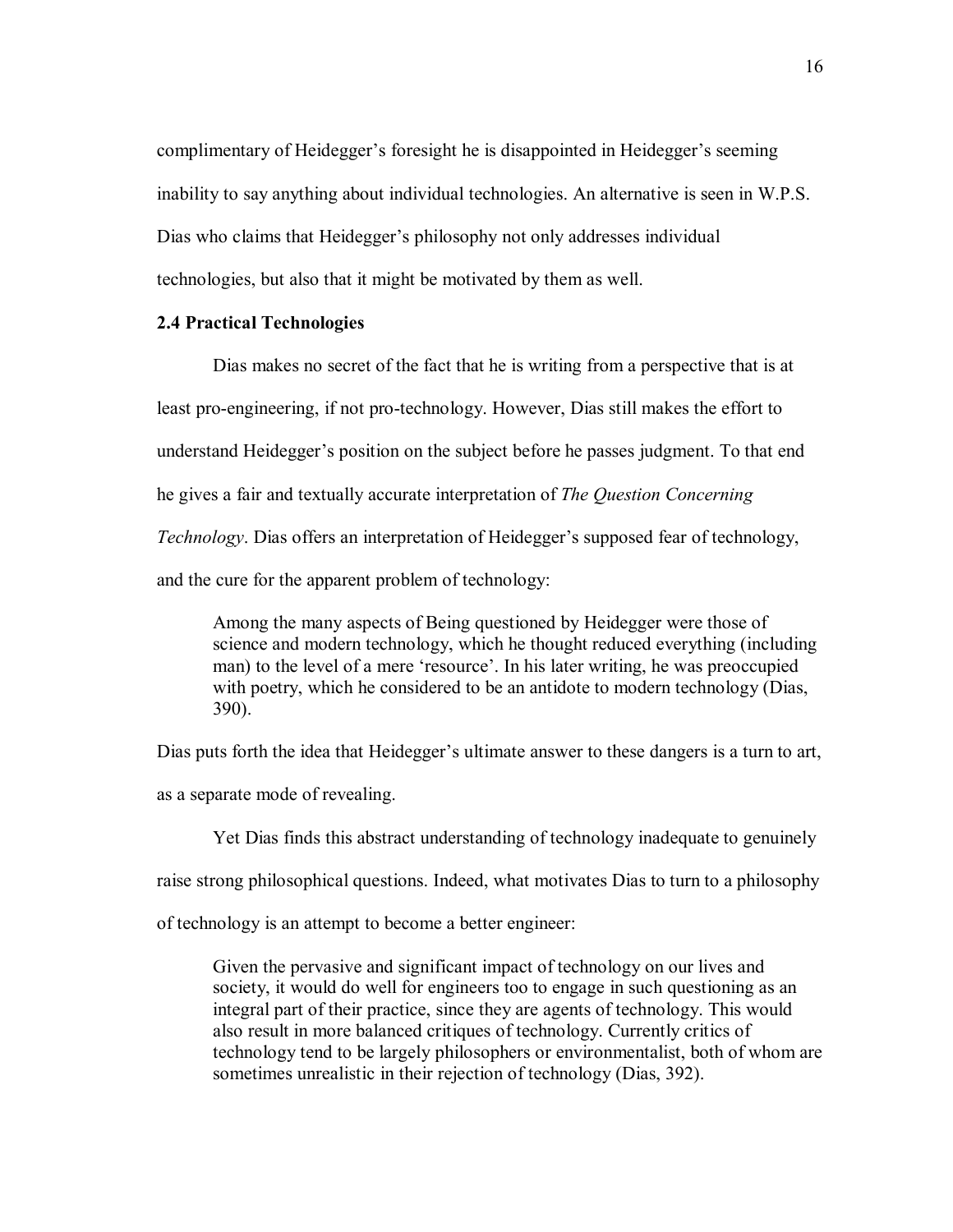Dias may not be entirely certain about what motivates Heidegger to turn to a philosophy of technology, but as an engineer he seems to be motivated by technology itself. Dias is not convinced that technology is a purely metaphysical entity, and rather than absolutize it, he lays out four different types of dangerous technologies.

These four categories are the ones that Dias considers to have the most sinister effect on humanity. In addition they are best understood as placeholders for actual technological devices, rather than purely abstract metaphysical entities. Dias is convinced that these four categories are the motivating forces behind any philosophy of technology. "The first level is that of dangerous or *hazardous* technology. The prime example of this is nuclear technology..." (Dias,  $392-393$ ). The nuclear weapon is surely the most striking example of such a machine. Nuclear power itself bears out historical examples of catastrophe in the failure at Chernobyl, and the intentional destruction of Hiroshima and Nagasaki. Dias understands that certain types of technology pose a direct and obvious threat to human existence, and that this threat must be eliminated by the cessation of production, and use of these technologies (Dias, 392-393). "The second level is one that is not necessarily dangerous for the entire human race, but where technology promotes injustice" (Dias, 393). The idea here is that the benefits of certain technological advances are only available to either their producers, or those economically gifted enough to afford them. Either way technological growth defines and deepens class differences in societies. A computer is as ubiquitous as a television in many homes in the west, but it is also only available to those who can afford it. However

17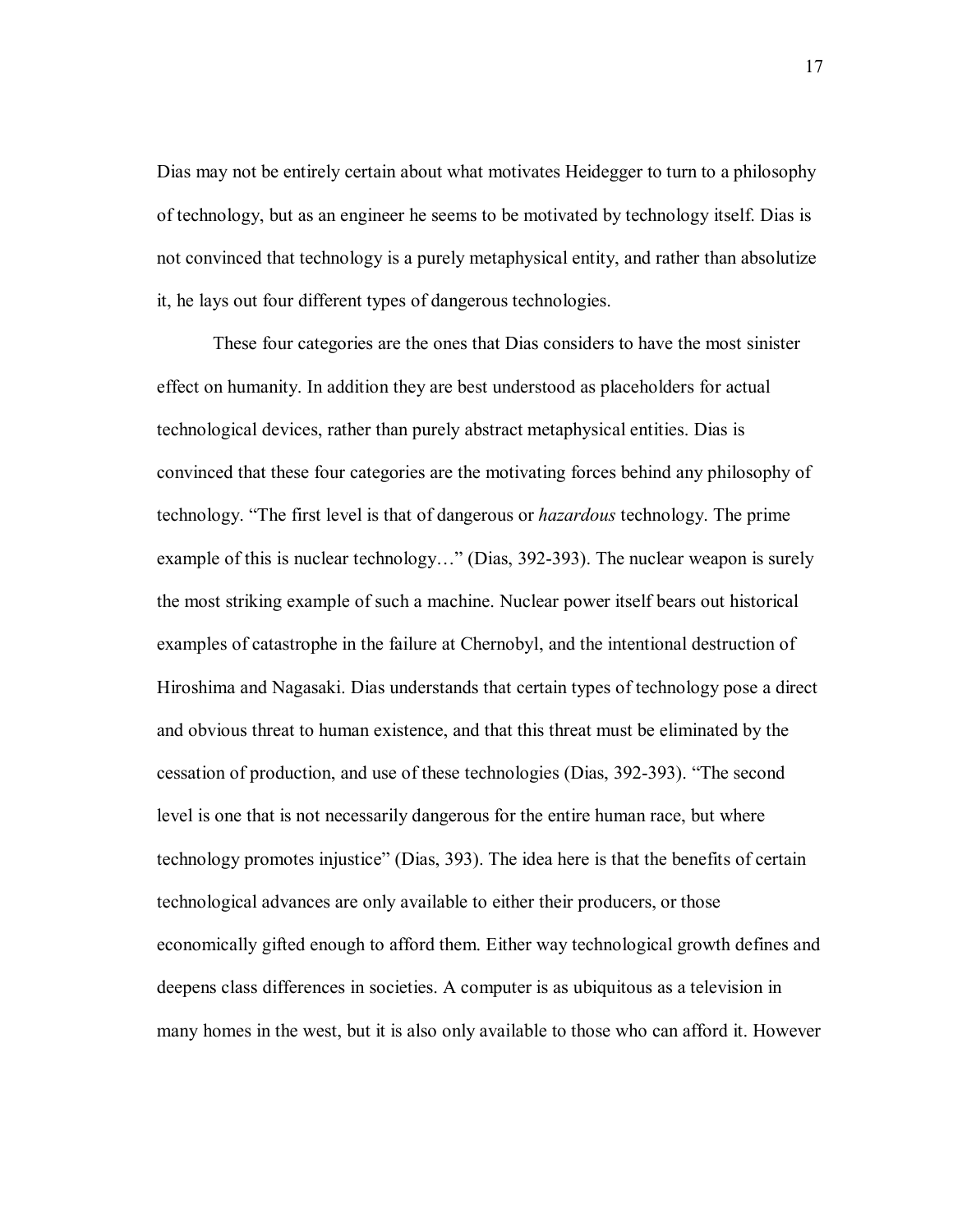Dias also holds that technological advances are responsible for bringing prosperity and wealth to the previously poor and un-prosperous (Dias, 393).

These first two modes of influence stem from what Dias terms the environmental critique of technology, and the last two stem from what he calls the philosophical critique. "We come now to the third level and with it to the less obvious influences of technology; this is the *sociological* influence of technology, mainly through its manifestations, whether artifacts or systems" (Dias, 393). Dias references the transportation and communication systems that technologies are responsible for. On the one hand these technologies facilitate the ability of everyone in society to travel and communicate. Yet the sense of community is often lost due to the availability of community. Transportation technologies can turn family and friends into available family and friends at the end of a plane ride or car drive. This might serve to create societies of very disparate, individualistic people, who would rather communicate over the phone than in person (Dias,  $393$ ). "The deepest level is the psychological influence of technology" (Dias, 393). Dias calls this influence a "technological attitude", where technique is valued over understanding, and means are valued over ends. Also interesting is how inventions such as the clock and computer changed how people are valued (Dias, 393). The most striking example one might think of is the cell phone. The cell phone can make a person always available to anyone and everyone who can dial their number. Indeed, there seems to be something about a ringing phone that demands that it be answered. The cell phone has an immediacy that requires other things to be paused, or delayed, so that the cell phone can be dealt with. One is always waiting for it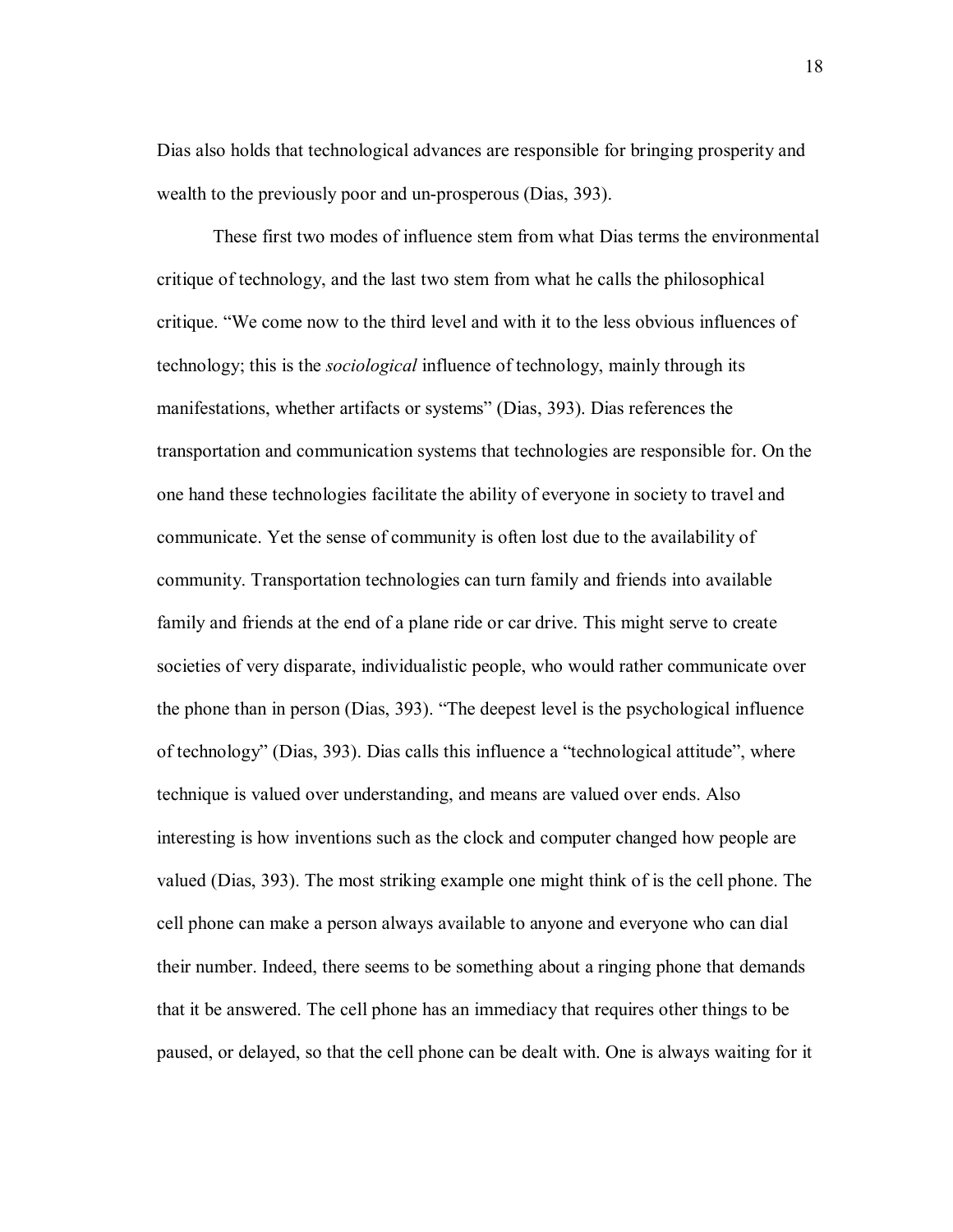to ring and demand its use. Thus solitude is impossible and reflection is available to interruption without warning or notice.

Dias concludes his work by pointing out the ethical considerations of Heidegger's work. "Heidegger described our interaction with the world as one of Exare"...Engineering Ethics has also be treated as an ethic of care" (Dias, 394). Were he to end there, Dias might be advocating a Heideggerian method of engineering, but in fact Dias has more to say. "It is pertinent to point out two warnings at this stage. This first is to ensure that questioning technology does not lead to jettisoning all of it, as is sometimes espoused by anti-technologists" (Dias, 395). It is not clear that Dias understands just what technology is a revealing of, namely being, if he considers the possibility of jettisoning it. Although it seems clear that Dias is quite optimistic and hopeful concerning the future of technological growth and expansion. Heidegger viewed neither of these as unreservedly optimistic. "Furthermore, his existentialist philosophy is at the core nihilistic, for he said that there was no ultimate ground for our being; and it is not clear that ethics can be founded on such nihilism" (Dias, 395). The accusation of nihilism may come from a misapprehension of Heidegger's project concerning being. Dias is convinced that a philosophy of technology can be motivated by the abuse of certain technological devices. It seems that even technologies can motivate the philosophy of technology. However, while he avoids the ontotheological accusation, Dias is sure that Heidegger's core philosophy is nihilistic. This closes him off to understanding the deeper motivations that Heidegger and others may have for a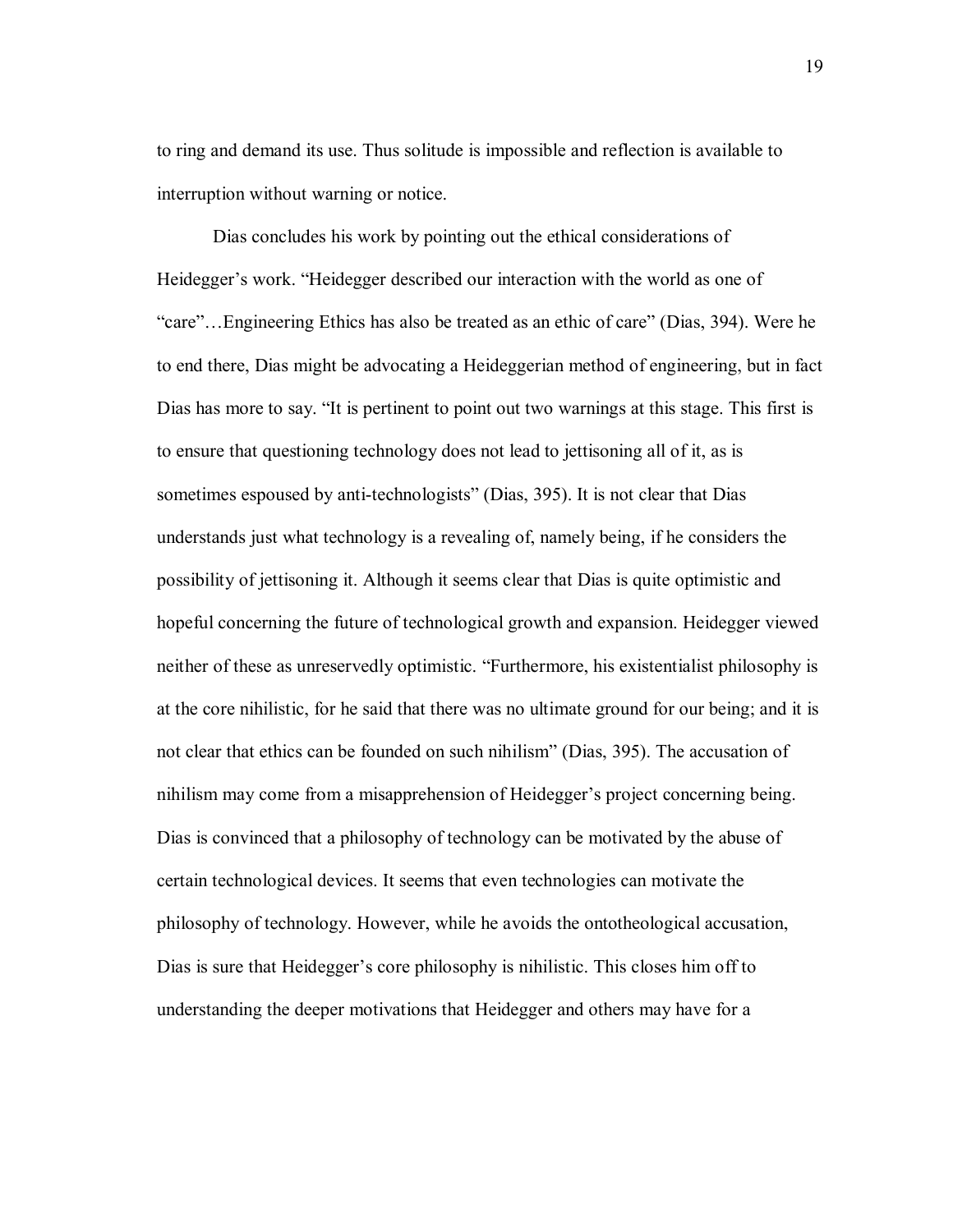philosophy of technology. It is Hubert Dreyfus who understands all too well the deep personal philosophical motivations that drive Heidegger's philosophy of technology.

## **2.5 Personal, Philosophical, and Spiritual**

In a work on Heidegger's philosophy of technology Dreyfus begins with a section he entitles, "What Heidegger is not Saying" (Dreyfus, 53). In this section Dreyfus admits that Heidegger can be understood as anti-technology, and that there are several passages in his works where Heidegger makes anti-technological statements. ìSuch statements suggest that Heidegger is a Luddite who would like to return from the exploitation of the earth, consumerism, and mass media to the world of the pre-Socratic Greeks or the good old *Schwartzwald* peasants" (Dreyfus, 54). Dreyfus also admits that this is a gross oversimplification of Heidegger's work, and that there is something more complex going on here.

Dreyfus sees Heidegger as realizing that technology is a far more pervasive threat than mere machine technology would seem to indicate. Thus, his philosophy of technology is motivated by more than mere technologies themselves. The very metaphysical move that Ihde criticizes in Heidegger is what Dreyfus sees as the most helpful step in Heidegger's philosophy of technology. Dreyfus phrases the condition that Heidegger has uncovered in these terms, "The threat is not a *problem* for which there can be a *solution* but an ontological *condition* from which we can be *saved*. Heidegger's concern is the human distress caused by the *technological understanding of being*, rather than the destruction caused by specific technologies" (Dreyfus, 54). Dreyfus understands that Heidegger's philosophy of technology is motivated by his greater metaphysical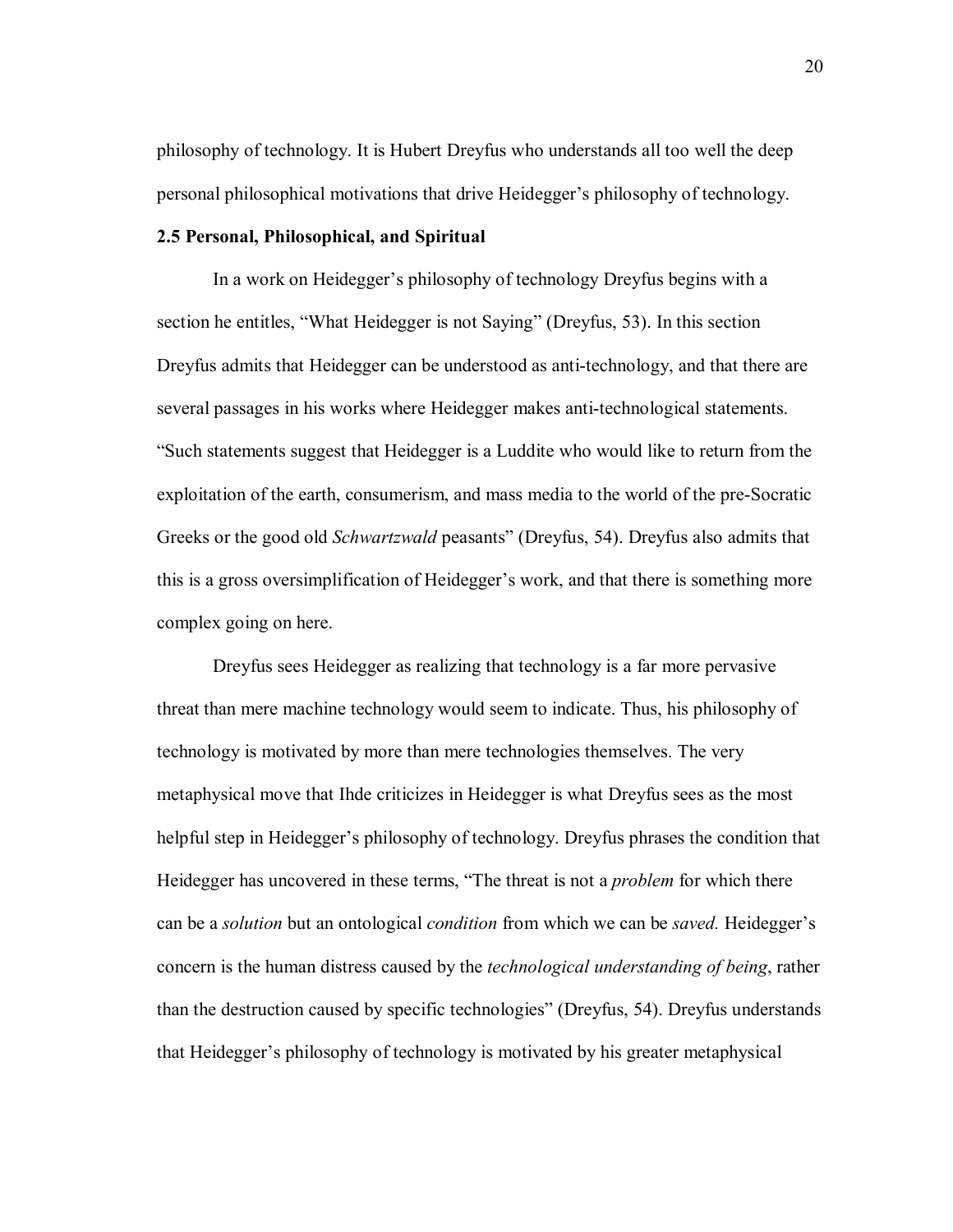project, the project of being. "The danger, then, is not the destruction of nature or culture but a restriction in our way of thinking  $-$  a leveling of our understanding of being" (Dreyfus, 55). The danger of technology is its limiting of the revealing of being itself. Dreyfus then attempts a definition of being that sets the tone for his work. "In sum the social practices containing an understanding of what it is to be a human self, those containing an interpretation of what it is to be a thing, and those defining society fit together. They add up to an understanding of Being" (Dreyfus, 55). It is this understanding of being that defines the world for the beings in it, and Dreyfus references the Heideggerian concept of "clearing" to make this point. Dreyfus' notion of being seems to mirror Thomson's notion of metaphysics as the driving human force that projects the world up in the way that it is. If so, Dreyfus' Heidegger seems to be another ontotheologist, as he absolutizes being as the supreme entity. However the key idea at work is that Heidegger turns to a philosophy of technology as a result of his ontology. The motivating force for Heidegger can be seen in the personal philosophic force that drives much of his work, the pursuit of an understanding of being.

Once he has defined Heidegger's notion of being, Dreyfus applies it in the question of the essence of technology, or what is "the technological understanding of being" (Dreyfus, 53)? Dreyfus explains that Heidegger draws a difference between classical and modern technology, and that the essence of modern technology is being asked after in the question. "The essence of modern technology, Heidegger tells us, is to seek more and more flexibility and efficiency *simply for its own sake*" (Dreyfus, 56). To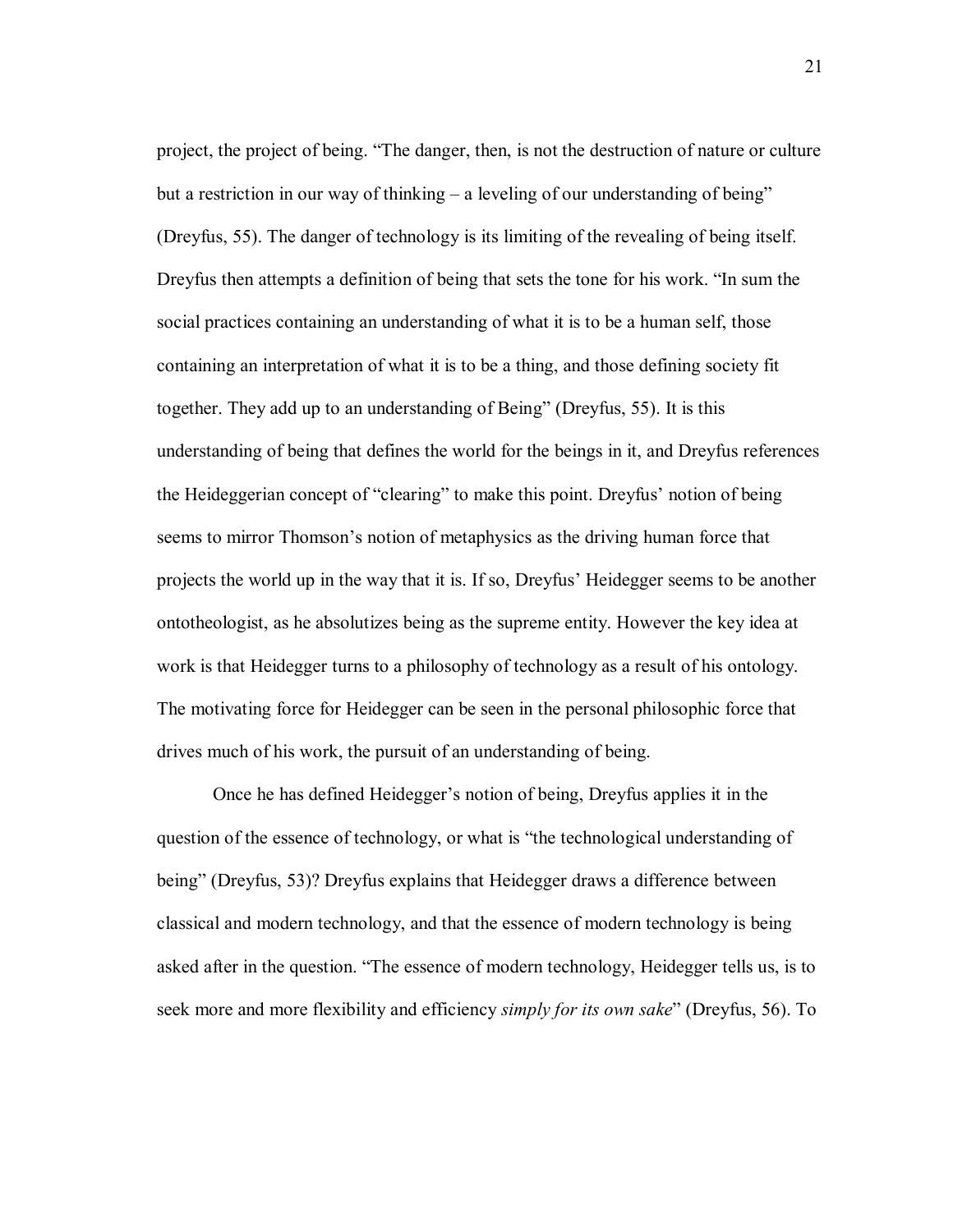apply this concept to Dreyfus' notion of being means that the human self, things, and the rules of society all work towards the end of pure efficiency.

Dreyfus is not content to leave the matter here and he turns next to what humans can do about this danger. Dreyfus admits that Heidegger does not seek to abandon all forms of technology, but rather he seeks to form a new understanding of technology itself. Dreyfus calls for a disassociation of the technological understanding of being from technological devices. This disassociation can only be achieved by understanding technology as "our latest understanding of being" (Dreyfus, 57). This conclusion in turn causes Dreyfus to raise two options for responding to his new understanding of being. The first is simply to realize this technological understanding of being as the destining of our age. That is to accept "the mystery of the gift of understandings of being," which Dreyfus refers to as "releasement", again using Heidegger's terms (Dreyfus, 58-59). Yet Dreyfus finds this realization to be insufficient, for it will only be a realization if it is a realization in our practices as well:

Mere openness to technology, it seems, leaves out much that Heidegger finds essential to human being: embedded-ness in nature, nearness or localness, shared meaningful differences such as noble and ignoble, justice and injustice, salvation and damnation, mature and immature –to name those that have played important roles in our history (Dreyfus, 59).

There seems to be a motivating force at work that goes beyond the apparent need to understand the philosophical connection between being and technology. If releasement is insufficient to defeat the specter of threatening technology, then what can save humanity from this danger? Dreyfus is not surprised that such releasement seems to leave out a consideration of the shared meaningful differences of salvation and damnation. Perhaps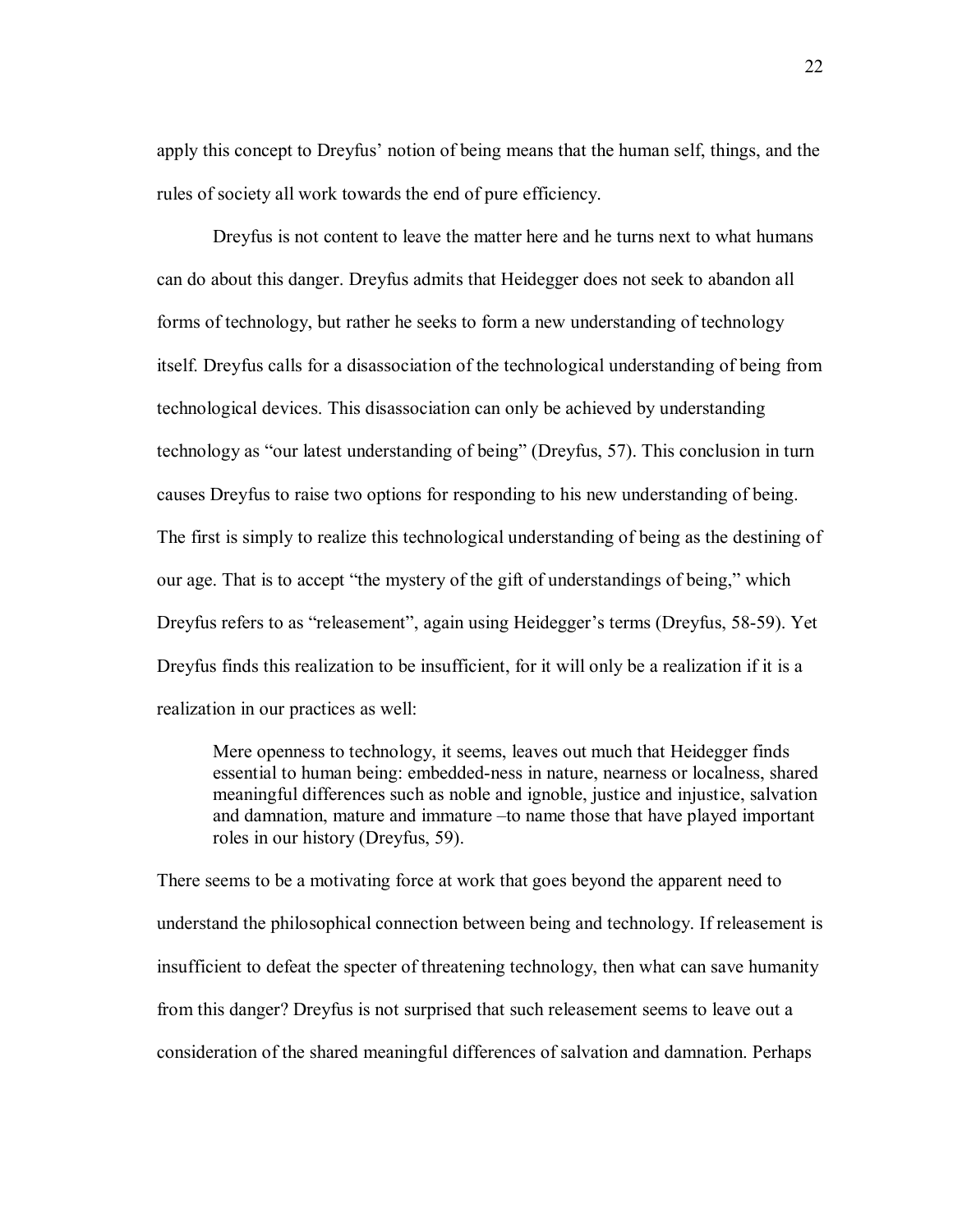it is the necessity of salvation that leads Dreyfus to his understanding of Heidegger's need for a god. "The need for a new centeredness is reflected in Heidegger's famous remark in his last interview: 'Only a god can save us now.' But what does this mean'' (Dreyfus, 59)?

Dreyfus is not convinced that Heidegger merely wanted a realization of the technological understanding of being. Instead, the new practices that make up a new understanding of being are the only real option that humanity can consider. This is the second choice for a response to Dreyfus' new understanding of being. If the understanding of being is merely the destining of our age, as made up by the practices of society, then surely a new understanding of being can be created from new practices. This is how Dreyfus answers Heidegger's quest for a god. When one searches for the spiritual motivating force behind a philosophy of technology, one is seeking to understand how being can reveal a god. Dreyfus gives a seemingly humanistic interpretation of Heidegger's words. "Such a new object or event that grounded a new understanding of reality Heidegger would call a new god. This is why he holds that 'only another god can save us" (Dreyfus, 60). Dreyfus holds that the translation "another" is a fitting match for the German word, and explains that this new god came in the form of the original American Musical festival at Woodstock. Such a shift of cultural paradigms is what Dreyfus advocates that could bring about a new destining. The best part is that festival was a particular human activity, and though it failed to be greatly revolutionary, the spirit of the event is precisely what Dreyfus takes the new god to be. This new god certainly may fit within the Nietzschean concern of what must replace the dead God in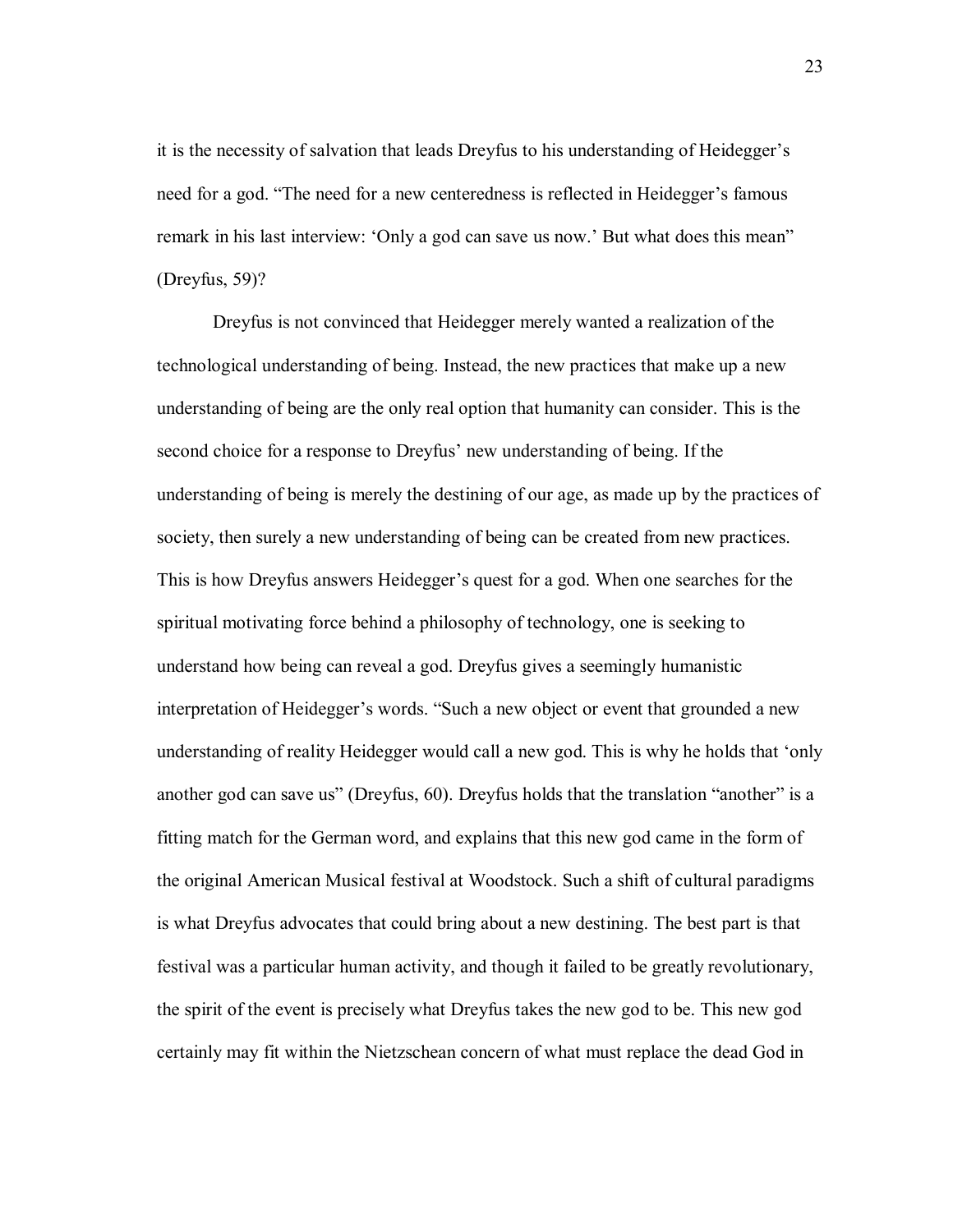his aphorism *The Madman*. 13 Woodstock is a great game and a marvelous spectacle. Is this notion of a new god finally the thing that Heidegger is seeking?

The force behind a philosophy of technology is wrapped up in the two-fold search for understanding Heidegger's motivations as well the deeper philosophical motivations at work. Thomson seems to be convinced that this search is brought on by the influence of western metaphysics as it created the technological world in which we live. For Heidegger this search was brought about as a reaction to Nietzsche and Kant, and a quest to escape ontotheology. Yet, Ihde counters that Heidegger is also caught up in this ontotheology, and that he was led to his search by a certain philosophy of science that he ascribed to. It is technologies themselves that still seek for a nuanced philosophy that can appreciate their individual natures. Such a philosophical approach is the one that Dias takes as he seeks a philosophy of technology motivated by technologies themselves. This motivation in turn fails to see the deeper philosophical search for being that Heidegger was after. Though Dreyfus finds the understanding of being as Heidegger's primary motivation, he is mystified by the need for a god. Dreyfus sees the spiritual destiny of the west as resting in the human activities that create grand new games for humanity to play. Throughout this study it may become apparent that releasement towards being will reveal the appearance of a God already at work in the present technological world. Thus, the motivating force behind a philosophy of technology must first find its grounding in an understanding of being. This thesis now

<sup>&</sup>lt;sup>13</sup> Friedrich Nietzsche, "The Gay Science," in *The Portable Nietzsche*, trans. and ed. Walter Kaufman (New York: Penguin Books, 1982), 97.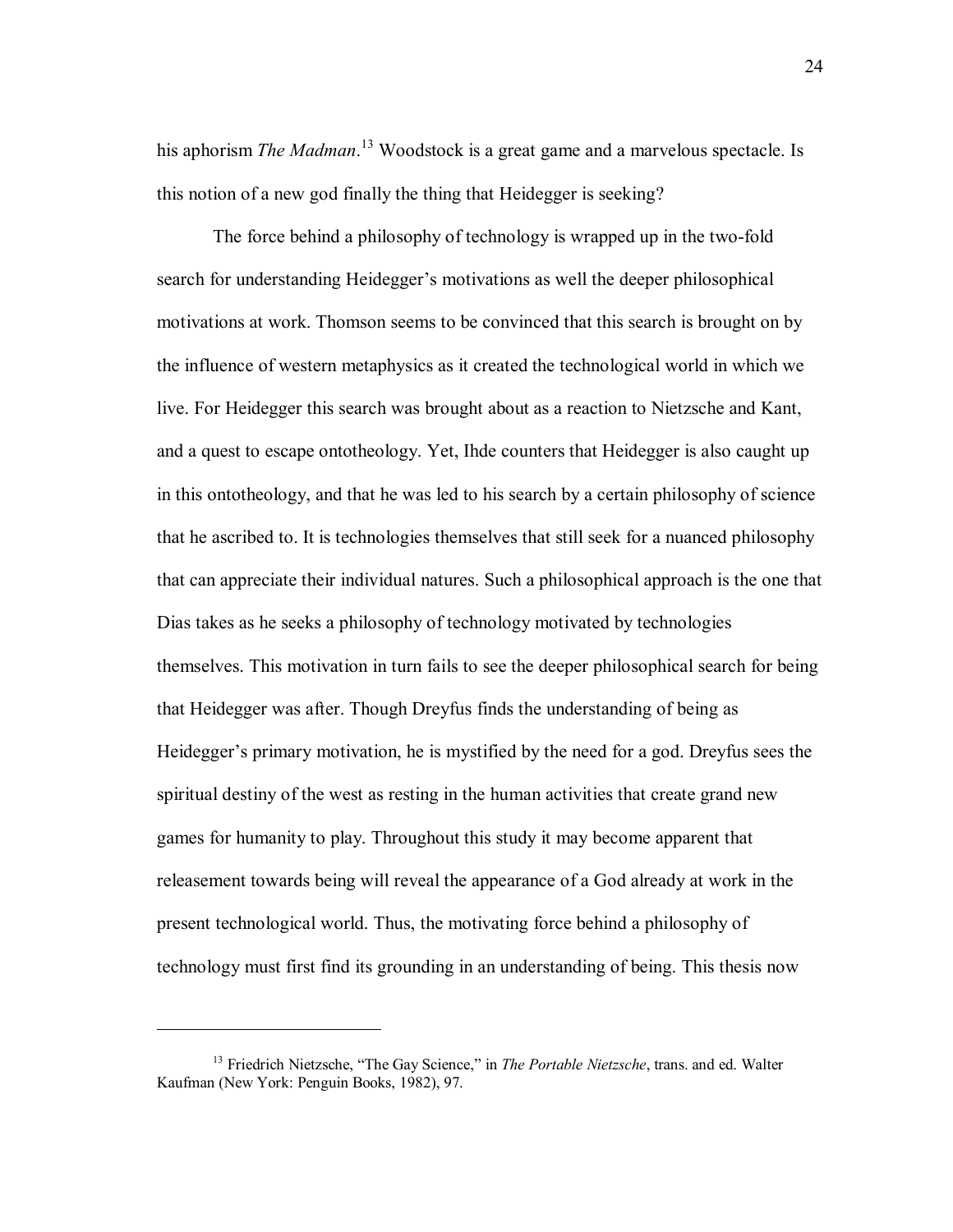turns to the end of seeking to understand Heidegger's God through an understanding of being in technology.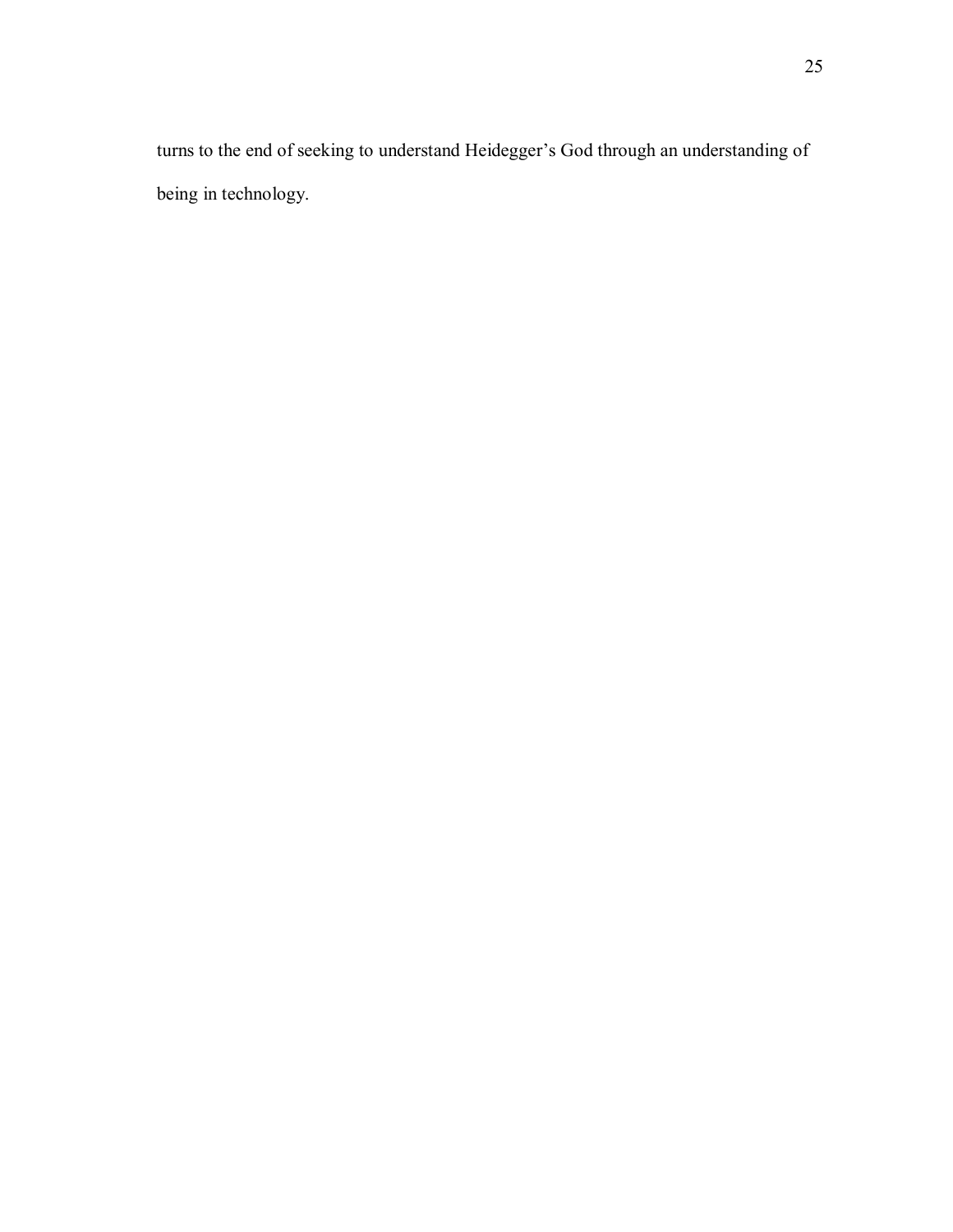#### **CHAPTER III**

#### **BEING AND THE QUESTION CONCERNING TECHNOLOGY**

## **3.1 Introduction**

 $\overline{a}$ 

In order to understand being in technology one must first grasp the main idea that is in question. The idea in question is in fact a question itself, and that question is "what is the meaning of being?" If being is a question then certainly much of what being is remains unknown. This may be the case for Heidegger, and it is this need to understand the question of the meaning of being that some say caused him to write *Being and Time*. Theodore Kisiel characterizes the aim of *Being and Time* in these terms:

Accordingly the full sense of the human situation, already caught up in being in such a way that it is already questioned in its being and so put in quest of the sense of its being, will have to be worked out in order to prepare the basis for understanding the temporality already implicit in the question of the sense of being. The very sense of sense will have to be worked out to define at least the temporality of my being, and hopefully of being itself.<sup>14</sup>

The human seeks to understand its essence, and in doing so it must understand its seeking as temporal. Only then will the human understand its essence, and begin to know that essence as revealing being. Some say that it is the understanding of being as being that makes up Heidegger's lifelong philosophical project. Dorothea Frede explains that for Heidegger being is not simply his greatest idea but it is also his greatest pursuit. ìWhat can probably be claimed with more justification is that for most great minds there has been one *question* that guided their thinking or research. This certainly applies to Martin Heidegger, and the question that fascinated him throughout his long philosophic

<sup>&</sup>lt;sup>14</sup> Theodore Kisiel, *The Genesis of Heidegger's Being and Time* (Los Angeles: University of California Press, 1993), 425.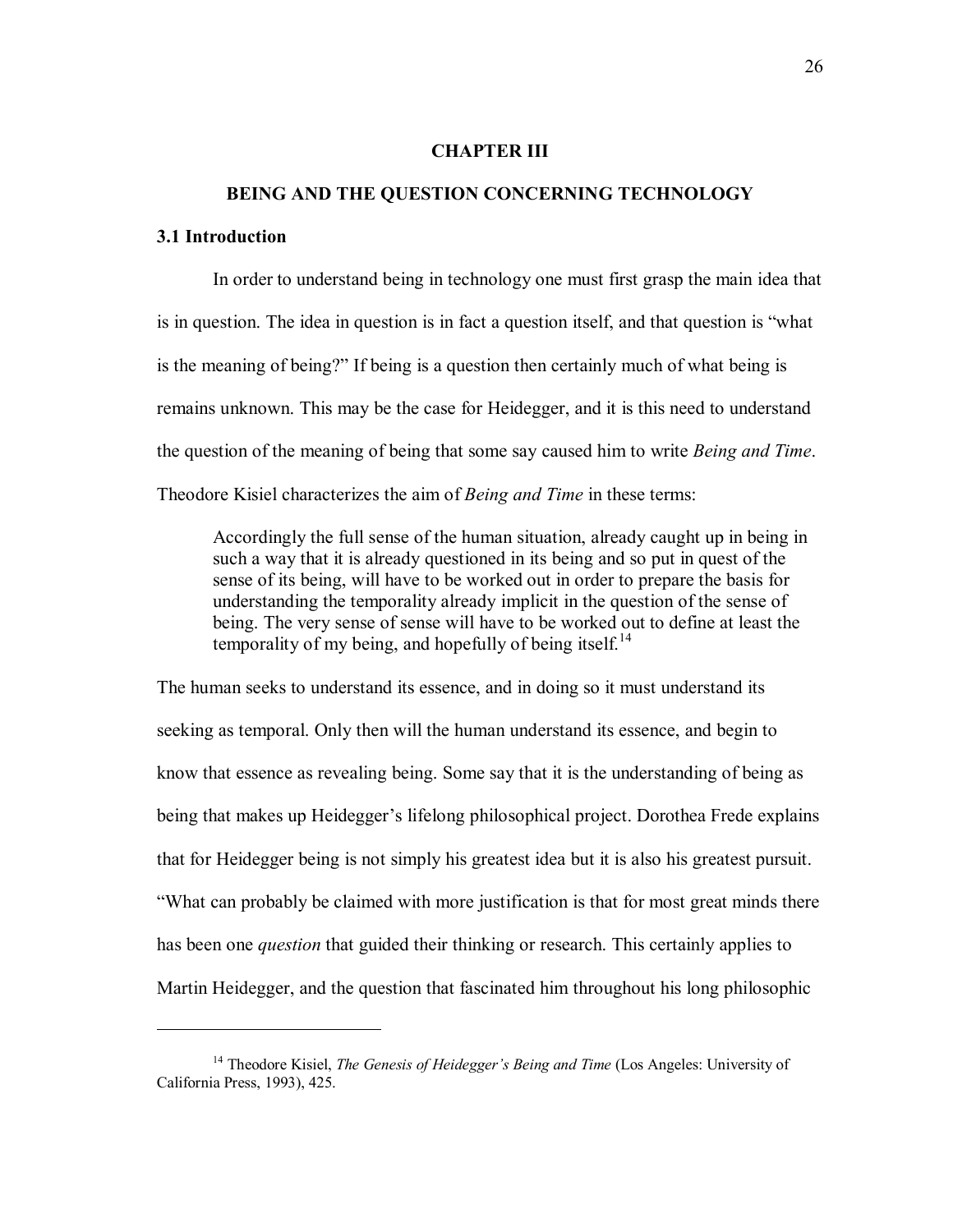life can be stated simply: what is the meaning of being? $i<sup>15</sup>$  This frank assessment is reiterated in the work of Taylor Carman, who writes, "The central theme of Heidegger's philosophy is the question concerning the meaning (Sinn) of being  $(Sein)$ <sup>16</sup> This question is present at the beginning in *Being and Time* and it remains a critical part of Heidegger's work even on into his later period with *Introduction to Metaphysics*, and even the *Question Concerning Technology*. The question of the meaning of being is central to Heidegger's project, and it also seems that being is a very significant idea for his understanding of technology. The question of being informs and fills out the question of technology. It would seem that the meaning of being must be explored before any attempt to understand technology can be successful. To that end this chapter has two simple purposes, to explore the meaning of the question of being and to interpret the question of technology in light of that exploration.

# **3.2 Being**

An ideal place to begin the exploration of being as a question, concept, or idea is in the introduction to Heidegger's *Being and Time*. Heidegger begins the book with a brief preface that outlines the fundamental problem with being:

Do we in our time have an answer to the question of what we really mean by the word being? Not at all. Sot it is fitting that we should raise anew *the question of the meaning of Being.* But are we nowadays even perplexed at our inability to understand the expression 'Being'? Not at all. So first we must reawaken an understanding for the meaning of this question. Our aim in the following treatise is to work out the question of the meaning of Being and to do so concretely.<sup>17</sup>

 $15$  Frede, 42.

<sup>&</sup>lt;sup>16</sup> Taylor Carman, *Heidegger's Analytic* (New York: Cambridge University Press, 2003), 8.

 $17$  Ibid.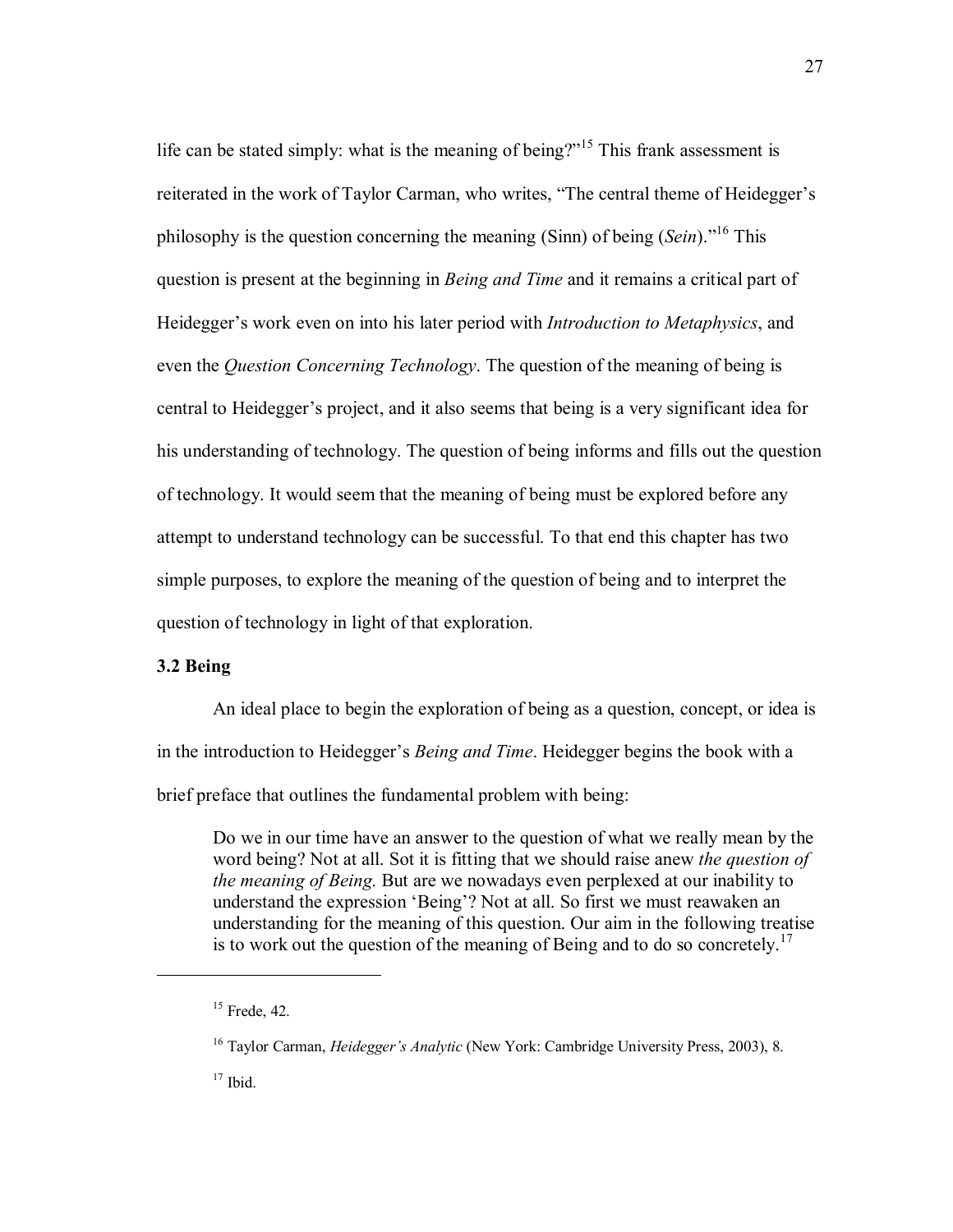Being remains a mystery, but it has settled itself into western thought so well *as* a mystery that its elusive nature is no longer a proper cause for reflection. In light of that mystery Heidegger states that the primary goal of his treatise is to "work out the question" of the meaning of Being".<sup>18</sup> To understand being as being is to understand it as a question, not of being itself, but of the meaning of being. "The first page of *Being and Time* makes it clear that Heidegger's basic question was not about being, but about the *meaning* of being, *der Sinn von Sein*. The distinction between being and the meaning of being is utterly crucial... it is the clue to distinguishing Heidegger's thought from both traditional metaphysics, and Husserlian phenomenology.<sup> $19$ </sup> The significance of Heidegger's starting place is that he is first and foremost inquiring. He is asking a question and it is not a question after being itself, but after the meaning of being. According to the quote from Sheehan, this is the most crucial point of Heidegger's discussion. Now, if Heidegger is inquiring after the meaning of being and not being itself, then what precisely is Heidegger not inquiring after?

In the first main division of the introduction to *Being and Time* Heidegger sets forth what he is in fact not searching after with regards to the meaning of being. He puts forth some of the history of the concept and deals with several ways in which being is either forgotten or misunderstood. Being is universal in scope, but not simply the greatest category of understanding. It is elusive to define, but that only makes the

 $18$  Ibid.

<sup>&</sup>lt;sup>19</sup> Thomas Sheehan, "*Dasein*," in *A Companion to Heidegger* ed. Hubert L. Dreyfus and Mark A. Wrathall (Malden, MA: Blackwell Publishing, 2005), 193.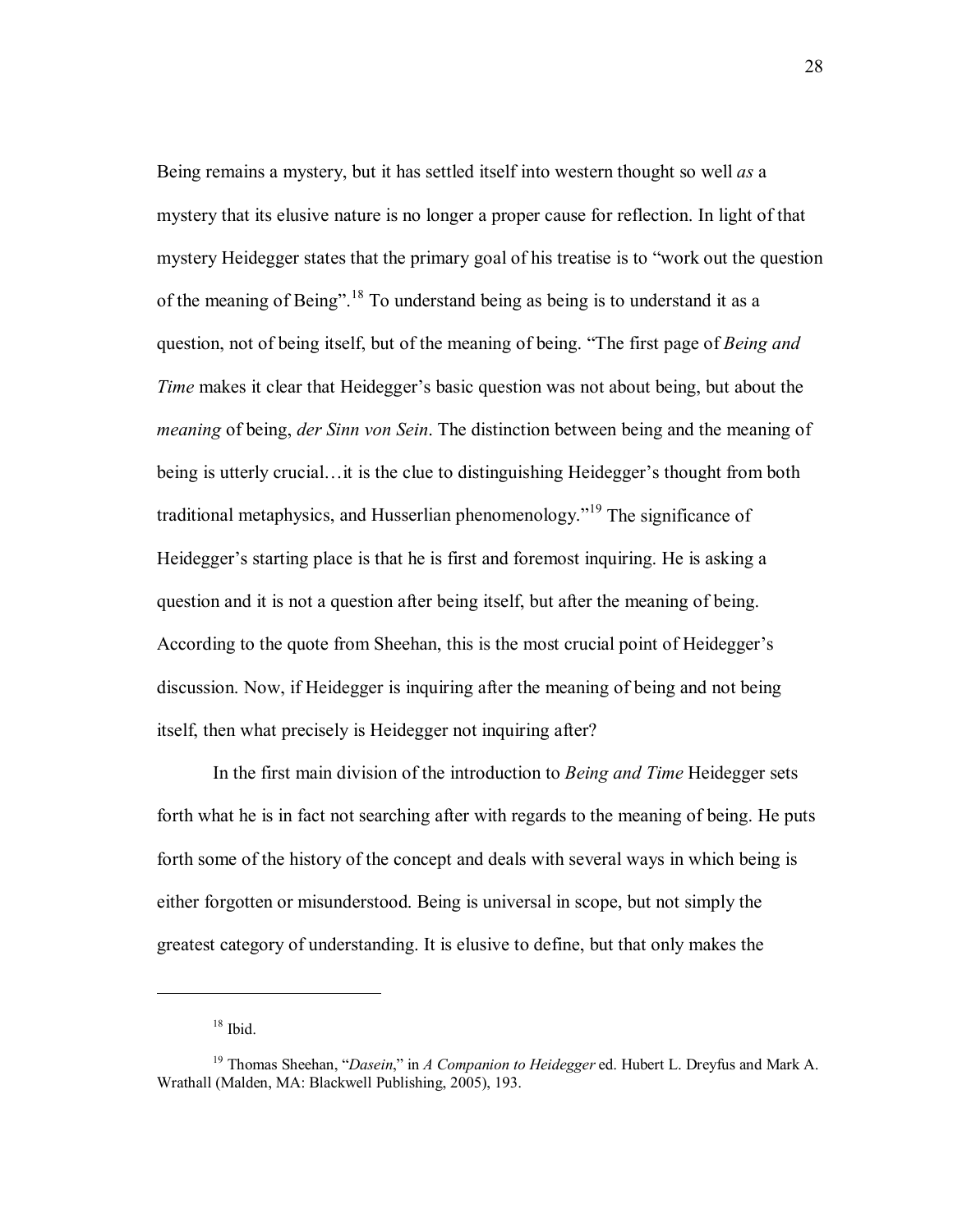question of meaning more pertinent. Finally it is self evident in everyday life, and yet it remains a most puzzling mystery. Frede characterizes the problem in these terms, "What needs an explanation is, rather, why this dim understanding was never fully developed before, and a good deal of Heidegger's originality consists in his explanation of what he calls our 'forgetfulness' of Being.<sup> $20$ </sup> Heidegger concludes his discussion of the metaphysical shortcomings of past efforts as he grapples with the meaning of being. Rather than wiping away past follies he intends to build on these latent conceptions of being, and expand upon their shortcomings.

If this common understanding of being is to be realized as anything other than vague and common, then being itself must come into a greater light. "In the question which we are to work out, *what is asked about* is Being – that which determines entities as entities, that on the basis of which entities are already understood, however we may discuss them in detail.<sup> $2^{21}$ </sup> The meaning of being initially comes to light as that which determines entities as entities. It is Taylor Carman who describes this revelation as "the closest thing to a definition of being in *Being and Time*.<sup>22</sup> Carman's take on precisely what Heidegger means by being is informed by his sense of the main critique of Heidegger's elusive definitions. Some critics maintain that Heidegger's failure is a simple grammatical conflation, and that being has several meanings depending on its

 $20$  Frede, 57.

 $21$  Ibid., 25-26.

 $22$  Carman, 15.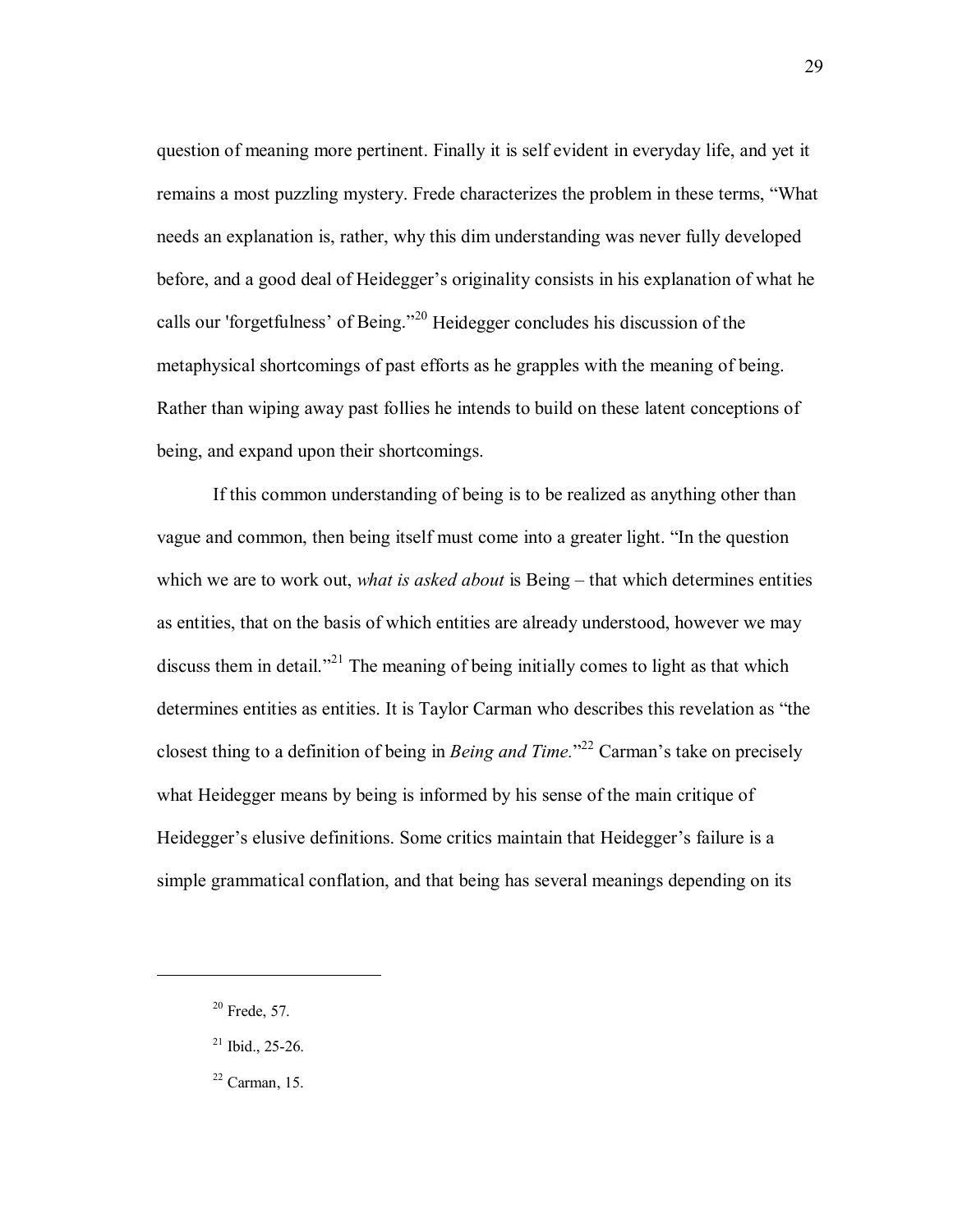usage. Carman rushes to Heidegger's defense with his own unique take on Heidegger's philosophy of the meaning of being.

Heidegger does not assume that there is just one meaning. Indeed one of the central tenets of *Being and Time* is precisely that being, in whichever grammatical form, means something fundamentally different for different kinds of entities – *existenz* or 'being in the world' (*In-der-Welt-sein*) for human beings, 'availability' (*Zuhandenheit*) for things defined by their use, and 'occurrentness' (*Vorhandenheit*) for objects, properties, and relations. The only unity Heidegger claims for the meaning of being has to do with its general intelligibility in terms of some temporal framework, or 'horizon.<sup>23</sup>

Carman adequately paints the picture of the diverse meanings of being that Heidegger allows. Being is not the ultimate universal, and as such there is some variation between how being reveals itself to humans, or to things. This point alone will become incredibly significant for Heidegger's philosophy of technology. If being does not exist as the ultimate, then perhaps there is something that goes beyond being itself. The vision of the spiritual may yet appear beyond the realm of being.

Being must be thought of in its own way and on its own terms if being itself is to be reached. "In so far as Being constitutes what is asked about, and 'Being' means the Being of entities, then entities themselves turn out to be *what is interrogated*.<sup>224</sup> The question of the meaning of being may be asking about the entities that are, that is to say, the entities that exist and have being. Here Heidegger gives a fuller definition of what being is. "Being lies in the fact that something is, and in its Being as it is; in Reality; in

 $23$  Ibid., 13.

<sup>&</sup>lt;sup>24</sup> Martin Heidegger, *Being and Time*, trans. by John Macquarrie and Edward Robinson (New York: Harper & Row Publishers Inc., 1962), 26.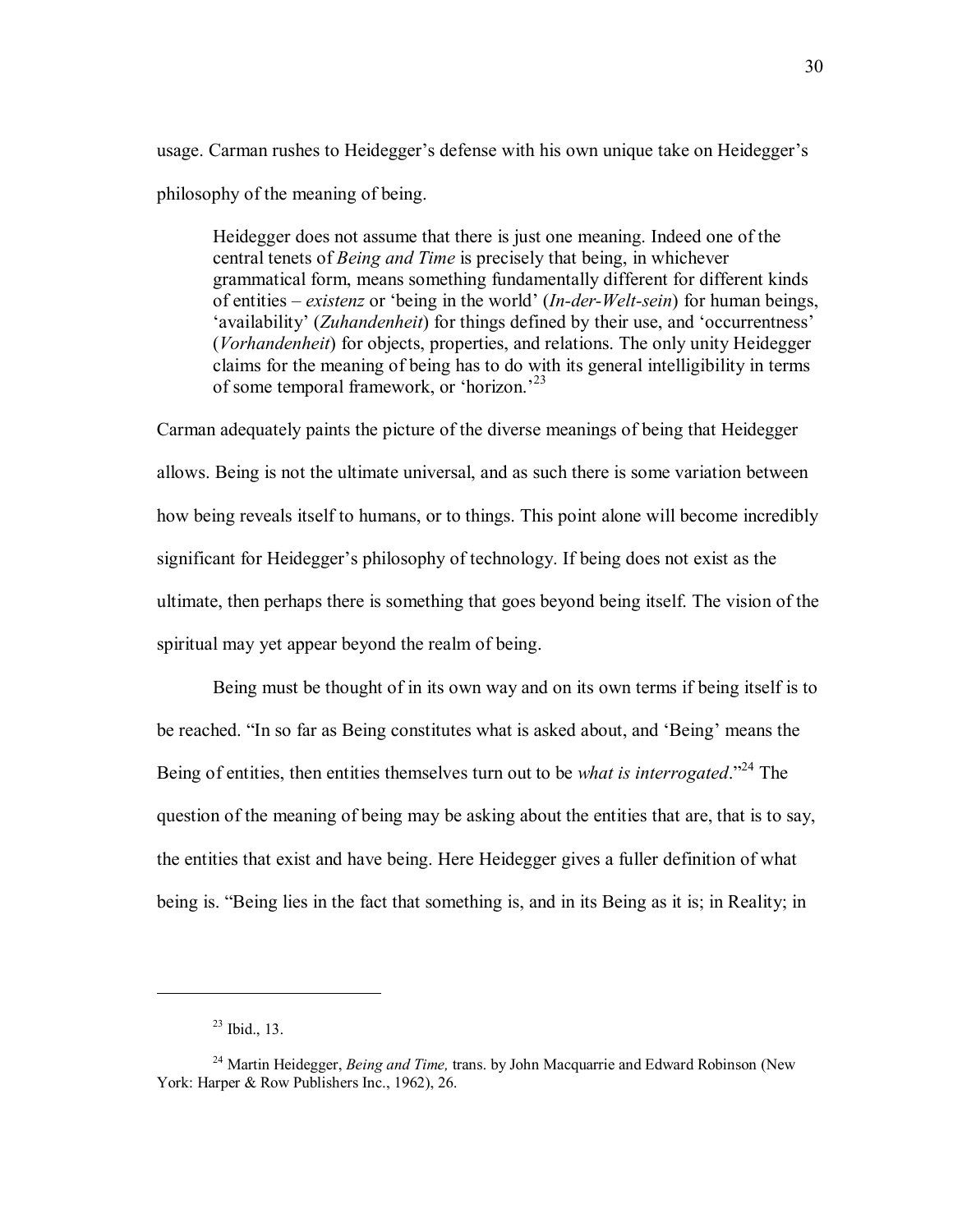presence-at-hand; in subsistence; in validity; in *Dasein*; in the 'there is".<sup>25</sup> Being *qua* being remains that which is, as it is presently, really, truthfully, in being there, and there being. It is the condition and grounds in terms of which all beings appear.

 The question of the meaning of being is formulated in *Being and Time* through Heidegger's analytic of *Dasein*. Yet since this thesis is an explication of Heidegger's philosophy of technology, then this work must be abbreviated. In light of this abbreviation the secondary literature can be especially enlightening in an attempt to explain *Dasein* and its significance for being. Taylor Carman provides the following insight when he draws upon the ideas that Heidegger advances in *Being and Time*. ìBeing is the intelligibility, or more precisely the condition of the intelligibility of entities as entities. Furthermore that intelligibility has two aspects: 'Every entity can, as an entity, be examined in a twofold question: what it is and whether it is'  $(GP 123)$ .<sup>26</sup> This twofold question is the one that Heidegger applies to *Dasein* in his search for the meaning of being. Since being is that which makes understanding possible, then being is in some ways already understood. Being is the revelation of the revelation; it is the reality that grounds reality. Yet being does not exist as fundamentally static. As much as being changes its revelation for different entities, its revelation changes for different ages as well. It becomes incumbent to speak of what being is for this present age, and how that relates to modern technology.

 $25$  Ibid.

 $26$  Carman, 15.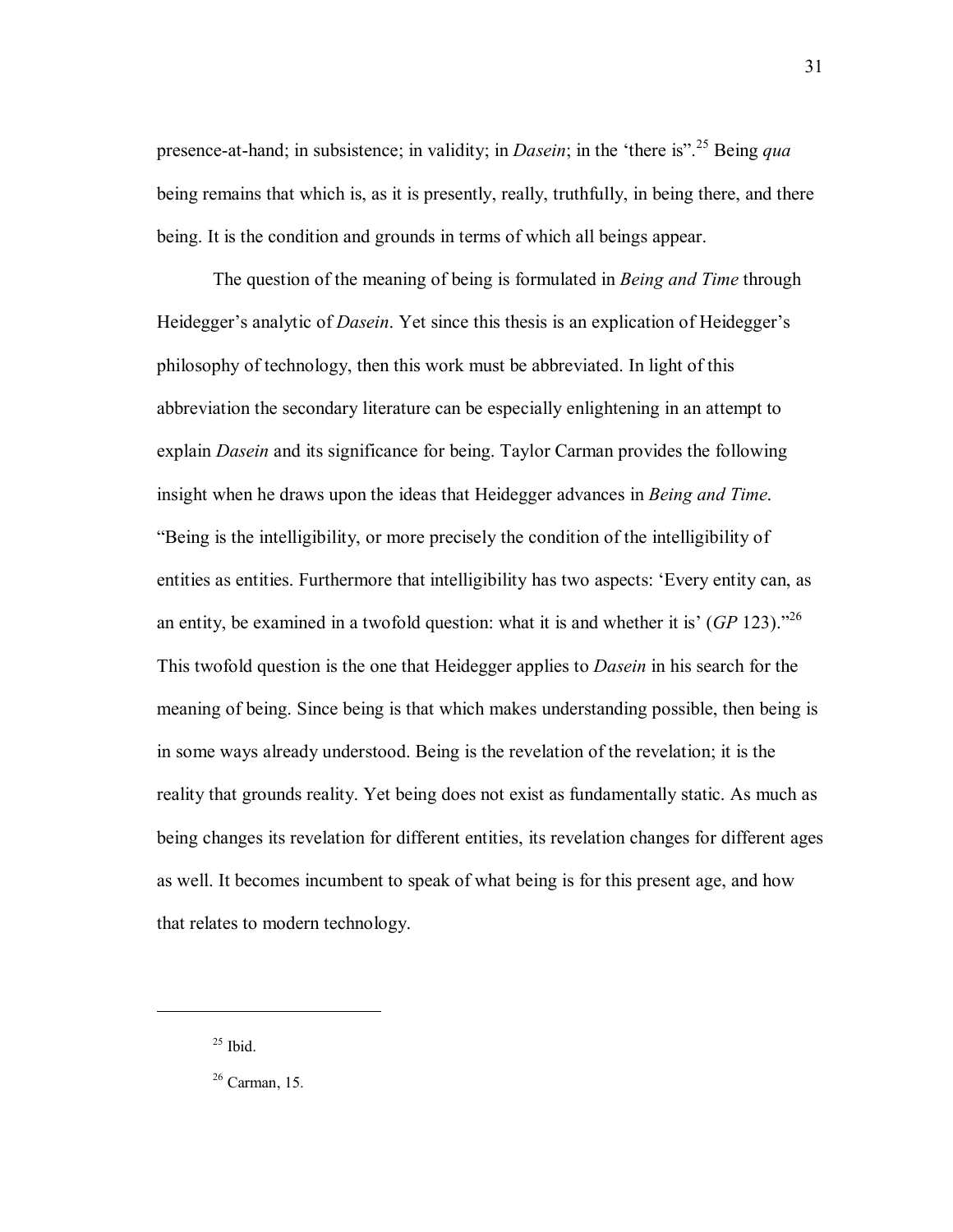If being is that which provides the conditions in virtue of which beings appear, then being certainly also provides the conditions for the appearance of entities in our own age. In this age it seems that technologies define the entities of this world. Technology is the destining of being in this age, for all humanity and the world. This point is introduced and explicated in Heidegger's best-known work on technology, *The Question Concerning Technology*. For Heidegger, technology is not merely airplanes and skyscrapers, but rather it is being itself. Technology determines the conditions in light of which beings appear in this modern age. It reveals all entities as resources, and as either useful or useless. This chapter must now turn to a textual analysis of Heidegger's *Question Concerning Technology*. The first step will examine first the nature of the question that the title implies, that is "what is technology?" Technology will be examined not merely as instrument, the common understanding, but in its essence as the enframing. The enframing is the essence of technology and it determines all entities as resources, as standing reserve. The outcome of this revelation is that technology reveals itself as a threatening mode of being. While it reigns as the mode of revealing beings in this age it threatens humanity and also all other modes of revealing. The enframing threatens humanity in that it deceives them into thinking they are masters of technology, and by its use, the masters of the earth. Then while being cannot be mastered it is humanity that finds itself mastered, by technology, as the primary agent of the enframing. Although the greatest threat that technology poses lies in its denial of the truth of being itself. The enframing threatens to subvert any other mode of revealing, even the mode of revealing being itself as being. Heidegger calls this threat the supreme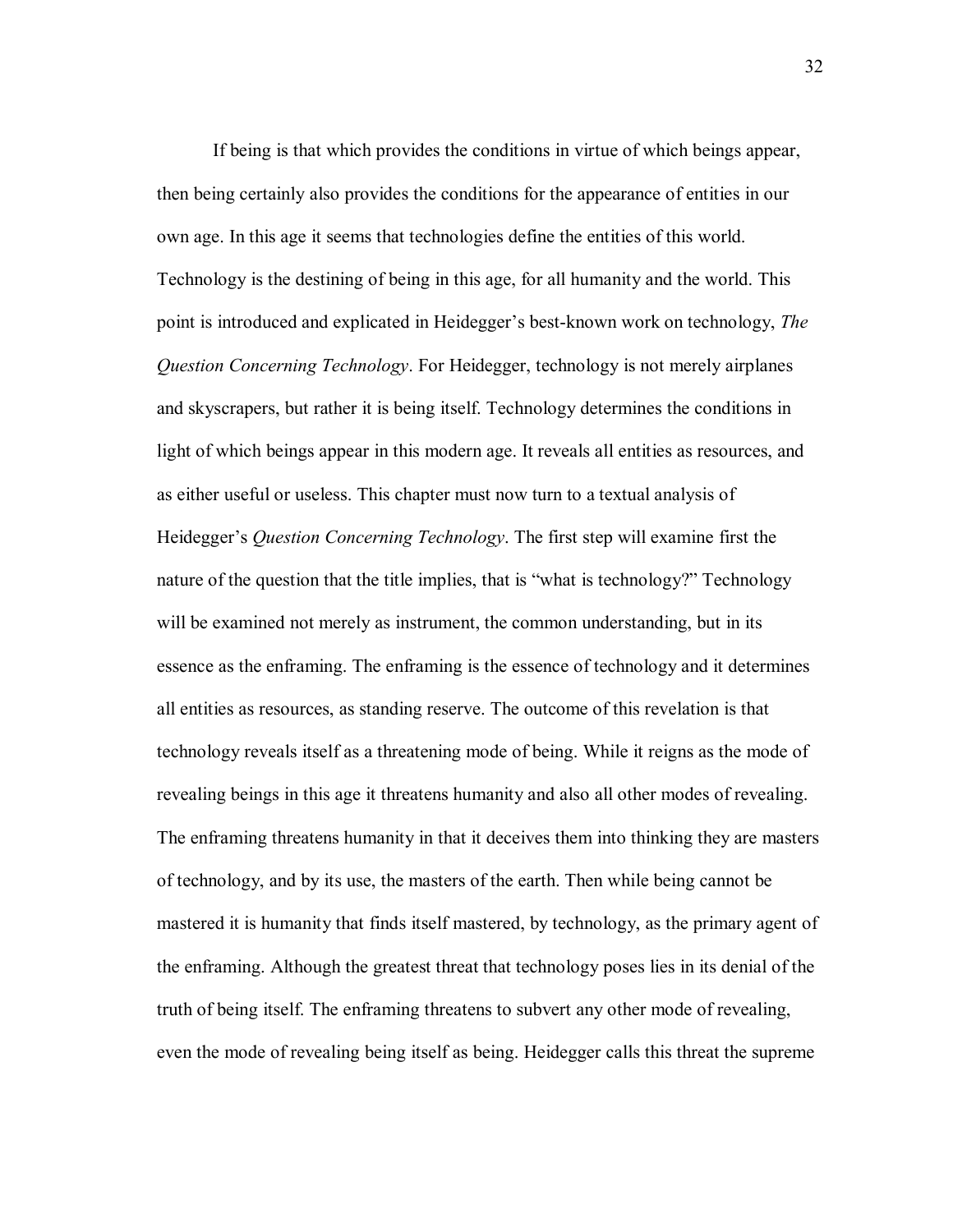danger of technology. Being, as the condition of the intelligibility of entities seems to be perverted into the technological enframing that threatens to undermine being itself. Even in light of this danger there remains a hope in the form of a saving power. This chapter now turns to the opening of the *Question Concerning Technology*, as it seeks to formulate and understand this question in light of its relation to being.

#### **3.3 The Question**

 Heidegger begins the *Question Concerning Technology* by explaining that the project he is undertaking is one of questioning. The method of questioning in this work follows the same structure for questioning that Heidegger outlined for being in *Being and Time*. 27 In the beginning Heidegger points out two things: *that* he is questioning and *what* he is questioning:

Questioning builds a way...The way is one of thinking. All ways of thinking, more or less perceptibly, lead through language in a manner that is extraordinary. We shall be questioning concerning *technology* and in so doing we should like to prepare a free relationship to it. The relationship will be free if it opens our human existence to the essence of technology. When we can respond to this essence, we shall be able to experience the technological within its own bounds.<sup>28</sup>

First it is significant that the structure of the questioning follows the same pattern as in *Being and Time*. Technology is what is asked about. The essence of technology is what is being interrogated, and a free relationship to experience technology in its own bounds is what is sought. Heidegger has laid out his plan and he proceeds directly into his work.

<sup>27</sup> Heidegger, *Being and Time*, 24-28.

<sup>&</sup>lt;sup>28</sup> Martin Heidegger, "The Ouestion Concerning Technology," in *Martin Heidegger Basic Writings,* ed. by David Farrell Krell (New York: Harper Collins Publishers, 1993), 311. (hereafter cited in text as *QCT*)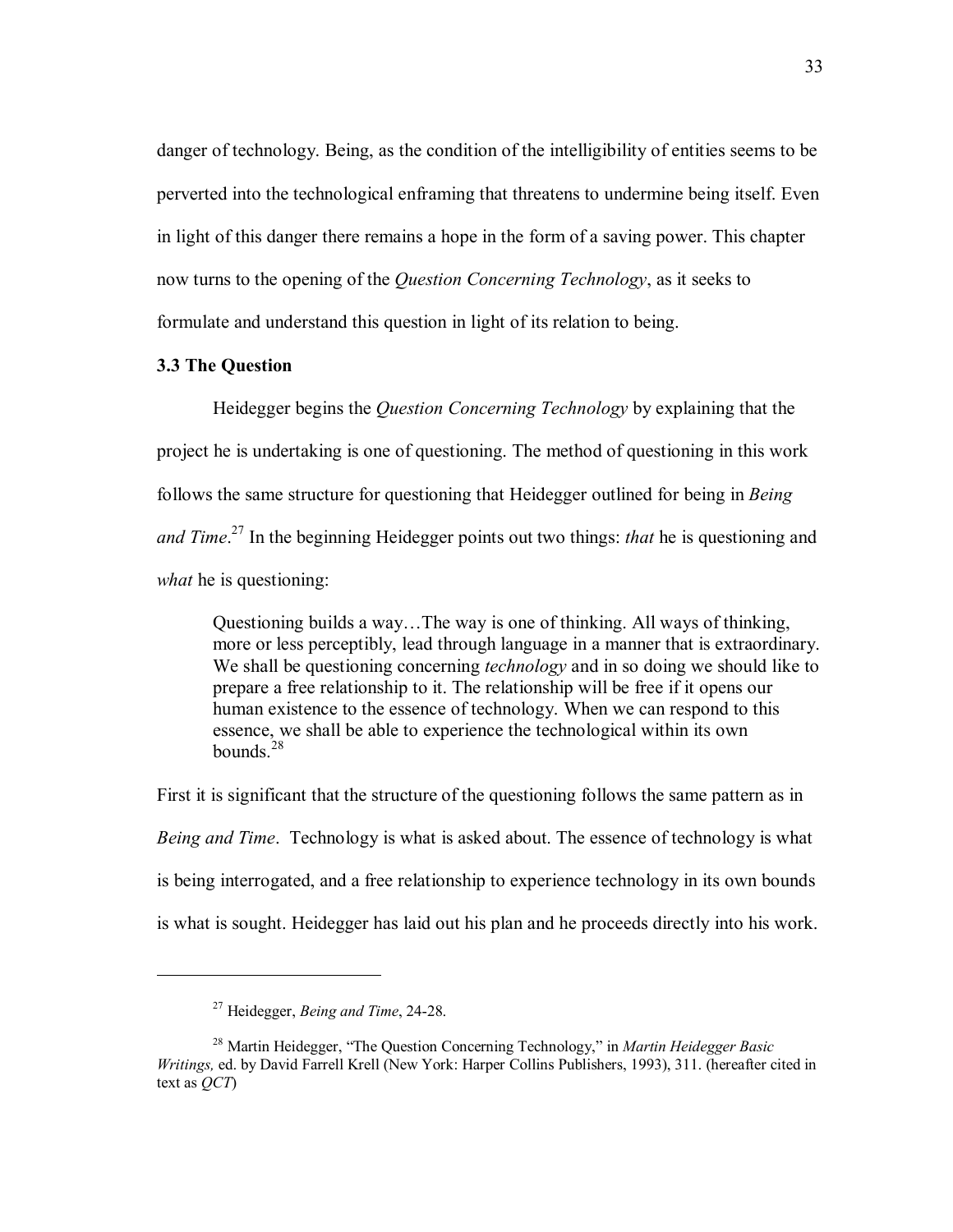Initially he must ensure that technology is not confused with the essence of technology. What is being asked about is the essence of technology, rather than its aspects. Heidegger explains that technology is commonly thought to be something neutral, and this is the worst way in which one can misapprehend it (*QCT*, 311-312). In similar fashion to *Being and Time* Heidegger explains "essence" before he tackles the way in which the essence of technology is misunderstood. "According to ancient doctrine, the essence of a thing is considered to be *what* the thing is... The current conception of technology, according to which it is a means and a human activity can therefore be called the instrumental and anthropological definition of technologyî (*QCT*, 312). What technology is, in essence, is commonly thought of as a means to an end and something that is a particularly human activity. It is not naturally occurring in the world, but instead it is a human artifice. Heidegger maintains that this instrumental definition is accurate to describe technology in general and also modern technology. Though modern technology seems to be more complex, as surely as a plane is more complex than a wheel, it still remains instrumental by definition and practice. Yet here Heidegger reveals the crack in this finely crafted façade. "Everything depends on our manipulating technology in the proper manner as a means...The will to mastery becomes all the more urgent the more technology threatens to slip from human control. But suppose now that technology were no mere means: how would it stand with the will to master it" (*QCT*, 313)? Just suppose that technology is not merely instrumental, wouldn't this make our desire to master it somewhat complicated?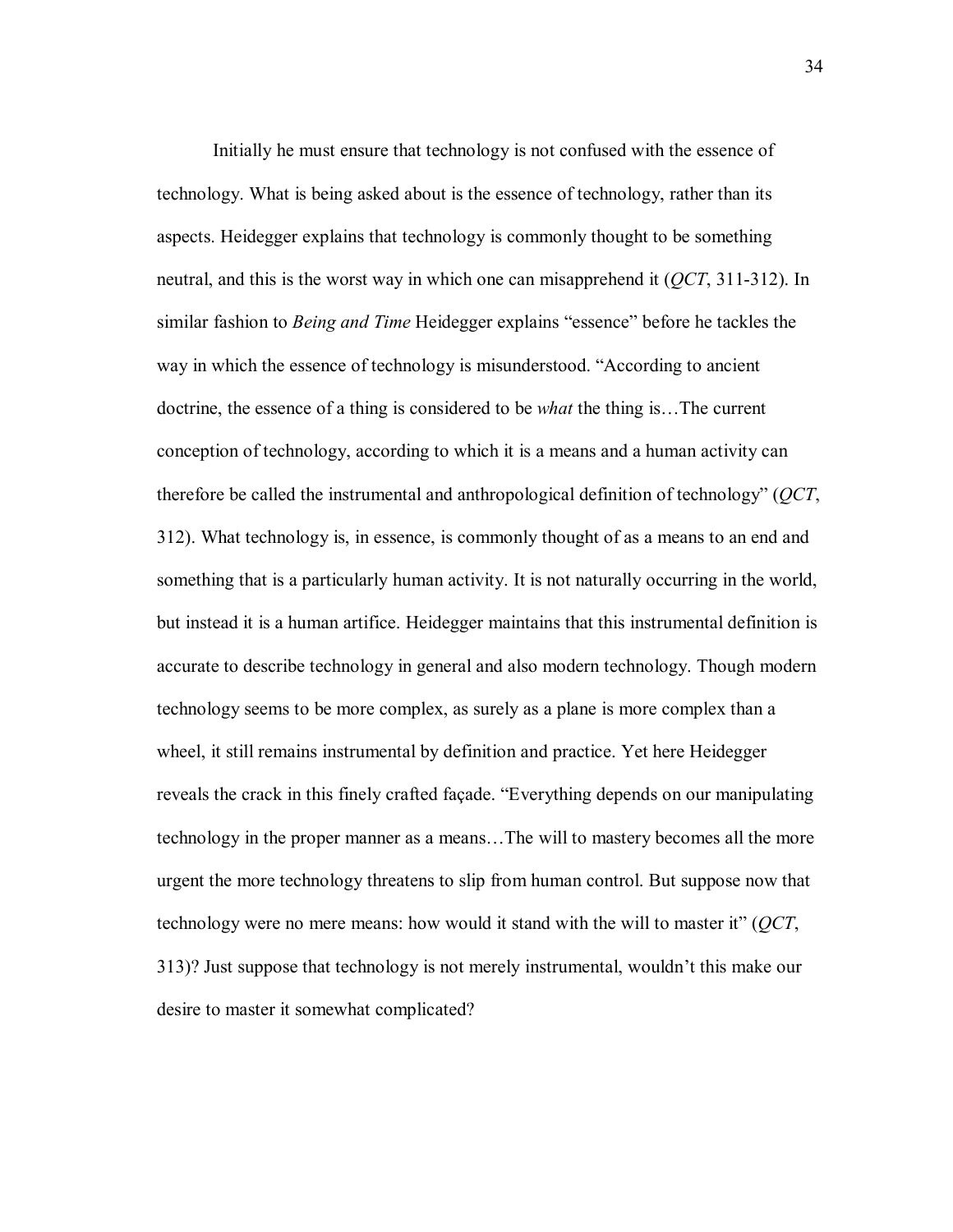Heidegger asserts the crucial distinction between the correct and the true. It is correct that technology is instrumental, but this does not yet get at technology's true essence. Ronald Godzinksi Jr. explains that this distinction applies as much to modern technology as to technology in general. "According to Heidegger, technology is distinct from what we do with tools, instruments, equipment, or the way of thinking about those things. Likewise, modern technology is not reducible to technological artifacts, devices, or the techniques that produce those things.<sup> $229$ </sup> The essence of technology remains captured only in the realm of the true. It is this sense of truth that reveals the answers to the new set of questions Heidegger raises next. "We must ask: What is the instrumental itself? Within what do such things as means and end belongî (*QCT*, 313)? As to the second question Heidegger answers almost immediately that the realm of means and ends is causality. Yet the answer to the first question must be delayed until the answer to the second question is fully understood. To that end Heidegger delves into an explanation of Aristotelian causality.

Heidegger gives an explanation of Aristotle's four causes while explaining the role each plays in a thorough explanation of causality. Heidegger explains that this step is critical to understanding instrumentality, and with it the essence of technology (*QCT*, 314). "The four causes are the ways, all belonging at once to each other, of being responsible for something else"  $(QCT, 314)$ . The four causes are properly unified as causality. Heidegger gives the example of a silversmith constructing a silver chalice in

<sup>&</sup>lt;sup>29</sup> Ronald Godzinksi Jr., "(En)Framing Heidegger's Philosophy of Technology," *Essays in Philosophy* 6, No. 1, (January 2005), 2.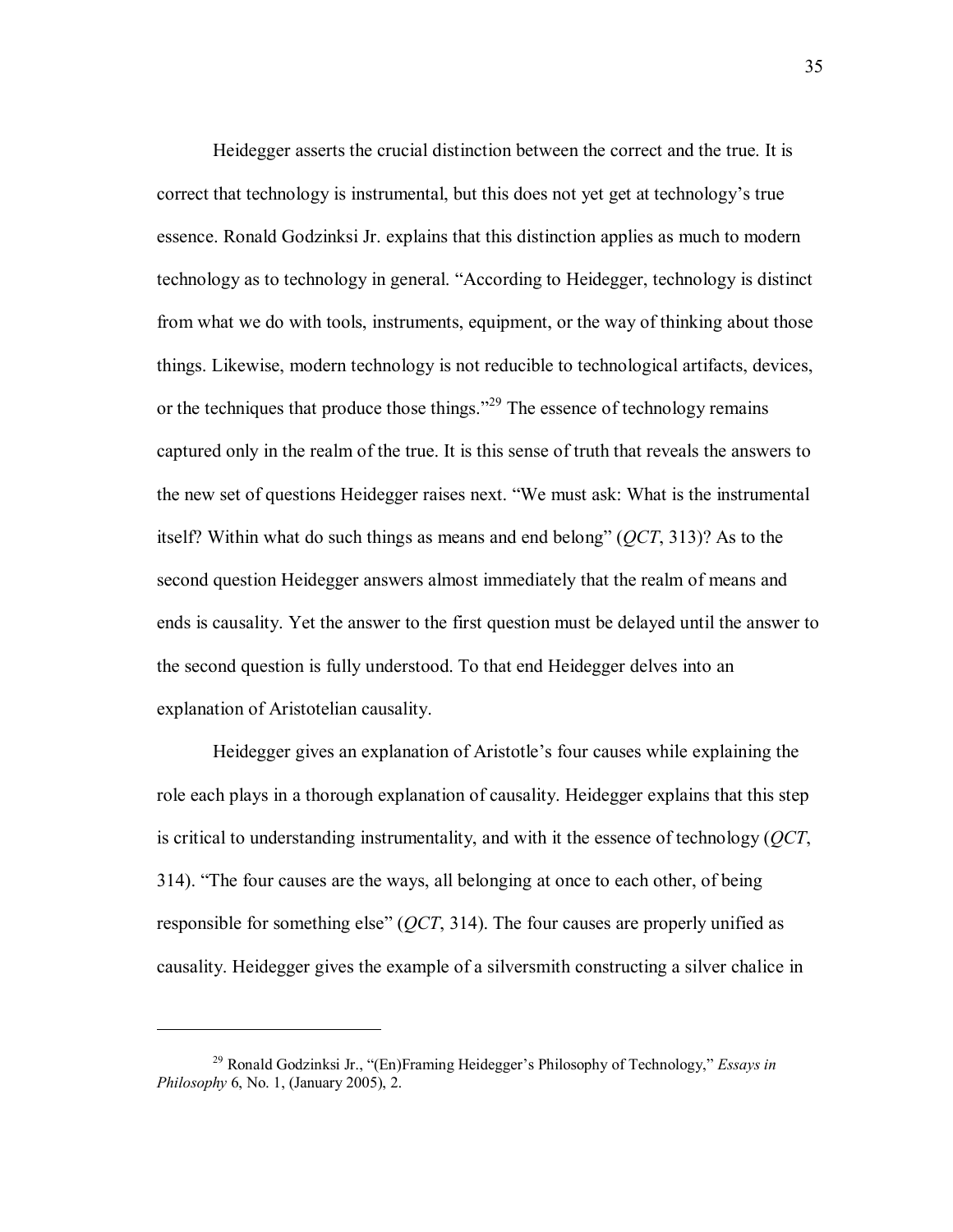order to explain this unity. The causes do not create from nothing so much as they bring forth, and unify, what is in some sense already there:

These let what is not yet present arrive into presencing. Accordingly they are unifiedly governed by a bringing that brings what presences into appearance...The modes of occasioning, the four causes, are at play, then, within bringing-forth. Through bringing-forth the growing things of nature as well as what ever is completed through the crafts and the arts come at any given time to their appearance (*QCT*, 317).

The four causes bring something forth out of concealment into unconcealment, and this carries some very significant ideas for Heidegger. What is brought forth into unconcealment was not previously present, but was previously being. What Heidegger has put forward is the way in which something is shown to be true. "The Greeks have the word *aletheia* for revealing. The Romans translate this with *veritas*. We say 'truth' and usually understand it as correctness of representation<sup>"</sup> (*QCT*, 318). The quest for understanding the proper realm of instrumentality has led us to truth through causality. This is very relevant since the definition of technology as instrumentality was only correct, but it did not hit at the true essence of technology. Yet if the path to truth is this revealing bringing-forth out of concealment into unconcealment, then perhaps the essence of technology must be unconcealed.

It is at this point in the essay that Heidegger steers his discussion of revealing back towards relevance for the question of technology itself. "Instrumentality is considered to be the fundamental characteristic of technology. If we inquire step by step into what technology, represented as means, actually is, then we shall arrive at revealing... Technology is therefore no mere means. Technology is a way of revealing" (*QCT*, 318). Heidegger's method of questioning, now follows on in this way. What is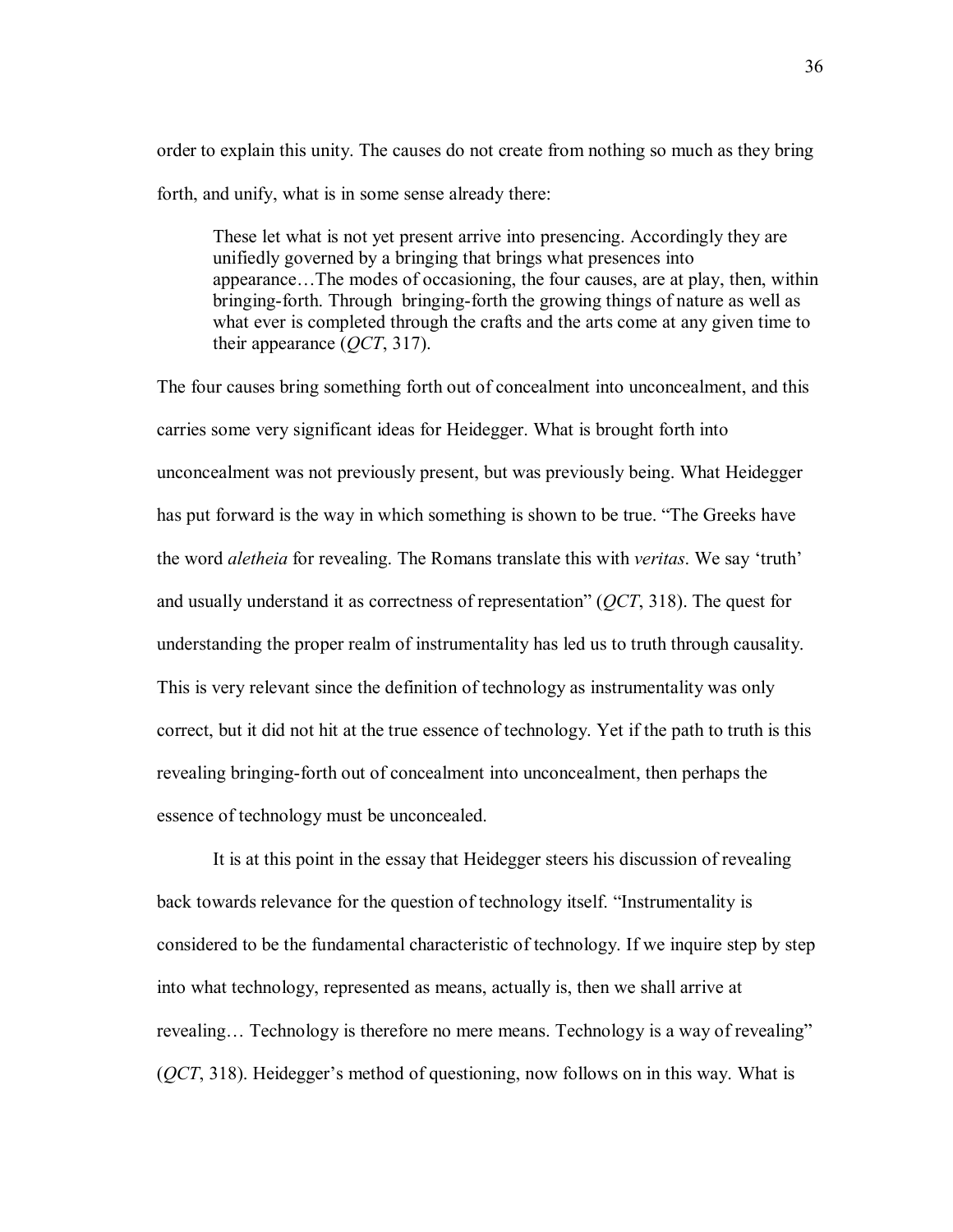being asked is the question concerning technology, what is being interrogated is the concept of technology as means, and what is being pursued is the essence of technology itself.

Heidegger properly returns to language itself for a further inquiry into the essence of technology. He studies the etymology of the Greek word *techne* and points out two significant ideas:

One is that *techne* is the name not only for the activities and skills of the craftsman, but also for the arts of the mind and the fine arts. *Techne* belongs to bringing-forth, to *poiesis*; it is something poetic. The other thing that we should observe with regard to techne is even more important. From earliest times until Plato the word *techne* is linked with the word *episteme* (*QCT*, 318).

The meaning of the Greek word that technology is based on, *techne*, is closely linked with the concepts of making and knowing. This making involves not only technical construction, but art and poetry as well. Heidegger properly understands art as a revealing, as that which unconceals the concealed truth. Catherine Botha explains this significance in these terms. "For the Greeks, *techne* meant a revelation of something, an uncovering or a bringing-forth (Heidegger, 1993:319). According to Heidegger the word *techne*, then, means a mode of knowing.<sup>30</sup> The most proper sense of understanding *techne* is in its link to *episteme*. "Whoever builds a house or a ship or forges a sacrificial chalice reveals what is to be brought forth, according to the terms of the four modes of occasioning...It is as revealing, and not as manufacturing, that *techne* is a bringing forth" (*QCT*, 319). The four modes of occasioning refer to the four modes of causality,

<sup>&</sup>lt;sup>30</sup> Catherine Frances Botha, "Heidegger, Technology, and Ecology," *South African Journal of Philosophy* 22, No. 2 (2003), 159.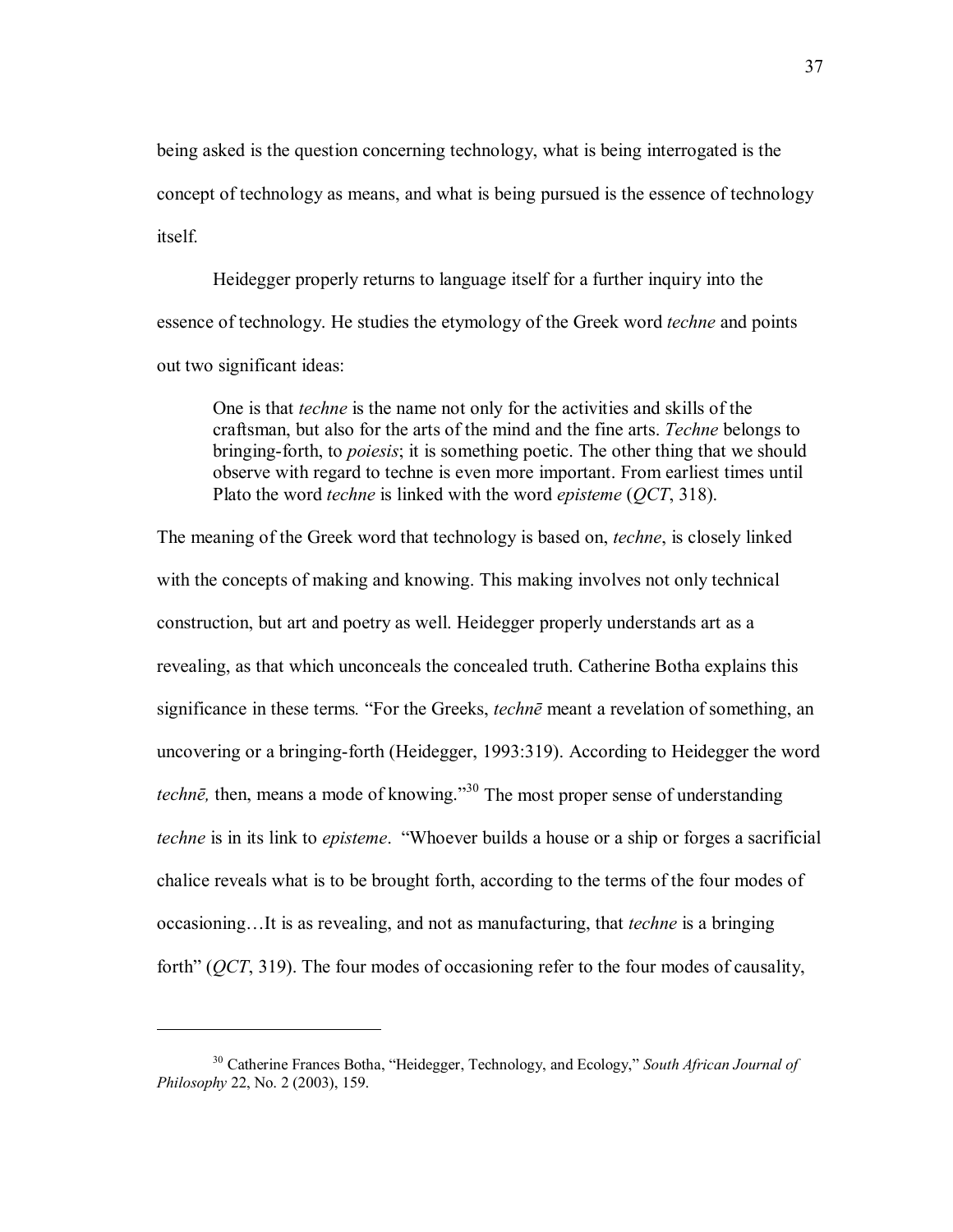and indeed all causality is a bringing forth of what was previously concealed. All manufacturing is more properly understood as a revealing, and what is being revealed is the truth, the *aletheia*. Thus the essence of technology is that technology is a revealing. It is that which reveals and unconceals the true essence of an entity.

The question at stake is whether or not modern technology, based on exact science, can also be said to be a revealing. Heidegger maintains that modern technology is indeed just such a revealing, but it is a revealing of a unique kind:

And yet the revealing that holds sway throughout modern technology does not unfold into a bringing-forth in the sense of *poiesis.* The revealing that rules in modern technology is a challenging [*Herausfordern*], which puts to nature the unreasonable demand that it supply energy which can be extracted and stored as such (*QCT*, 320).

Even modern technology reveals what a thing is, but its revelation takes place through a kind of violence. The main difference between ancient and modern technology lies in how modern technology reveals the world as resource. Heidegger explains that this act of challenging can be called a setting-upon nature. "This setting-upon that challenges the energies of nature is an expediting, and in two ways. It expedites in that it unlocks and exposes. Yet that expediting is always directed from the beginning towards furthering something else, i.e. toward driving on to the maximum yield at the minimum expense" (*QCT*, 321). Modern technology reveals the world as resource, and it also sets upon the entities in the world in order to extract those resources. These resources have no inherent purpose, but rather they only exist to further the process of resource gathering and storage.

The example that Heidegger uses is that of coal, but perhaps gasoline is a more immediate example in this age. In Heidegger's terms oil is set upon and extracted from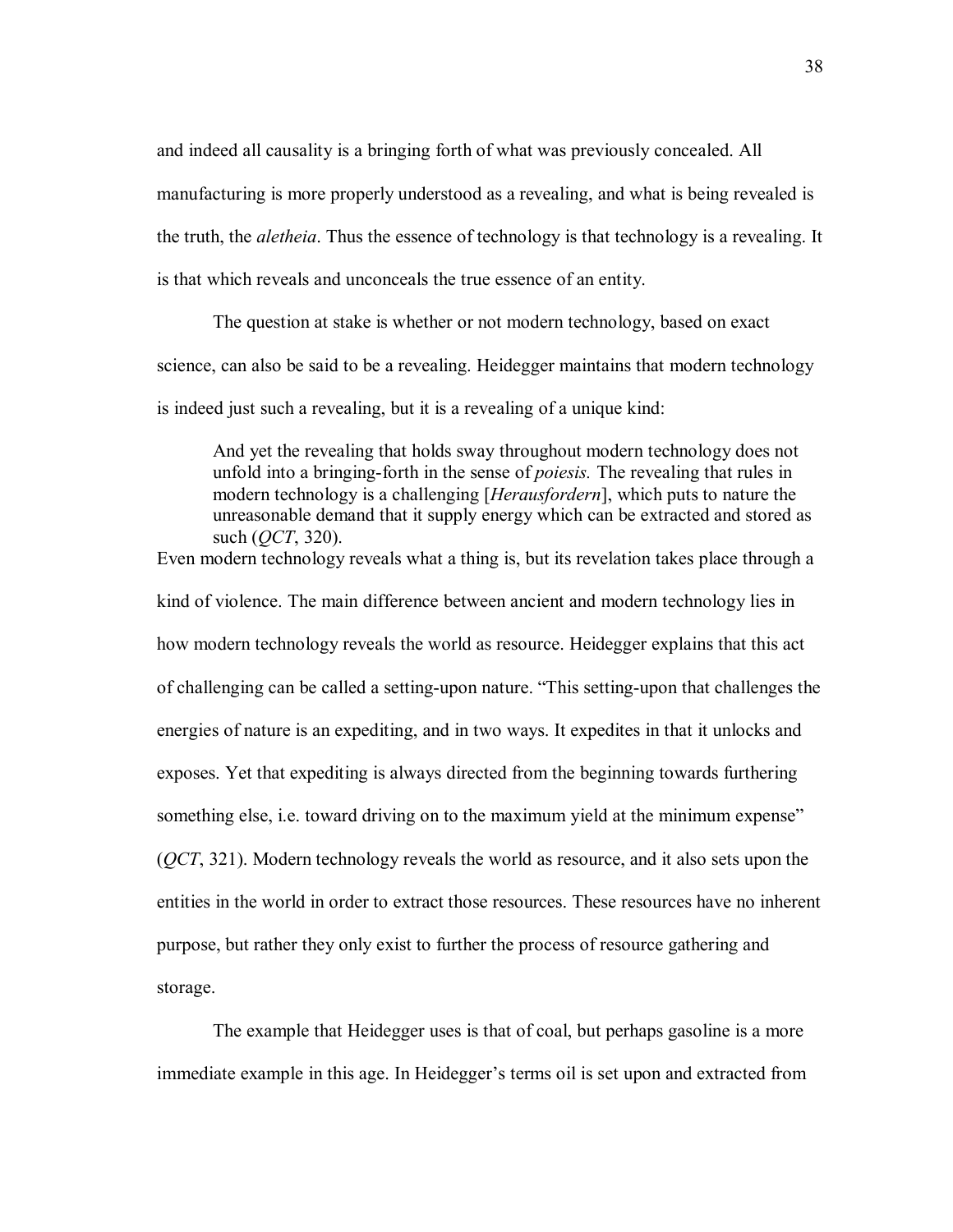the ground; not for its own sake, but only so it can be refined into petroleum. Petroleum is not refined for its own sake, but only so it can be stored as gasoline. Gasoline is stored up in order to be pumped into vehicles, and vehicles store gasoline in their tanks so that they might burn it for transportation. Transportation serves the purpose of getting people to and from their jobs, even jobs like working at an oil refinery. "Such challenging happens in that the energy concealed in nature is unlocked, what is unlocked is transformed, what is transformed is stored up, what is stored up is in turn distributed, and what is distributed is switched about ever anew" (*QCT*, 322). Modern technology reveals the entities in the world as resources, and indeed it will only allow them to exist as resources.

Modern technology reveals the being of all entities as purely functional. Heidegger has a particular phrase for the revealing of entities as resources. He calls it the standing-reserve, *Bestand* ( $QCT$ , 322). The logical response might be this: "Surely this is simply a human action driven by human will?" The question is almost as defensive as it is reflexive and this is a puzzle that Heidegger turns his attention to:

Only to the extent that man for his part is already challenged to exploit the energies of nature can this revealing that orders happen... yet precisely because man is challenged more originally than are the energies of nature, i.e., into the process of ordering, he never is transformed into mere standing–reserve. Since man drives technology forward, he takes part in ordering as a way of revealing (*QCT*, 323-324).

The urge to count humanity amongst the standing reserve is strong, but they participate in the ordering of the world in such a way as to resist this. Although they drive the ordering, they are not its authors. The essence of modern technology extends even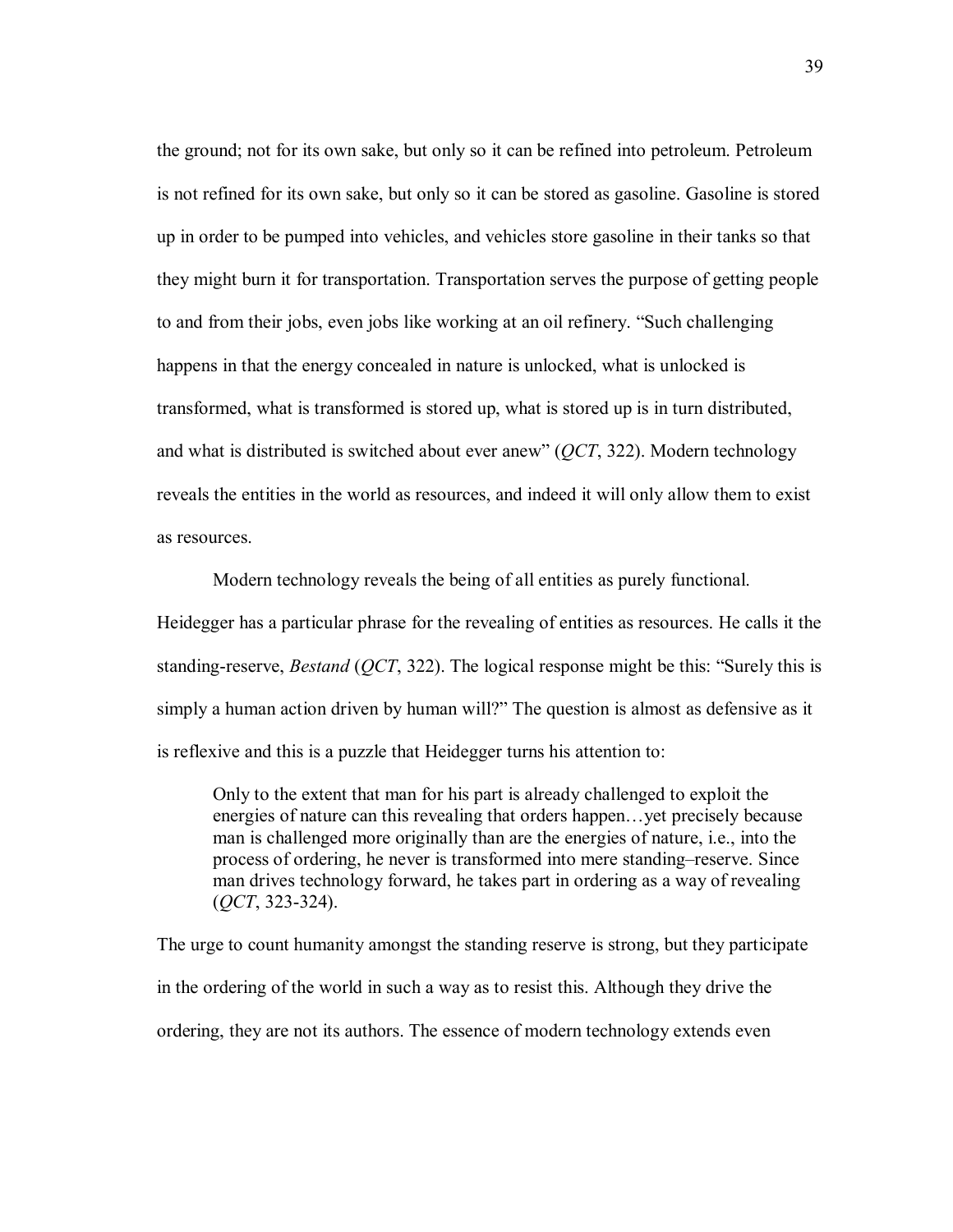beyond the human will to master it. The pertinent question can now be seen as, "What is the true essence of modern technology, and how can this relate to humanity?"

## **3.4 Enframing**

In order to explain the essence of modern technology as a mode of revealing that challenges forth, Heidegger will have to make a new use of a common German word. Heidegger first explains that what brings man into a relation with the world, such that he is ordering it as standing reserve, is best understood as a gathering. "That original gathering from which unfold the ways in which we have feelings of one kind or another we name *Gemit* [disposition]" (*QCT*, 324). The gathering is that which motivates the being of entities in one-way or another. It is that which is responsible for how entities are as they are, in the way that they are. It is not an all-encompassing concept, and indeed there are different gatherings for different entities. The gathering is best understood as the work or act of the revelation of the being of entities. The gathering that Heidegger is most concerned with here is the kind of gathering that is responsible for how humanity orders the standing reserve. "We now name the challenging claim that gathers man with a view to ordering the self-revealing as standing –reserve: *Ge-stell* [enframing]" (*QCT*, 324). His next move is to explain that he is using the German word for skeleton or frame, *Gestell*, in a thoroughly new context in this essay. He makes his apologies to the German language while explaining that this is a philosophical practice dating back to Plato's revolutionary use of *eidos* as idea (*QCT*, 325).

Heidegger's use of this word enframing warrants a definition, and it is one which he is willing to provide. "Enframing means the gathering together of the setting-upon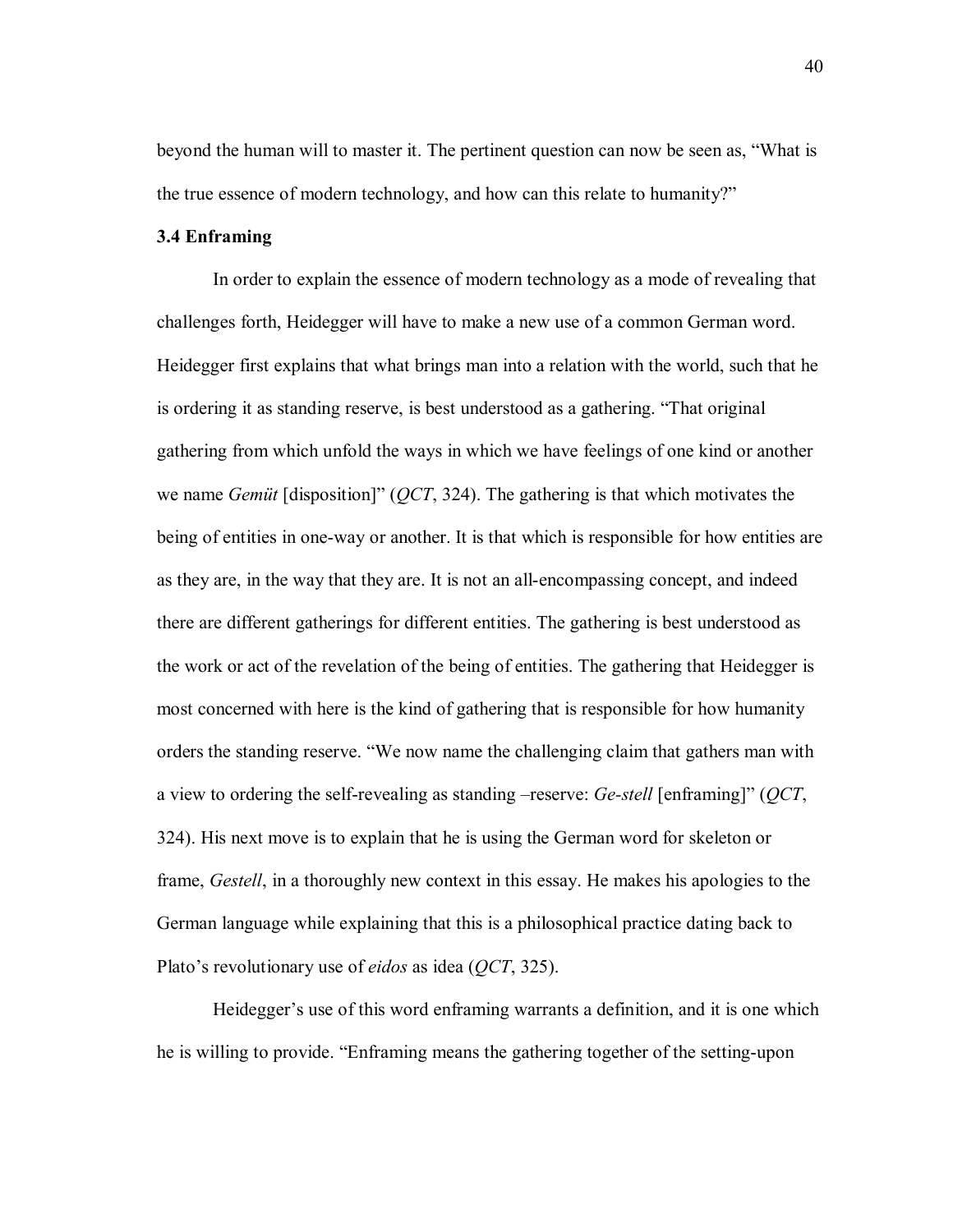that sets upon man, i.e., challenges him forth, to reveal the actual, in the mode of ordering, as standing reserve. Enframing means the way of revealing that holds sway in the essence of modern technology and that is itself nothing technological" (*QCT*, 325) The enframing is not machines and it is not technological, it is rather the true essence of technology. The enframing is the gathering that reveals the being of man, in this technological age, as the being who orders the entities of the world as standing reserve. It is what reveals the being of man as orderer, and in turn reveals the other entities of the world as ordered. Enframing is the mode of revealing that holds sway, that is to say it is the mode that is chief and unassailable in the essence of modern technology. It is also significant to point out that the enframing reveals itself as truth, as *aletheia* (*QCT*, 326). ìFrom Heideggerís perspective, enframing is the way in which truth reveals itself as standing-reserve.<sup>31</sup> As Godzinski points out, the truth of the enframing is that things exist as standing-reserve. This may seem to be abhorrent, but it is nonetheless a revealing of the being of entities in the way that they truly are. The nature of truth was elaborated in a lecture that Heidegger gave in the early 1920's. The lecture was entitled "Being-Here and Being-True", and Theodore Kisiel elaborates on this Heideggerian notion of truth as unconcealment while commenting on that essay:

If truth is a disclosive letting-see-and-be-seen, we then have a threefold sense of truth here: a) disclosure of a being by way of prevalent views of it, which include something already seen in them; b) disclosive entry into hitherto unknown domains of being; c) constant struggle with the chatter which gives itself out to be disclosive and knowing. In all three cases disclosure is a human affair, a basic comportment of *Dasein*. 32

 $31$  Godzinksi, 3.

<sup>32</sup> Kisiel, 285.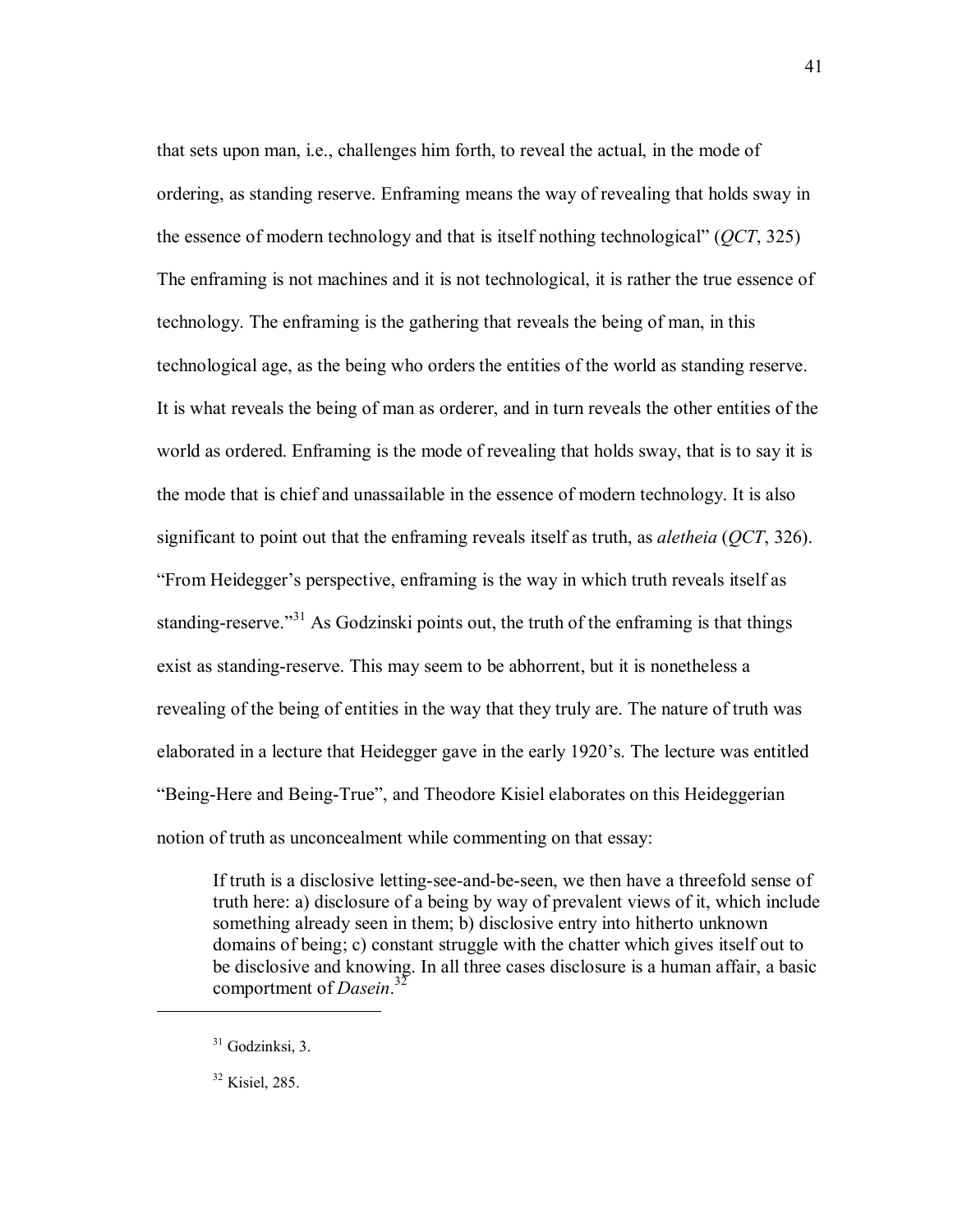Kisiel shows that truth is always related to humanity, and thus the truth of the essence of technology must also be related. The three ways of disclosing also mirror Heidegger's notion of questioning, and therefore truth is also shown to be a disclosure that takes place through questions. The question of the essence of technology must now be viewed in light of its relation to humanity.

Heidegger explains that the purpose of this line of questioning has been to discover not only the essence of modern technology, but also its significance and relation for humanity. Since the essence of modern technology is the enframing, then what remains to be asked is how does this relate to humanity? "It is nothing technological, nothing on the order of the machine. It is the way in which the actual reveals itself as standing reserve. Again we ask : Does such revealing happen somewhere beyond all human doing? No. But neither does it happen exclusively in man, or definitively through manî (*QCT*, 329). The unique aspect of our relationship to the enframing is that humanity is always already under the sway of the enframing. It is the revealing force of our world and we cannot separate ourselves from it.

The enframing not only reveals our world, through us, as standing reserve, but it also reveals history itself in the same way. Heidegger explains that the enframing sends humanity on the way of revealing entities as standing reserve in the form of a destining, *Geschick*. "It is from this destining that the essence of all history [*Geschichte*] is determined<sup>"</sup> (*OCT*, 329). This destining is what the enframing is as much as it is also what the enframing does. The destining sets upon man, and it challenges him to reveal everything in every way as standing reserve. This is even true of history, since the

42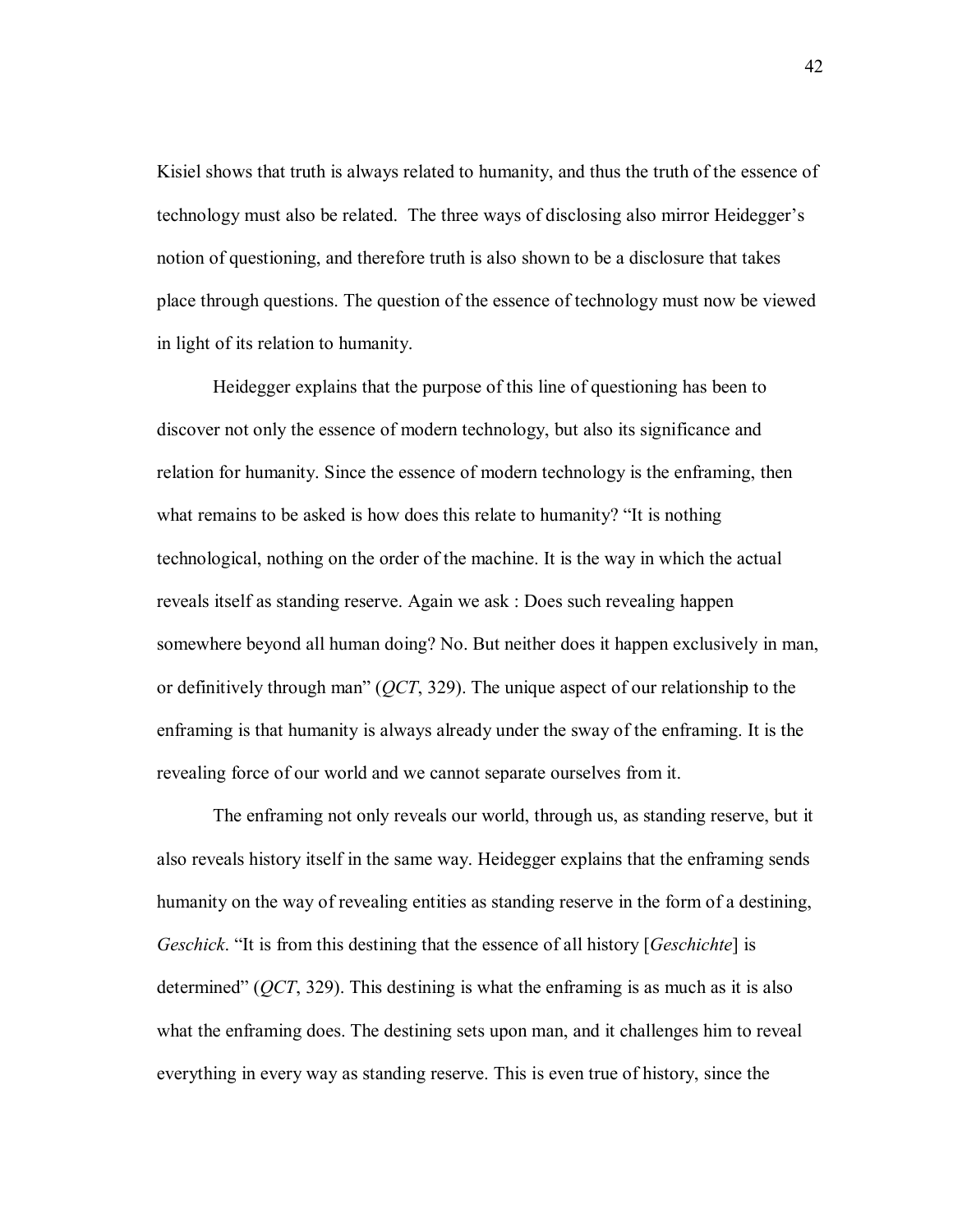destining reveals history as something chronological, to be contained in records for future study or use. The enframing drives humanity, and it motivates humanity to act and challenge forth the world as standing reserve.

It is in the notion of destining that Heidegger finds some hope. "But that destining is never a fate that compels. For man becomes truly free only insofar as he belongs to the realm of destining and so becomes one who listens, though not one who simply obeys" (*QCT*, 330). The destining is powerful, but it is not strictly determinate. Even as it sends man on his way, it also frees him up to certain possibilities. Albert Borgmann explains destiny in simple terms when he writes, "Destiny is neither an inevitable fate that descends on humanity, as Heidegger claims, nor the result of human willing. Disclosure of destiny and human freedom are one and the same.<sup>733</sup> Humanity is destined but also free, and before this idea can become too confusing Heidegger explains freedom. "Freedom is that which conceals in a way that opens to light, in whose clearing shimmers the veil that hides the essential occurrence of all truth and lets the veil appear as what veils. Freedom is the realm of the destining that at any given time starts a revealing on its way" (*QCT*, 330).

Destining is always a destining of revealing truth, of revealing the way in which things actually are. The enframing as the destining of the age of technology is a revelation of being itself. The enframing holds sway in such a manner as to destine humanity to reveal all entities as standing reserve. Botha explains just what the destining

<sup>&</sup>lt;sup>33</sup> Albert Borgmann, "Technology," in *A Companion to Heidegger*, ed. Hubert L. Dreyfus and Mark A. Wrathall (Malden, MA: Blackwell Publishing, 2005), 429.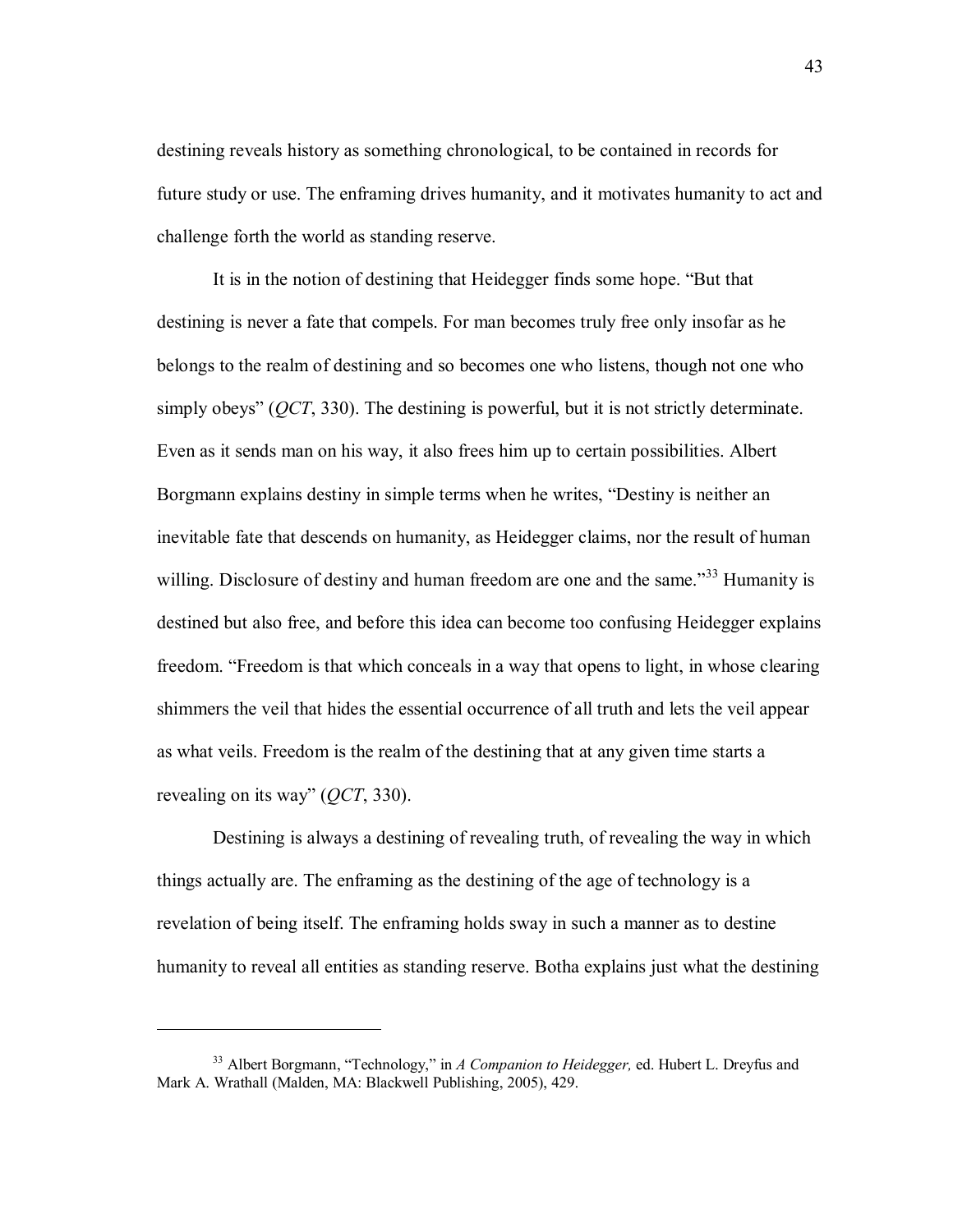of technology is revealing. "In this context technology is neither neutral nor instrumental. It signifies, for Heidegger, a particular mode of disclosure. In other words it reveals Being in a particular way.<sup>34</sup> The enframing as the destining of the age of technology is a revelation of being itself. The enframing holds sway in such a manner as to destine humanity to reveal all entities as standing reserve. The enframing is the revelation of the being of entities, since that the entities are, and what the entities are, is unconcealed as standing reserve. Yet the enframing itself, as the destining of this age, is also being itself as it is transformed in this present age. "Being, Heidegger found, changes through history and from the ground up, beginning in pre-Socratic Greece, it passed through various epochs to take its present shape as the framework of technology.<sup>35</sup> Every revelation of what is concealed is a revelation of what *is* being concealed, that is to say of what an entity is being. The unconcealment of any entity as standing-reserve reveals that entity as functional, as being in the sense that Carman denoted with the term *Zuhandenheit*. 36 In the technological age any entity is being available as resource for use and that is how its being is revealed under the revealing sway of the enframing.

Yet what reveals the being of an entity, is Being itself. That is why Heidegger first chose the path to being through *Dasein*, and why in turn he chose the path to the essence of technology through *instrumentum*, the common understanding of the essence

<sup>34</sup> Botha, 159.

 $35$  Borgmann, 420.

<sup>36</sup> Carman, 15.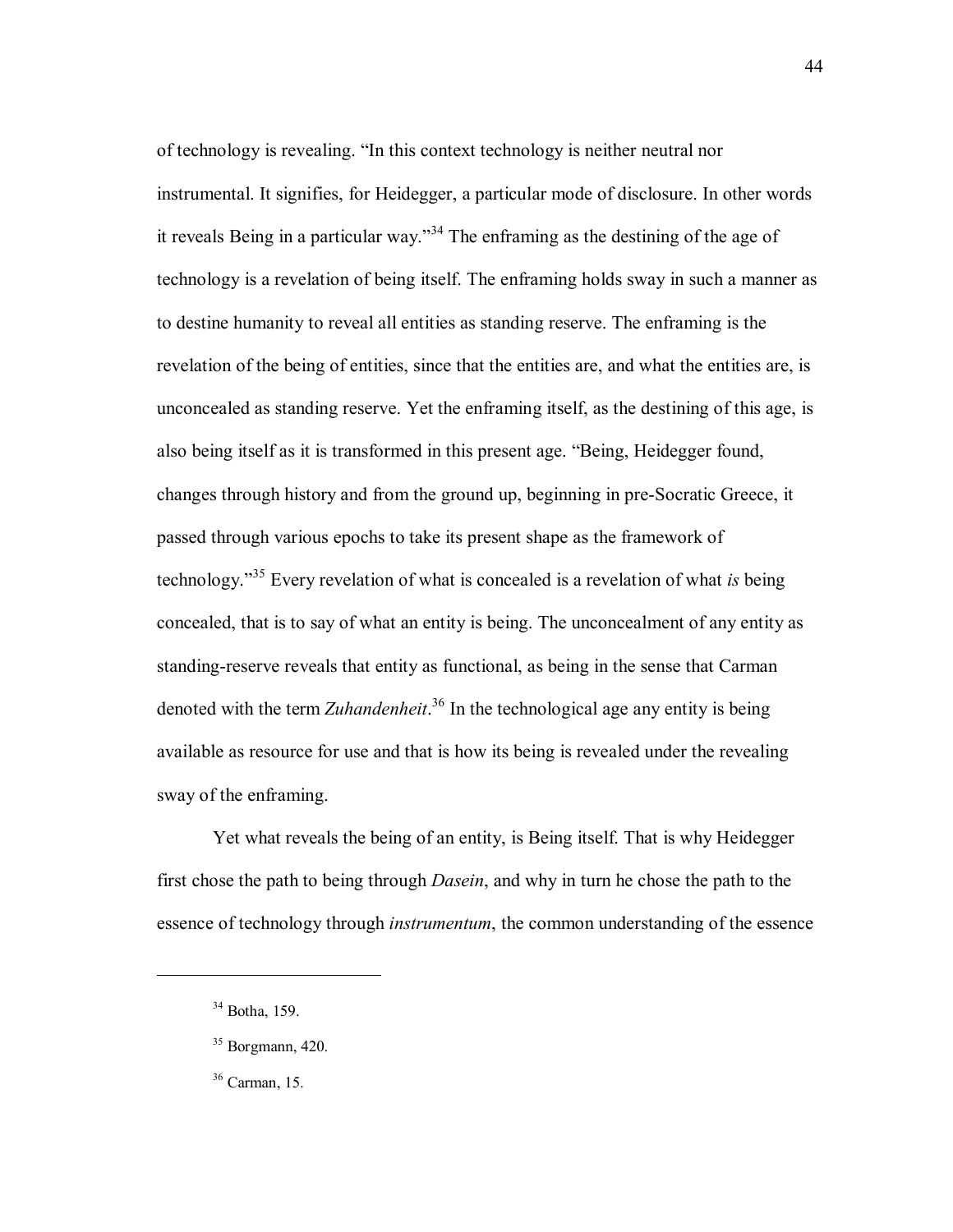of technology. The enframing as the mode of revelation and the destining power of this age, is being itself as the destining power of this age. To understand this is to understand precisely why the enframing is significant. "[W]hen we once open ourselves expressly to the *essence* of technology we find ourselves unexpectedly taken into a freeing claim<sup>"</sup> (*QCT*, 330-331). To encounter the enframing as the enframing, to recognize it as such, is to recognize being itself, and that is no small achievement. Despite the joy of this revelation, this understanding of being also brings to light the greatest threat that the enframing poses.

The threat of the enframing is not simply machines that threaten life or health,

but something far more sinister:

The essence of technology lies in enframing. Its holding sway belongs within destining. Since destining at any given time starts man on a way of revealing, man, thus under way, is continually approaching the brink of the possibility of pursuing and promulgating nothing but what is revealed in ordering, and of deriving all his standards on this basis (*QCT*, 331).

The enframing destines humanity in such a way that the only revealing of truth open to them is the ordering of the entities in the world as standing reserve. This way of revealing opens up only its singular path; while at the same time closing off all other avenues of revealing:

The destining of revealing is as such, in every one of its modes, and therefore necessarily, danger. In whatever way the destining of revealing may hold sway, the unconcealment in which everything that is shows itself at any given time harbors the danger, that man may misconstrue the unconcealed and misinterpret it...The destining of revealing is in itself not just any danger, but *the* danger (*QCT*, 331).

The threat is a danger, and it is what Heidegger construes as "the danger." The threat of misinterpretation of the being of an entity, due to the notion that one is taken up with the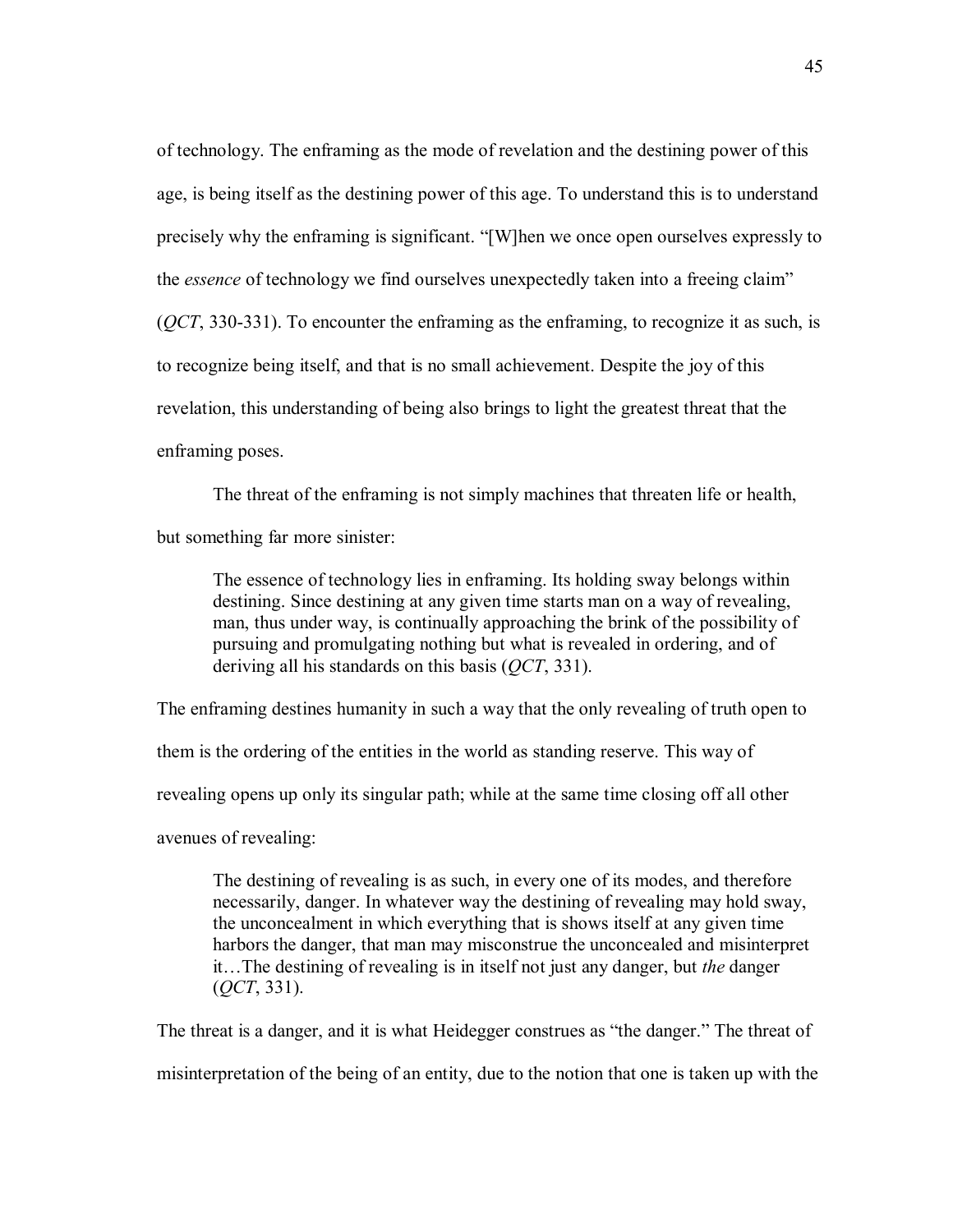destining of the age, has always been the threat in any mode of revealing. It is far too simple to let oneself be carried away in the spirit of an age, and in so thinking to be absorbed into that spirit.

However just as modern technology is different from ancient technology, the enframing is a revealing that is different from all other modes of revealing as well. "Yet when destining reigns in the mode of enframing, it is the supreme danger" ( $QCT$ , 332). The enframing has a special danger associated with it in the sense that it transcends all other modes of revealing as the supreme danger. Heidegger explains that this is the case for two very chilling reasons. If every entity makes an appearance as only standing reserve then man himself will come to be ordered as standing reserve. Botha further explains this threat when she says, "The horror of the technological age is that human beings are also seen as raw material. Thus the 'question concerning technology' is ultimately a question about human dignity.<sup>37</sup> It is not only our dignity that is at stake, but in a unique way our humanity itself:

Meanwhile, man precisely as the one so threatened, exalts himself and postures as lord of the earth. In this way the illusion comes to prevail that everything man encounters exists only insofar as it is his construct. This illusion gives rise in turn to one final delusion: it seems as though man everywhere and always encounters himself (*QCT*, 332).

Humanity never truly encounters its own essence, since it only ever encounters its false essence as the solipsistic lord of the standing reserve. The further threat of the enframing as the supreme danger is that it limits entirely what modes of being that may be revealed by and to humanity. With the enframing, the spirit of the age is not just nearsighted, it is

 $37$  Botha, 160.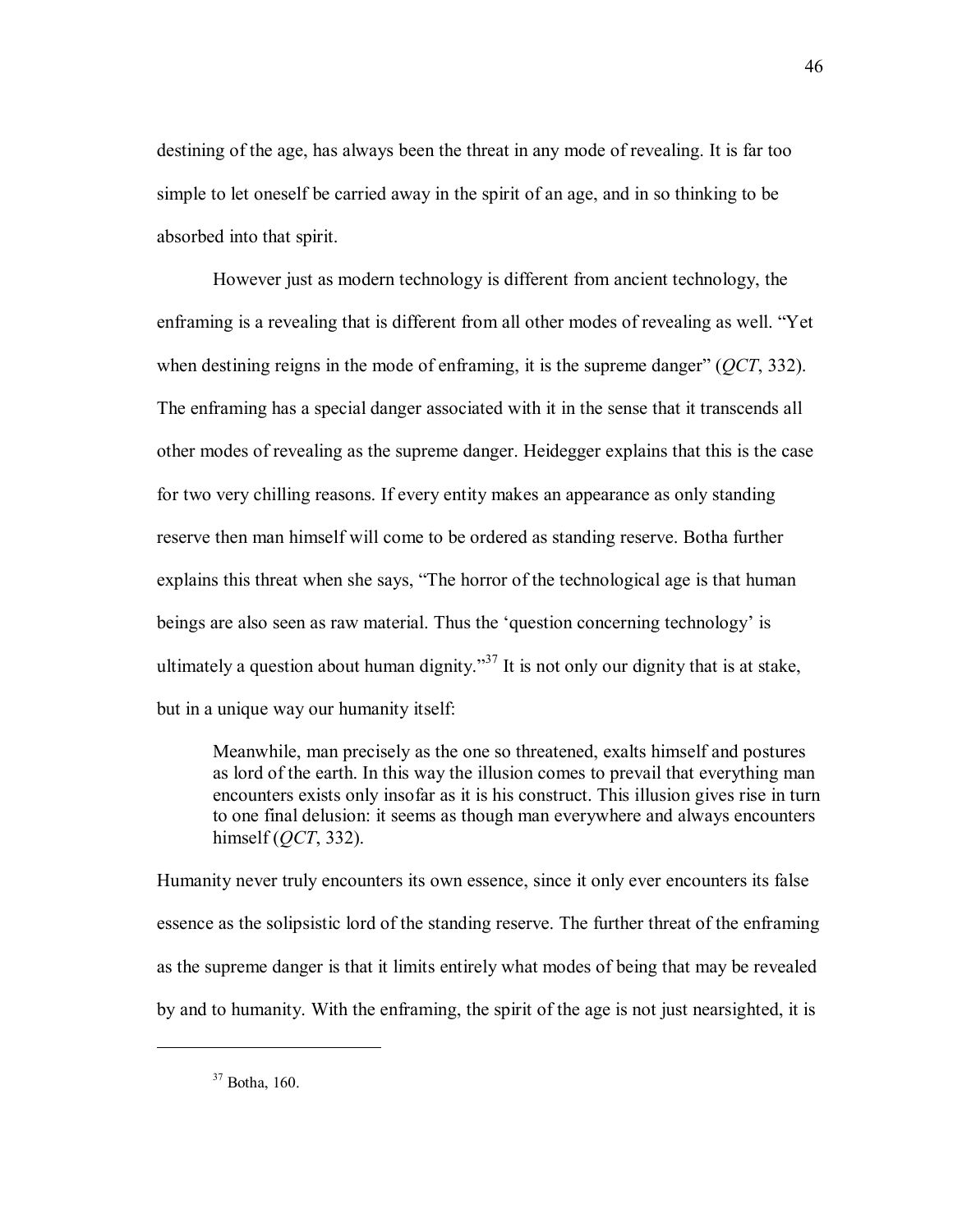almost blind. Only as standing reserve can the being of any entity be revealed, and this denies any other mode of revealing. Even beyond this it denies revealing itself, since it will not reveal any mode of revelation as a mode of revelation, but only as a resource to be used.

Thus, Heidegger explains that the danger of technology is not from the machines of war, or from any destruction that it creates. "The rule of enframing threatens man with the possibility that it could be denied to him to enter into a more original revealing and hence to experience the call of a more primal truth. Thus where the enframing reigns, there is a *danger* in the highest sense. It is in the face of the great threat of the enframing that Heidegger sees fit to quote some lines of poetry from Friedrich Hölderlin. "But where danger is, grows the saving power also<sup>"</sup> ( $QCT$ , 332). In the face of danger Heidegger alludes to hope in the form of a saving power. This discussion now comes to the saving power, and the end of chapter II. Though Heidegger does make many key points regarding this power in what remains of the *QCT*, he makes a far more eloquent case in his work *The Turning*. The time has now come to address the saving power, and its significance for being as it appears in *The Turning.*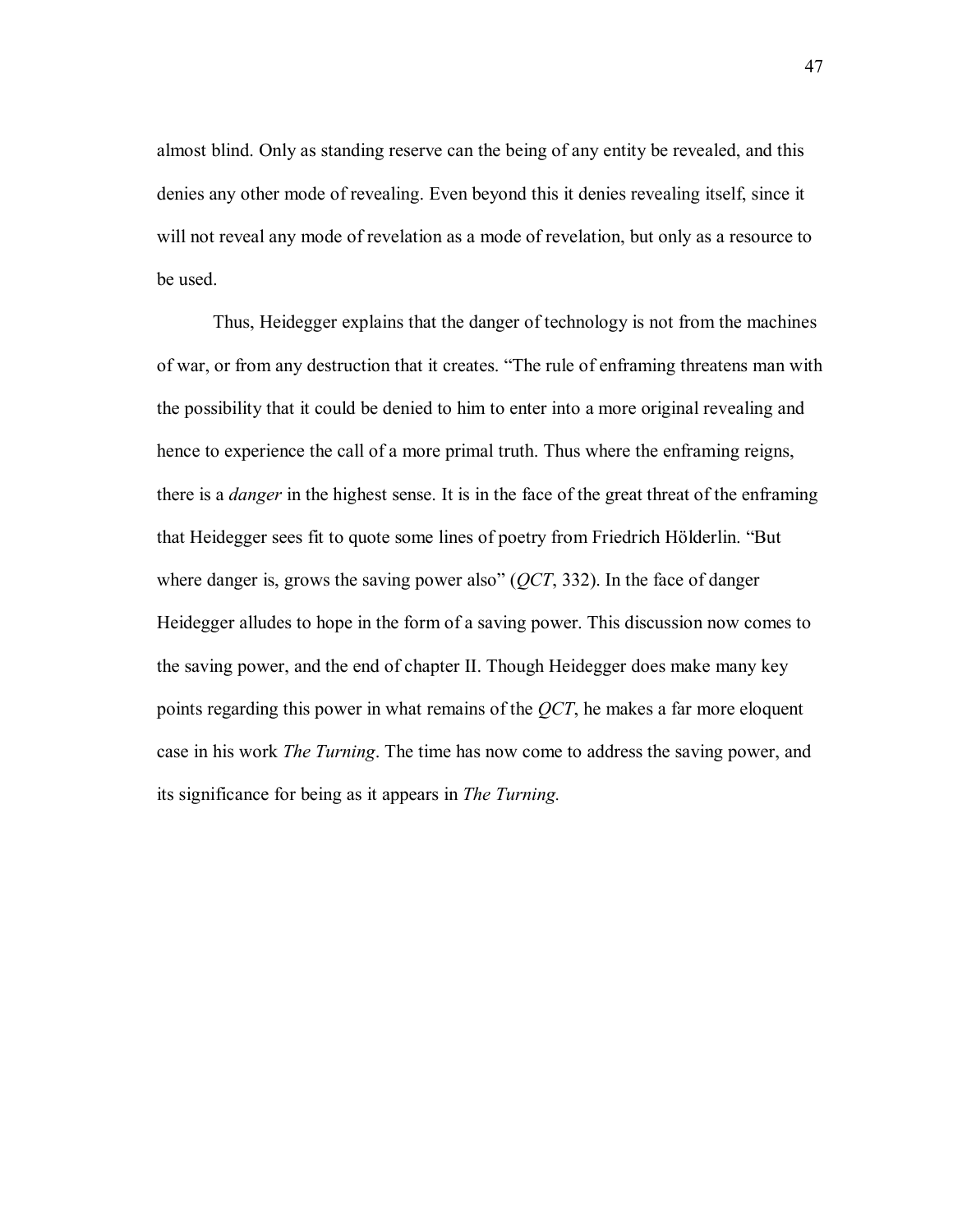#### **CHAPTER IV**

#### **THE TURNING AFTER THE SPIRITUAL**

### **4.1 Introduction**

In many ways *The Turning* is a complimentary essay to the *Question Concerning Technology*. It was originally written at about the same time as the first draft of the *QCT*, and it elaborates on a key point made near the end of *QCT*. If it can be said that the *Question* reveals the danger, then the *Turning* reveals the saving power. In the fourth chapter of this thesis, *The Turning* will be examined in detail.

Quite a bit has been said about the nature of being and the supreme threat posed by the essence of technology as enframing. The enframing is being as it is revealed in this age, or as it is destined, and this sheds light on the supreme danger of the enframing. The danger is that being itself might be entirely closed off from humanity, and that it may only be revealed in the form of the enframing. It is in *The Turning* that Heidegger outlines the answer to this problem in the form of a saving power. "Even though both essays touch on similar themes, the primary point where both essays converge can be found in Heidegger's treatment of enframing [*Gestell*].<sup>338</sup> The turn in *the Turning* is the revelation that the danger and the saving power are one and the same. This chapter will proceed to analyze the saving power, attempt to explain Heidegger's answer to the dangers of technology, and examine an original interpretation of Heidegger's idea of God.

<sup>38</sup> Godzinksi, 5.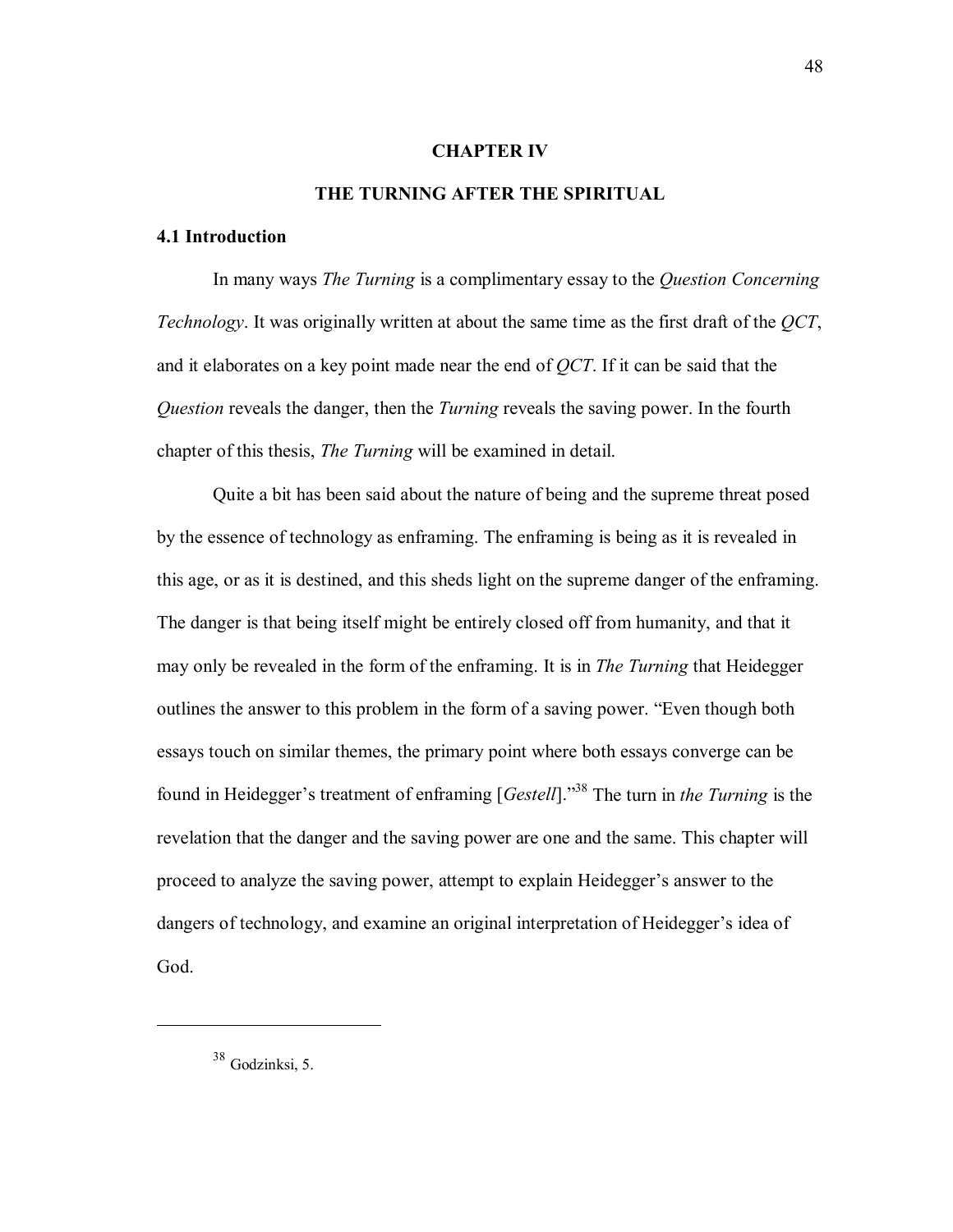# **4.2 Turning**

To that end this chapter now opens with beginning of the *Turning*, and the reassessment of the supreme danger. The *Turning* opens with a redefinition of the enframing, and a reintroduction of the danger that the enframing poses. "The essence of Enframing is that setting-upon gathered into itself which entraps the truth of its own coming to presence with oblivion. This entrapping disguises itself, in that it develops into the setting in order of everything that presences as standing-reserve...<sup>39</sup> Godzinksi represents this as a dual move. "He (Heidegger) maintains that a double movement of concealment can be observed within the overall movement of enframing.<sup>340</sup> The enframing conceals its true nature as being, by revealing itself as that which orders the standing reserve. It also conceals its nature as the ordering of the standing reserve by revealing itself as technology, that is as the instrument and tool of humanity. Heidegger explains that the supreme danger is the concealing and disguising of being in the form of the dual concealment of the enframing. The enframing only reveals itself as *instrumentum*, the tool for humanity's mastery over the earth. "But in truth, it is the coming to presence of man that is now being ordered forth to lend a hand to the coming to presence of technologyî (*Turn,* 37). It seems that humanity is utterly lost, deceived by the very forces they believe themselves to control. Yet Heidegger does not take this as

<sup>&</sup>lt;sup>39</sup> Martin Heidegger, "The Turning," in *The Question Concerning Technology and other Essays*, trans. William Lovitt (New York: Harper and Row Publishers, 1977), 36-37. (hereafter cited in text as *Turn*)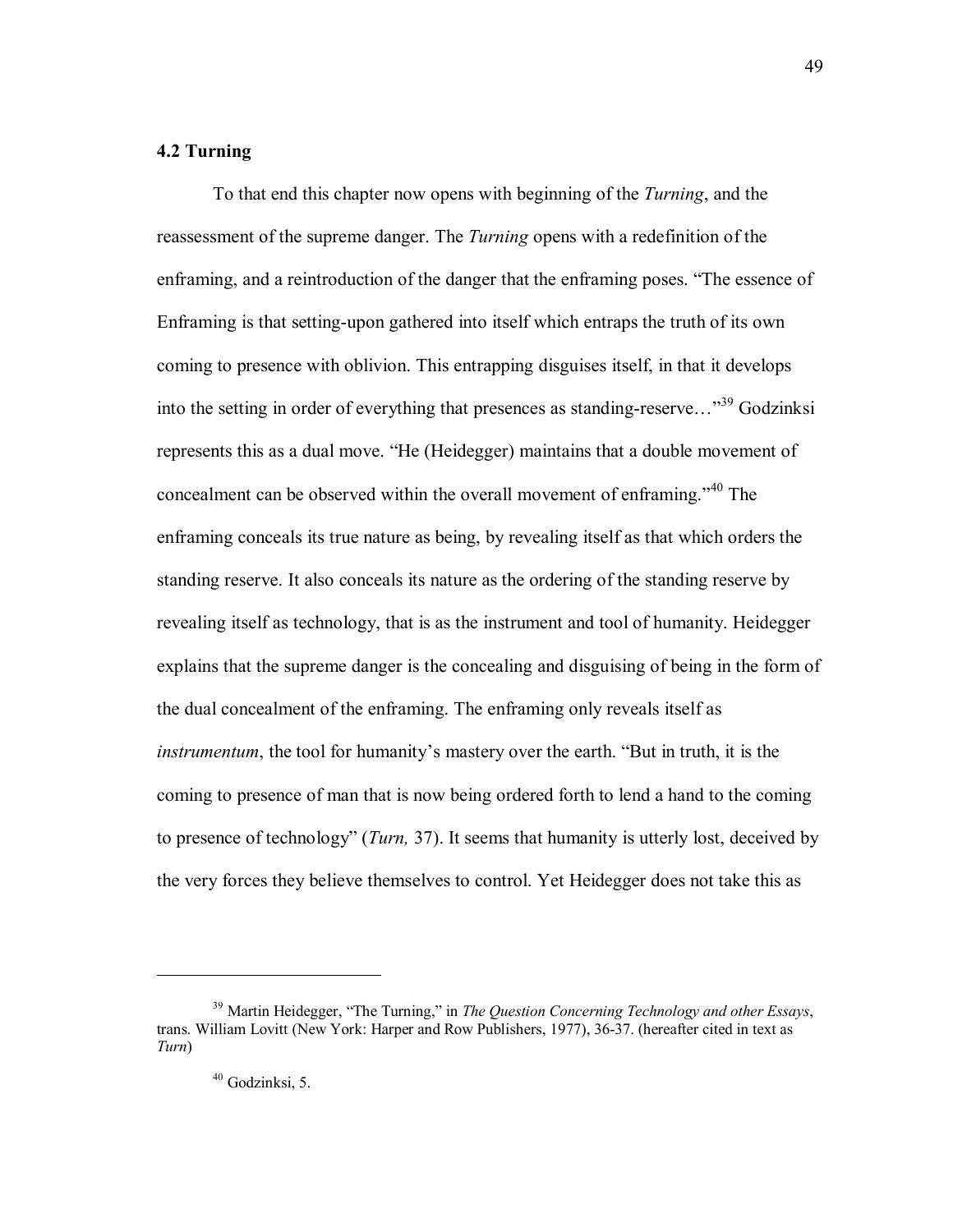an opportunity for pessimism, for it is in this realization that he makes a new discovery about being.

The enframing has a certain temporal quality to it, and the greater realization that this yields is that being has this same quality:

If Enframing is a destining of the coming to presence of Being itself, then we may venture to suppose that Enframing, as one among Being's modes of coming to presence changes....That which has the character of destining moves, in itself, at any given time, toward a special moment that sends it into another destining, in which, however, it is not simply submerged and lost (*Turn,* 37).

Heidegger returns to the notion of destining as he seeks to explain the temporal aspect of the enframing. Man's coming to presence is being ordered to cause technology to come to presence. Technology as the enframing is also coming to presence in the form of the destining of being in this age, but each destining is always moving towards a new destining. The enframing is coming, but it is also going into the veil of history to join every destining of being that has come before. This realization gives the hope that the enframing is changing and it is changing into something else.

It is not destroyed by what it is changing into, since that does not fit the nature of destining. "But destining is essentially destining of Being, indeed in such a way that Being itself takes place so as to adapt itself, and ever comes to presence as a destining and, accordingly changes in the manner of a destining" (*Turn*, 38). Since every destining is a destining of being itself, history is not a tale of the obliteration of all past destinies. It is important for Heidegger to point out that the destining of being is not constantly dying, but rather it is growing and changing. What is changing is the revelation of being in a certain age, rather than being itself. It is important for Heidegger to preserve the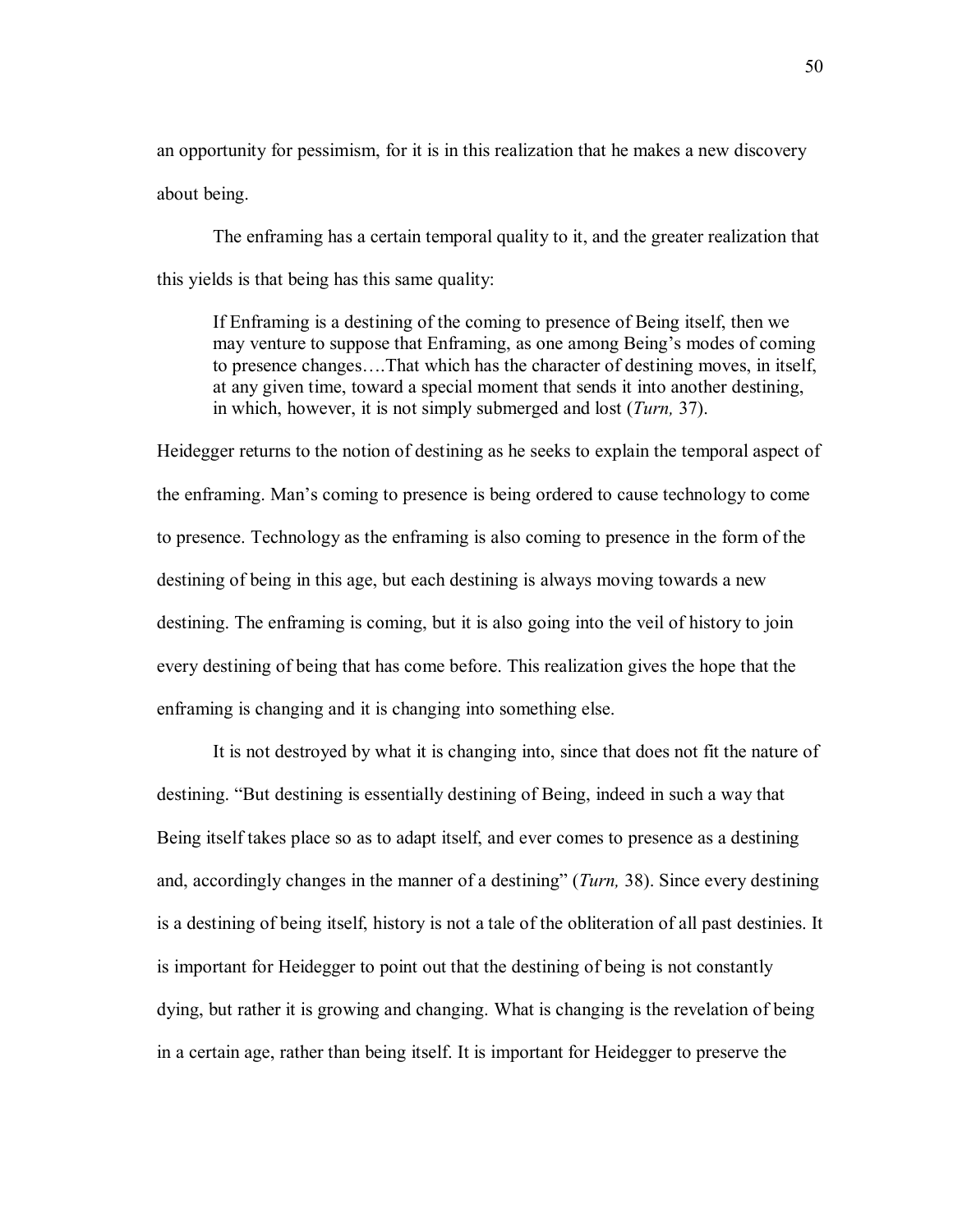oneness of being. "For what gives destining its character as destining is that it takes place so as suitably to adapt itself to the ordaining that is ever oneî (*Turn,* 37). There is something strange at work in the flux and stability of being, but it is not one or the other, it is both. This realization of the permanence of being illuminates a feature of the enframing as well, namely its indestructible nature.

The situation now appears to be more dire, for if the enframing cannot be destroyed, then how can any other destining of being ever come to hold sway? While it is true that every destining of being is always on the way to a new destining, the supreme danger of the enframing seems to act against this. Since the danger is that being will forever be concealed, this creates the result that being is revealed only as the enframing. If the essence, the coming to presence, of technology, Enframing as the danger within Being, is Being itself, then technology will never allow itself to be mastered..." (*Turn*, 37). The enframing is being, and unless humanity is the master of being they cannot master the enframing. So it seems that humanity is still being delivered over to the enframing. Out of this understanding of the enframing Heidegger returns to a consideration of humanity's essence and its connection to being.

Humanity will understand its essence when that essence is revealed in Humanity's coming to presence. Our coming to presence is deeply connected with the coming to presence of being, and a new destining of being cannot come to pass, "without the cooperation of the coming to presence of man" (*Turn*, 39). This is vital, for as much as humanity is being ordered by the enframing we may still defeat the enframing through a deeper connection to being. Heidegger points out that this defeat will not be an act of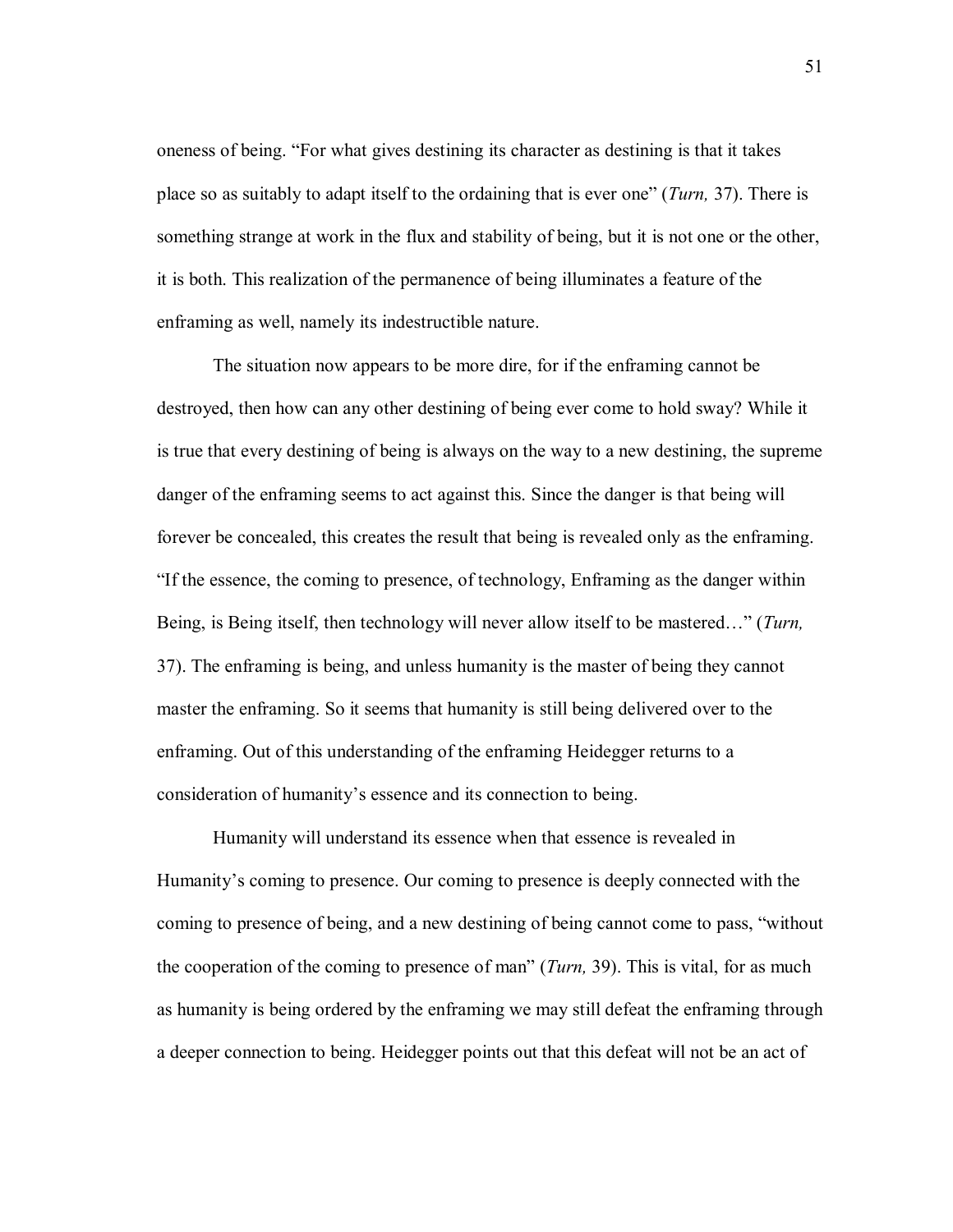overcoming, but of surmounting. In the German, technology will not be *überwunden*, but rather it will be *verwunden*. This *verwunden* surmounting will bring a new destining of being that restores being into truth. This truth will not be the dual concealment of the enframing, but rather an authentic concealment of being itself as itself. "This restoring surmounting is similar to what happens when, in the human realm, one gets over grief or pain" (*Turn,* 39). Heidegger's analogy is stunning in what it reveals about the vital role of humanity in the changing destiny of the ages. When one ends the grieving process for a lost loved one, the dead still remain dead. The loss still exists, but grief ends when that loss becomes incorporated into a life as part of the whole of that life. The loss is no longer sharp or acute, and it is no longer actively felt. In some ways it always remains present, transformed from that which brings pain into that which gives strength.

In a similar way this surmounting process is what humanity is involved in doing with and for being. "Man is indeed needed and used for the restorative surmounting of the essence of technology. But man is used here in his essence that *corresponds* to that surmounting" (*Turn*, 39). Humanity is essential to the surmounting of the destining of being as the enframing, but it would be wrong to say that humanity is instrumental in this surmounting. It is not "use" in the way that the enframing uses standing-reserve, but instead it is cooperation. Before this surmounting takes place humanity must become open to the true essence of technology as being. "However, in order that man in his essence may become attentive to the essence of technology, and in order that there may be founded an essential relationship between technology and man in respect to their essence, modern man must first and above all find his way back into the full breadth of

52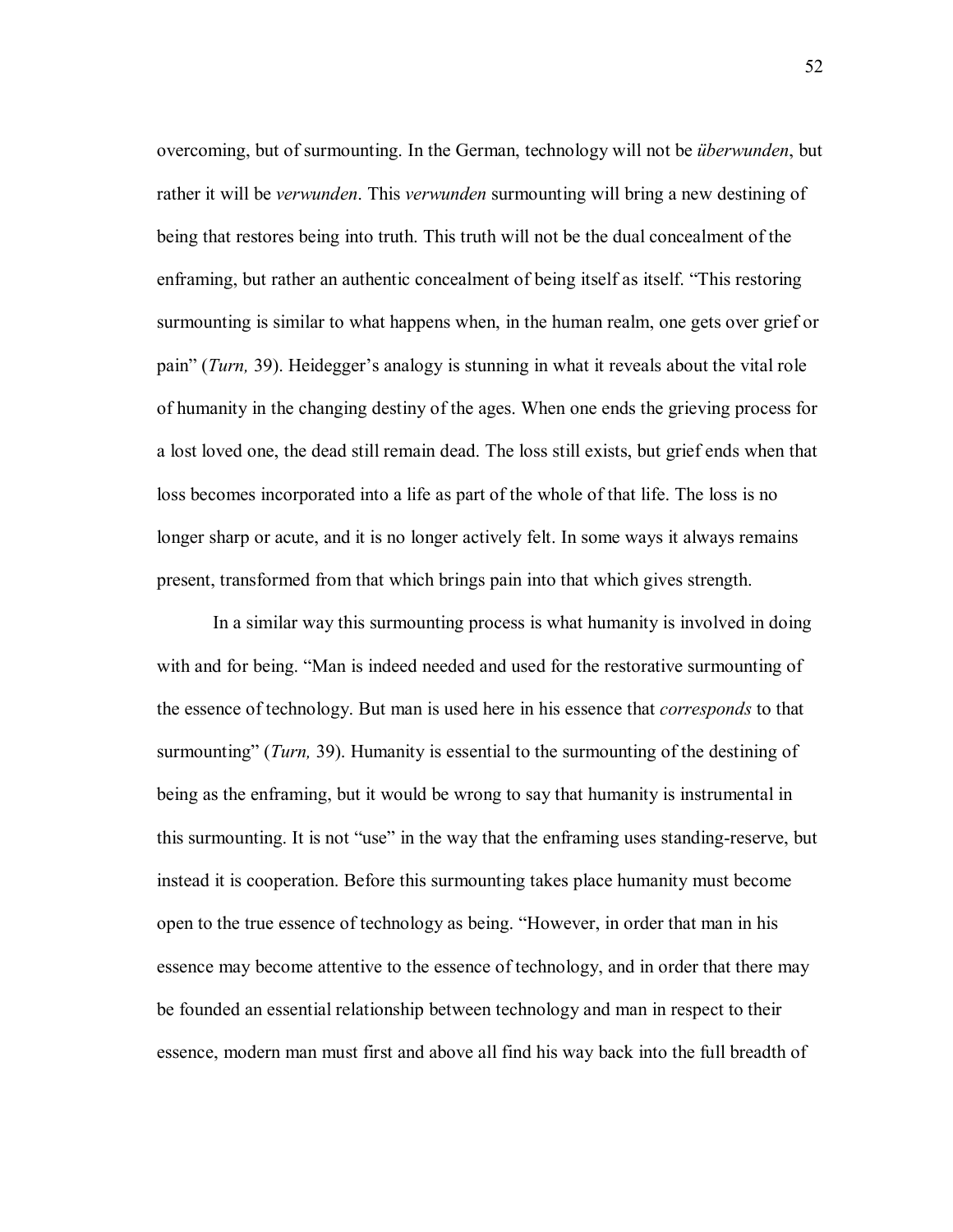the space proper to his essence" (*Turn*, 39). This is what Heidegger means by humanity being used in the surmounting of the enframing. We must cooperate with the enframing in the bringing about of a new destining, and thereby in the coming to presence of being. Humanity cooperates by seeking the coming to presence of the essence of humanity, and in the revealing of the essence of humanity there happens place the revealing of a freeing destining of being. "Unless man first establishes himself beforehand in the space proper to his essence and there takes up his dwelling, he will not be capable of anything essential within the destining now holding sway" (*Turn*, 39-40). Heidegger has returned to the path of *Dasein*, as he is seeking to understand the surmounting of the enframing.

Heidegger is concerned with understanding the essence of humanity and its connection to the essence of being. Before the essence of humanity can be grasped the essence of being must be questioned. So Heidegger has come to that most troubling of questions that must always precede any project, the question concerning action. "All this we can do only if, *before* considering the question that is seemingly always the most immediate one and the only urgent one, What shall we do? We ponder this: *How must we think*î (*Turn,* 37)? The realization is that the act of thinking is action, and it is the action that must be taken if the essence of humanity is to be understood. In addition one realizes that questioning about being cannot begin until thinking is questioned. This very act of questioning thinking reveals the correspondence that is needed for humanityís coming to presence with the coming to presence of being. John Caputo explains that the move of correspondence is the move of cooperation. "The 'great being' of man lies in his cooperation with Being in bringing Being into its truth. *Dasein* cooperates with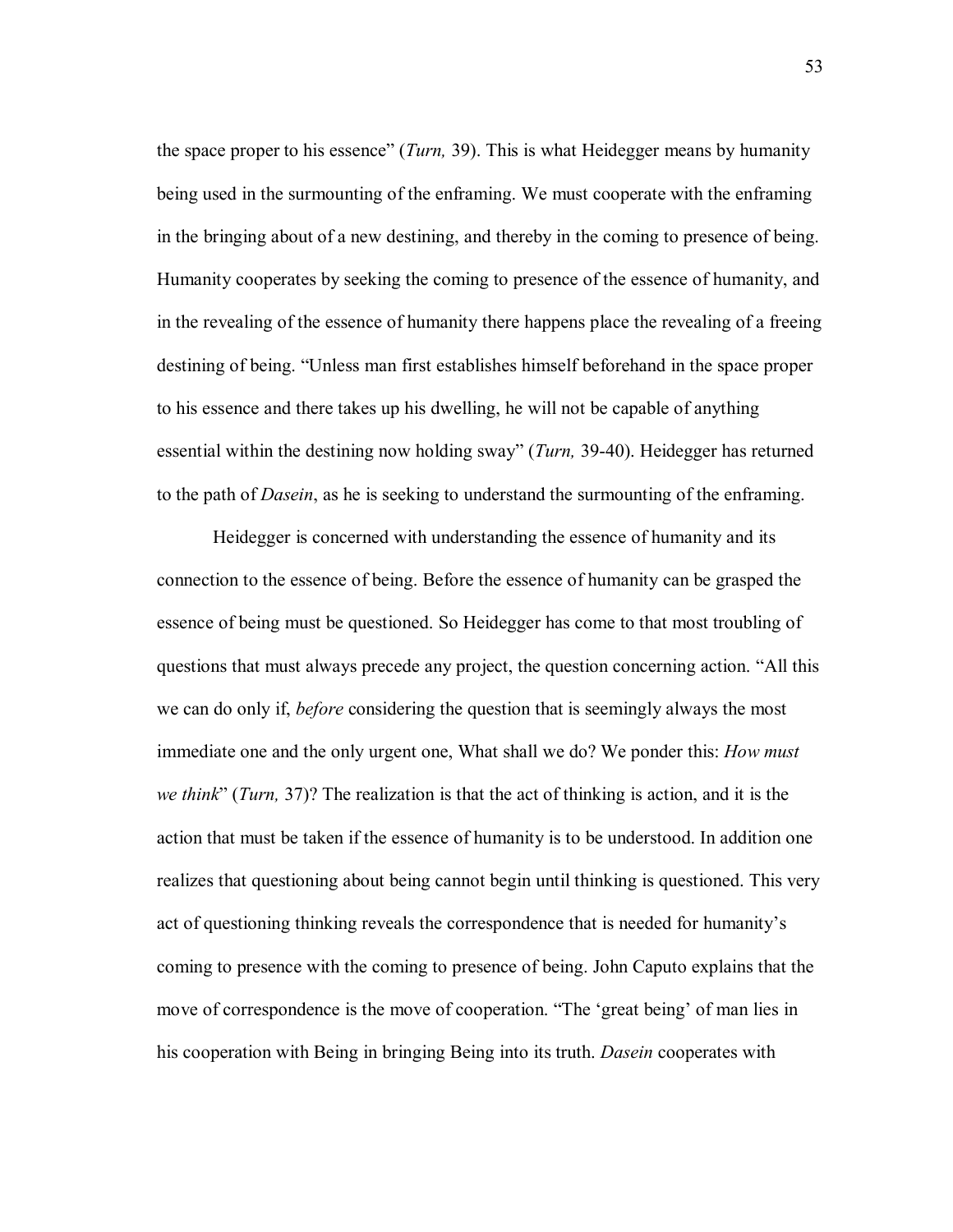Being by letting Being be.<sup> $14$ </sup> This correspondence, that is a cooperation, is yielded through the veil of language:

Language is the primal dimension within which man's essence is first able to correspond at all to Being and its claim, and, in corresponding, to belong to Being. *This primal corresponding*, expressly carried out *is thinking*. Through thinking we first learn to dwell in the realm in which there comes to pass the restorative surmounting of the destining of Being, the surmounting of Enframing (*Turn,* 41).

It is thinking that is the act of surmounting, and it is in thinking that the way to surmount the enframing is revealed in a turning.

The advent of the turning is now revealed and the enframing as the danger is turned in upon itself into the saving power. The enframing first appears as the danger in that it turns away from the truth of being and conceals that truth into oblivion. The danger reveals itself in the dual concealment of its true nature: first as instrument and second as enframing. The possibility of the surmounting this danger lies in the unconcealing of the dual concealment of the enframing. "In the coming to presence of the danger there *conceals* itself, therefore, the possibility of a turning in which the oblivion belonging to the coming to presence of Being will so turn itself that, with this turning, the truth of the coming to presence of Being will expressly turn in -turn homeward– into whatever is" (*Turn*, 41). This turning of the danger into that which actually safeguards the coming to presence of being initially seems quite elusive. How is it that the danger, in concealing itself, is actually safeguarding being itself, and in so doing making way for the surmounting of the enframing?

<sup>&</sup>lt;sup>41</sup> John D. Caputo, *The Mystical Element in Heidegger's Thought* (Villanova, PA: Oberlin Printing Co., 1978), 174.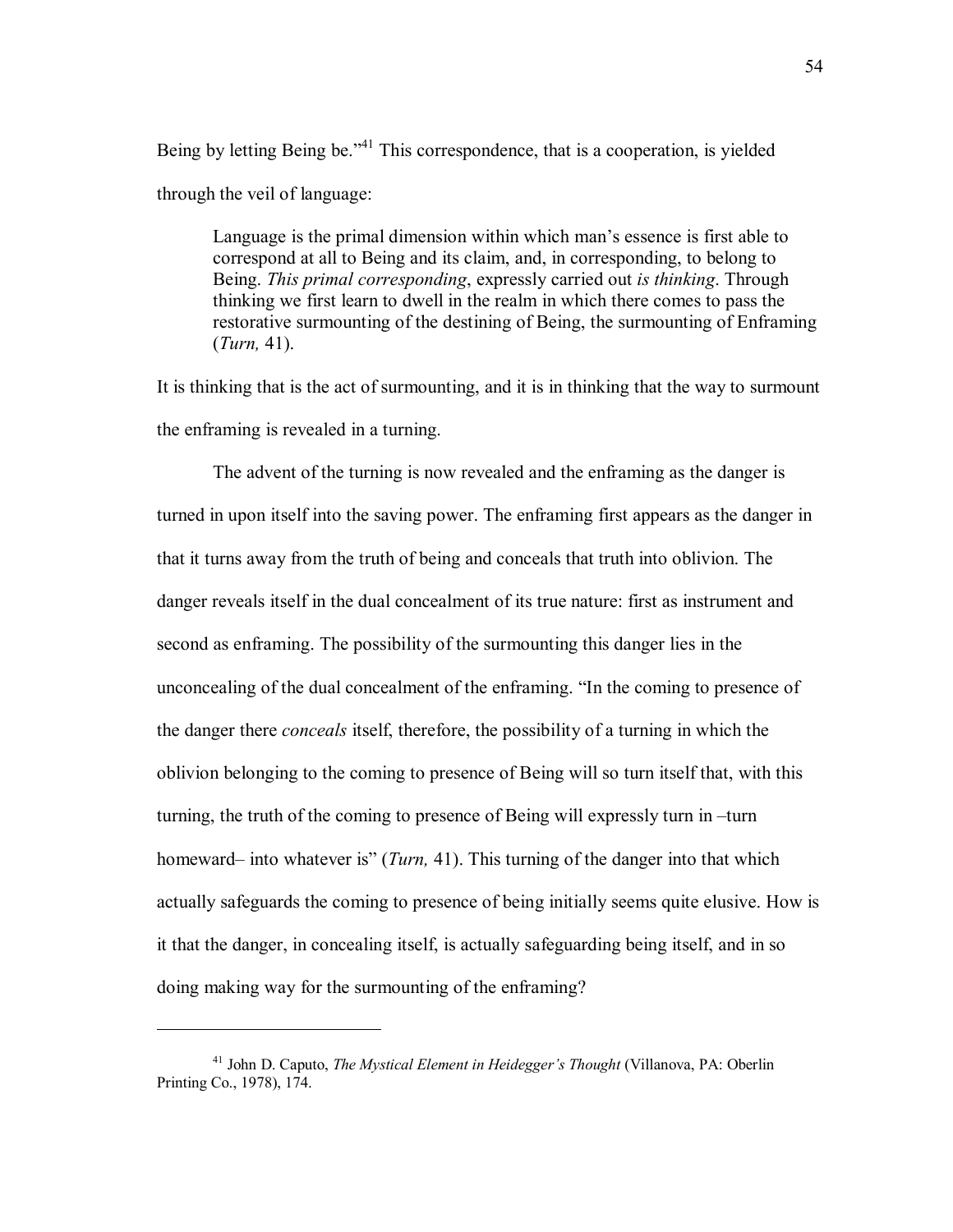Heidegger says that this surmounting can only happen after the danger is revealed, and this revelation is a destining of being that remains in doubt. It is this unknown factor that shows humanity for what they are in their correspondence to being. ì[B]ecause his essence is to be the one who waits, the one who attends upon the coming to presence of Being in that in thinking he guards itî (*Turn,* 42). Humanity is the safe keeper of being, and it is in thinking that they guard the concealed truth of being. Godzinksi explains that this act of concealment, as native to the enframing and being itself, is needed before any revelation can happen. "Being conceals itself in order to presence. Similarly nothing would be able to come to presence without this concealment. In the process of presencing or coming to be, things necessarily conceal themselves.<sup> $42$ </sup> The safeguarding action is one of concealing being into its truth. This act requires patience, in that being is concealed and guarded, so that it might also be revealed. The essence of humanity is tied to shepherding being, and waiting patiently upon being to reveal itself. Thus humanity waits patiently for the danger to be unconcealed as the danger.

This is where the turning takes place at last, for it is in this unconcealment of the danger as danger that the saving power is revealed. Heidegger quotes Hölderlin as he explains the turning revealing of the saving power in the danger:

Where the danger is as the danger, there the saving power is already thriving also. The latter does not appear incidentally. The saving power is not secondary to the danger. The self-same danger is, when it is as the danger, the saving power. The danger is the saving power, inasmuch as it brings the saving power

 $42$  Godzinksi, 5.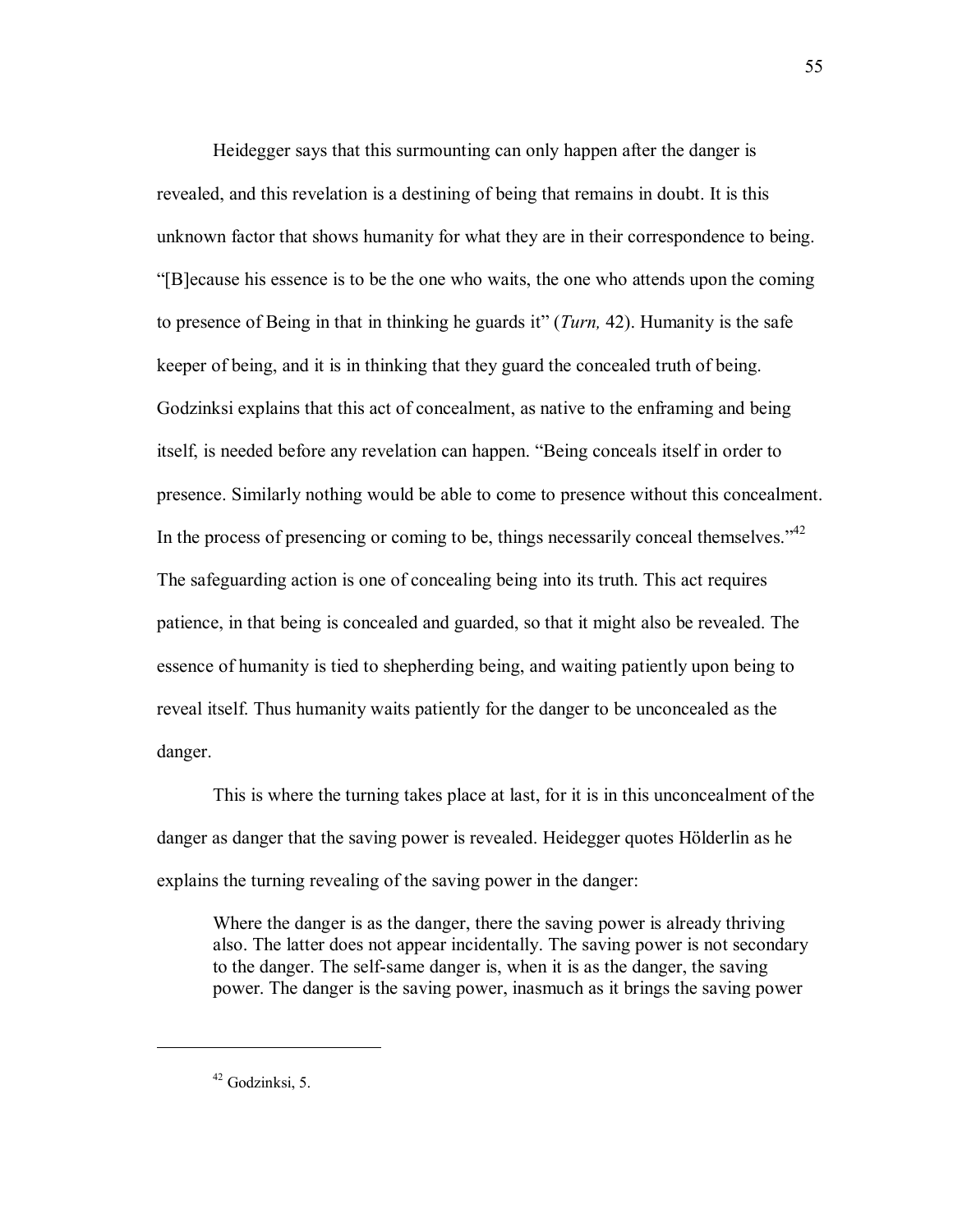out of its  $-\theta$  the danger's  $-\theta$  concealed essence that is ever susceptible of turning (*Turn,* 42).

The turning takes place when the truth of being is safeguarded and the surmounting of the enframing happens. The turning begins when the danger is revealed as danger, but this also has the most curious effect. When the danger is so revealed it is not the danger at all, for it is thusly revealed as the saving power. The saving power is the unconcealment of the enframing as that which threatens to conceal being itself into oblivion. This saving is that power that brings being back out of the concealment of the enframing and into its own authentic truth. Against this saving the supreme danger is that being will be concealed in the dual concealment of the enframing, and that its coming to presence will be denied:

When accordingly, the danger is as the danger, then the entrapping that is the way Being itself entraps its truth with oblivion comes expressly to pass. When this *entrapping-with-oblivion* does come expressly to pass, then oblivion as such turns in and abides... With such in-turning, the oblivion relating to Being's safekeeping is no longer the oblivion of Being; but rather, turning in thus, it turns about into the safekeeping of Being....world comes to pass. That world comes to pass as world, that the thing things, this is the distant advent of the coming to presence of Being itself (*Turn,* 43).

This is the turning, the surmounting of the enframing, and the coming to presence of being as being. The world itself comes to pass in this turning, and the power of the enframing is surmounted into a new destining of being. When the enframing is revealed as the danger it becomes the saving power. In that move it reveals, not the standing reserve, but being itself. It reveals the truth that the enframing is the destining of being in this age. In that revelation the enframing reaches the apex of its power and it becomes surmounted by an as yet concealed destining of being. Patricia Johnson summarizes this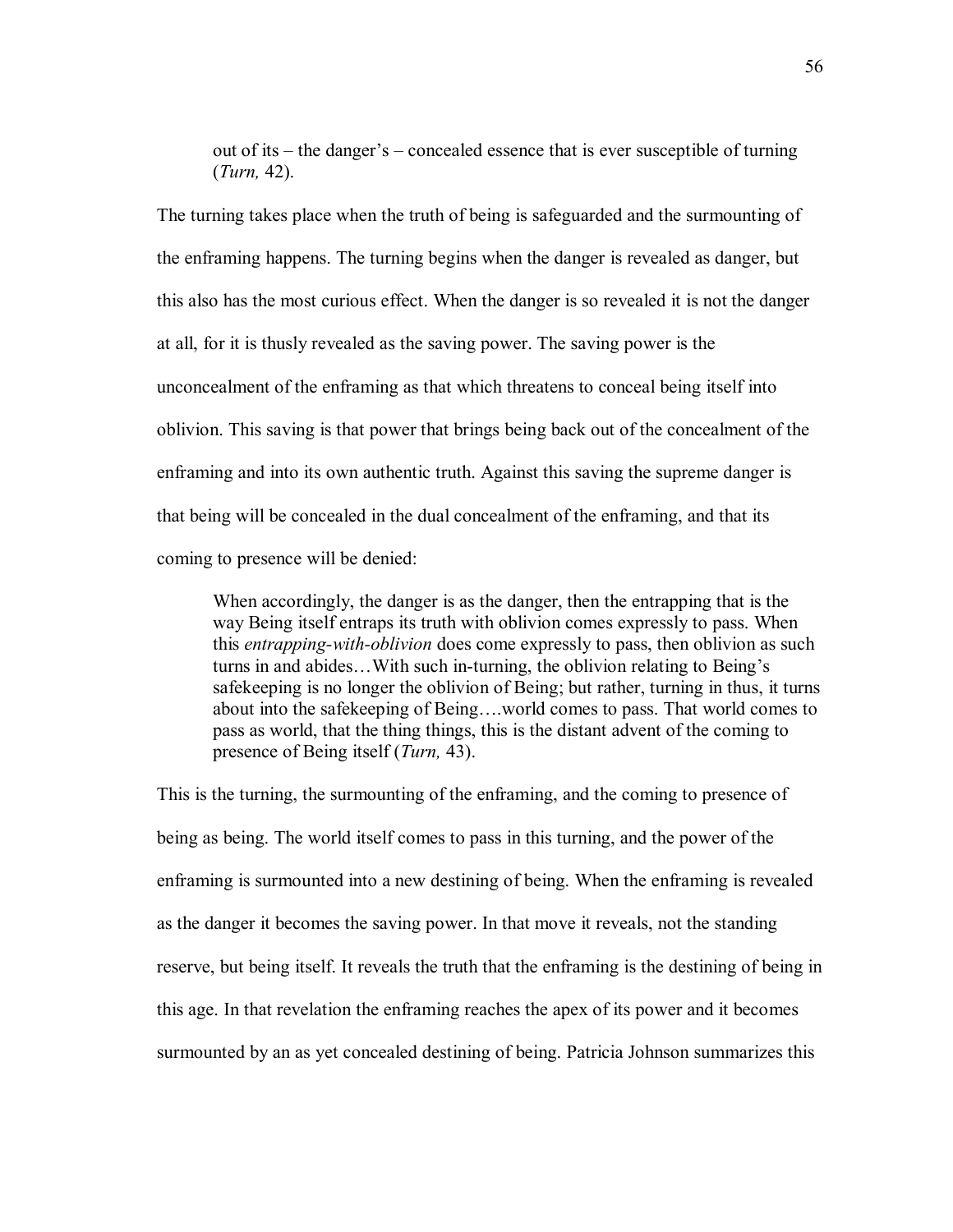move in the following manner. "We recognize that in the course of human history, the way in which Being has been understood has changed...This change in frameworks is experienced as something given, not something manufactured or achieved. This understanding is the saving power.<sup> $143$ </sup> Now if this is *when* the turning comes to pass, there is still the question of *how* the turning comes to pass. What causes the danger to be revealed as the danger? Surely if the enframing is being itself concealing itself into oblivion, then humanity would remain forever ignorant of it. How then does the turning come to pass?

 Heidegger wants to make it clear that the turning comes to pass on its own, and is only revealed through what he calls insight.

When the turning comes to pass in the danger, this can happen only without mediation. For Being has no equal whatever. It is not brought about by anything, nor does it itself bring anything about...Sheerly, out of its own essence of concealedness, Being brings itself to pass into its epoch. Therefore we must pay heed (*Turn,* 44).

The turning happens in its own time as being has destined itself to turn. No human hand can force it, and no natural will can bend it. The turning happens through its own devices, and though the correspondence of humanity is needed for surmounting, it is not within our control. The revelation of the essence of humanity happens in the same way that the essence of technology is revealed, through the changing destining of being. That is why humanity only corresponds in its essence to the essence of being.

<sup>43</sup> Patricia Altenbernd Johnson, *On Heidegger* (Belmont, CA: Wadsworth/Thomson Learning, 2000), 81.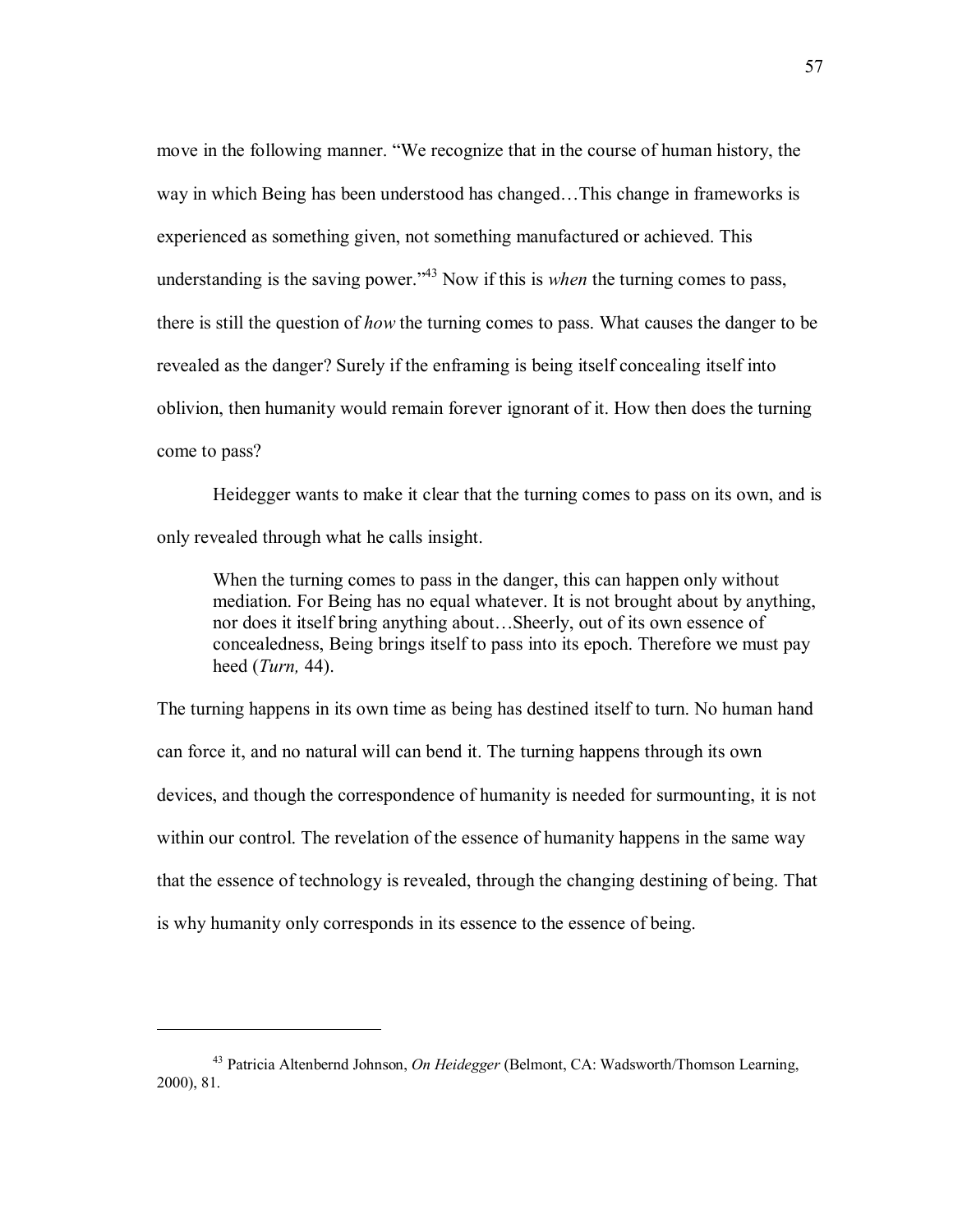What Heidegger is attempting to make clear is that the turning happens suddenly, and it is revealed in the same way that it happens. Heidegger uses the words *Einblick*, and *Einblitz* to explain this process. "The in-turning [*Einkehr*] that is the lightning flash of the truth of Being is the entering flashing glance – insight [*Einblick*]. When oblivion turns about, when world as the safekeeping of the coming to presence of Being turns in, then there comes to pass the in-flashing [*Einblitz*]..." (*Turn*, 45). The idea is that being makes its appearance known very loudly but also very quickly. Being discloses itself in the flash, but even the sight to behold the flash belongs to being as well. This flashing light of being also reveals the essence of humanity. "Insight into that which is  $-$  thus do we name the sudden flash of the truth of Being into truth less Being. When insight comes disclosingly to pass, then men are the ones who are struck in their essence by the flashing of Being. In insight, men are the one who are caught sight ofî (*Turn,* 47). When the lightning flash of being reveals itself, what it is revealing is the truth of *Dasein*. It is revealing the essence of humanity corresponding to the essence of being. Humanity is revealed and being itself opens up the world to humanity.

# **4.3 Dangers**

 There now reigns in this philosophy of technology the most peculiar passivity to the myriad dangers of technology. It still seems necessary to question this turning that Heidegger has presented to the danger of technology. In this modern age Heidegger seems correct in his assessment of the world as technological. Everywhere, and in every way, machines and technology direct the course of our human existence. It now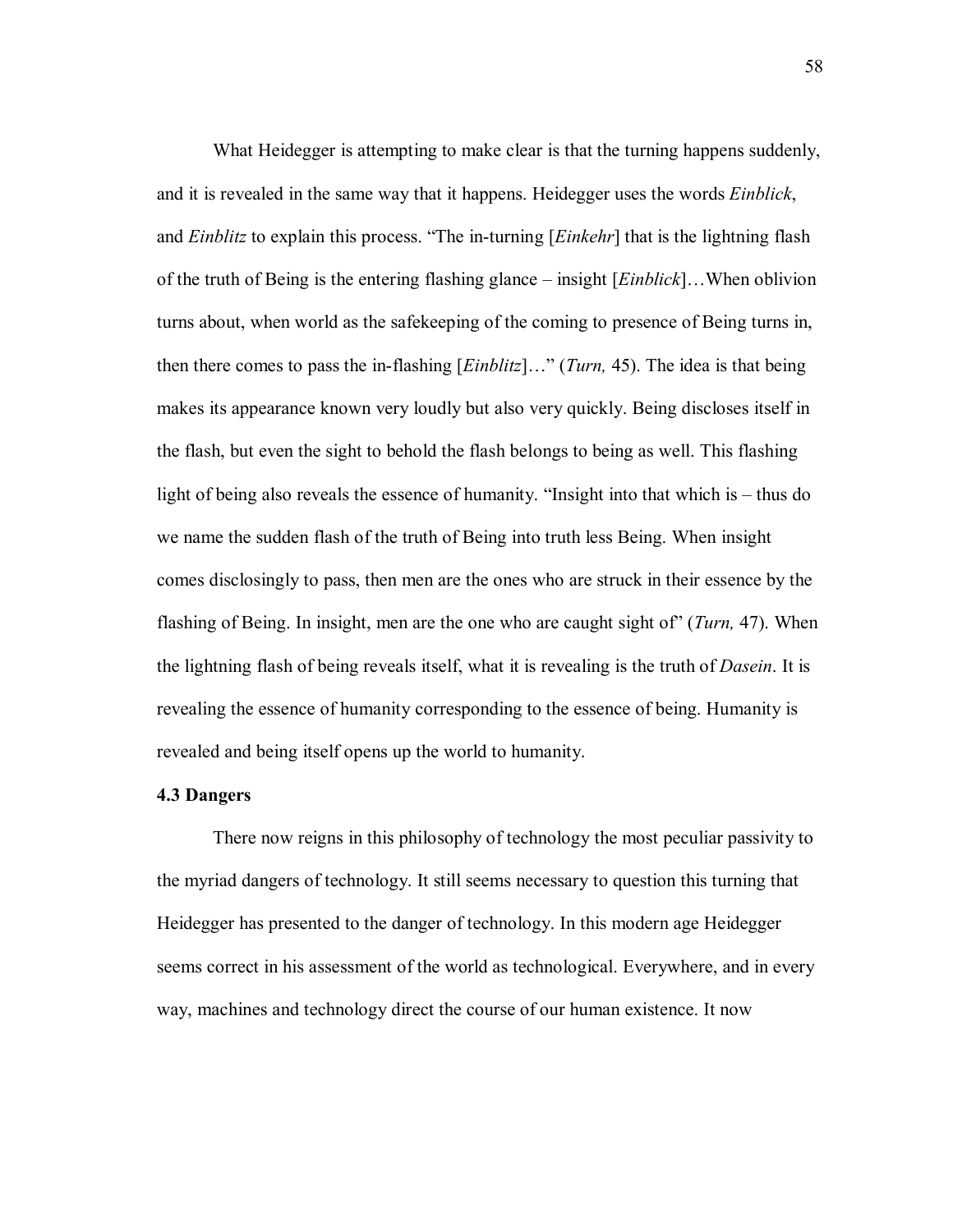behooves us to revisit the problem of technology, not as the supreme danger, but as the lesser dangers.

It is no secret to anyone that technological devices are extremely prevalent in the western world. It would seem strange to go through the day without encountering some technological device. Despite that, it is not so strange to go through a day without encountering any natural object. In general our clothes, food, water, and even our recycled air are all technologies. We live in a world where many of the things we interact with on a daily basis are artificial. Sometimes it seems that the only nontechnological devices in our world are ourselves.

In the face of a technological world the four areas of technological influence and interference that Dias outlined in chapter I spring readily to mind (Dias, 392). In his first category he outlined machines that may do us direct and irreversible physical harm. The nuclear weapon remains one of the most striking example of such a machine. Dias' second category is that of the tendency of technology to promote injustice (Dias, 393). An insidious use of machines and resources seems to reveal the polarization of classes based on technology. New class structures are being established around the technologically savvy, and the technologically ignorant. Dias' third category is that technology has profound sociological impacts (Dias, 393). One need only look at the highway system in America to understand the impact technology can have on how society is formed. An authentic sense of community can be lost when community becomes another resource to be accessed on the end of a long drive. Despite these examples the most troubling category is Dias' last, that of the psychological (Dias, 393).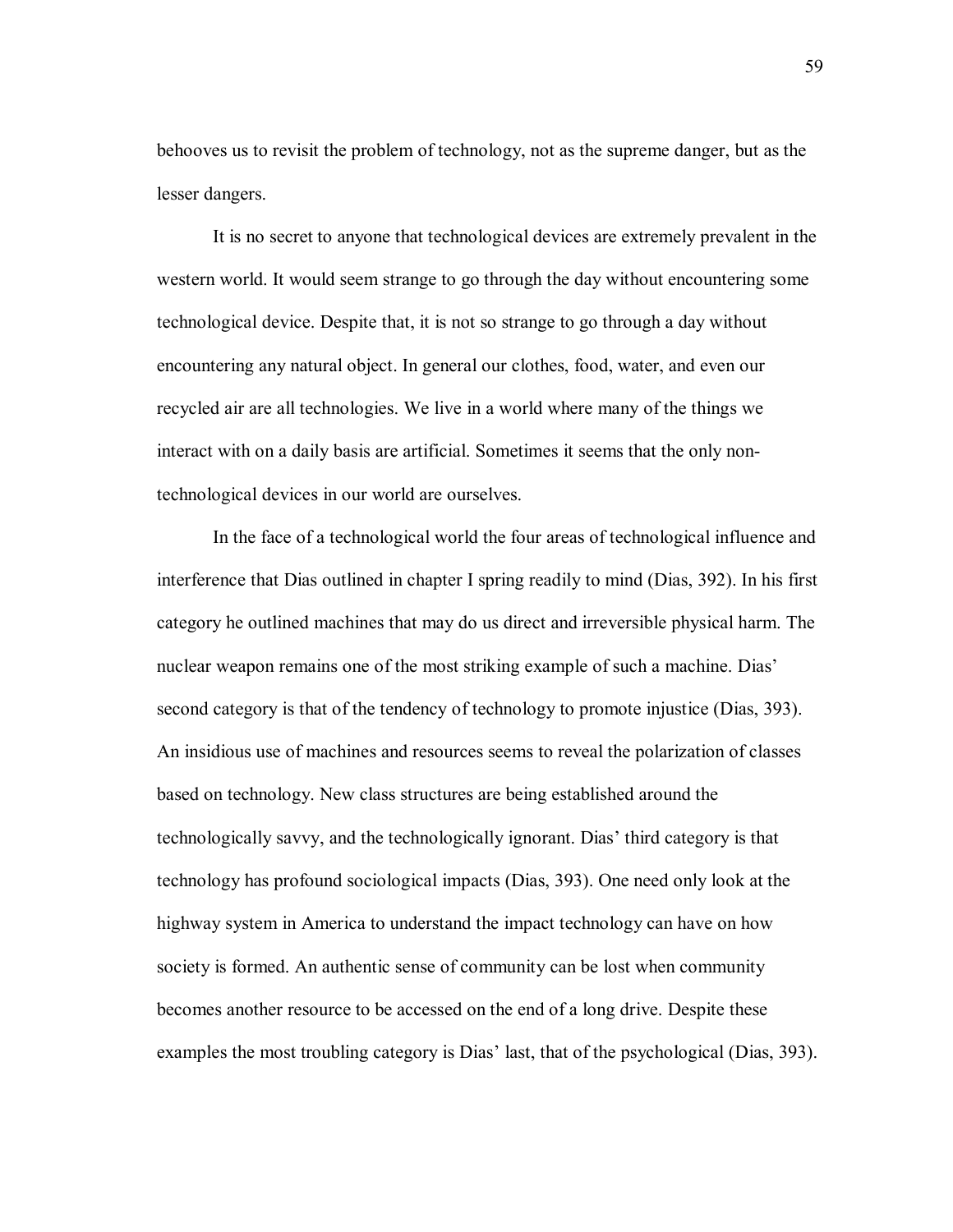Technology changes humanity itself from the inside out. Devices like the digital clock have altered our perceptions of time. Life can be divided out into discrete, separable, and infinitely reducible segments.

In the face of the problems that technologies create does Heidegger's solution really help? How can a passive waiting for a turning deliver humanity from the threat of nuclear weapons, the constant pull of a cell phone, or the distancing nature of transportational technology? Some critics have reached the conclusion that it canít. In fact much of the criticism of Heidegger's answer to the danger of technology hinges on the distinction between technology itself, and the particular technologies.

Andrew Feenberg is more than adequate as a representative of one main criticism of Heideggerís philosophy of technology. Feenberg posits that a certain defeatist spirit is motivating Heidegger's answer. Apparently Heidegger has dismissed any sense of a solution calling for action in light of certain failures of his age. "[T]here was a time in his life when Heidegger was not so fatalistic, when he held out the hope of a radical change. Unfortunately this hope was linked with Nazism, the failure of which Heidegger himself eventually recognized.<sup> $44$ </sup> Feenberg puts forth the notion that this failure caused Heidegger to adopt a fatalistic and inactive philosophy of technology. He claims that Heidegger's final solution is weakened by this attitude of fatalism, and by an inability to deal with particular technologies. "Even if the 'mode of revealing' were to shift away from the technological enframing, it seems as though we would still be using the same

<sup>&</sup>lt;sup>44</sup> Andrew Feenberg, "The Ontic and the Ontological in Heidegger's philosophy of Technology: Response to Thomson," *Inquiry* 43, no 4 (2000), 445.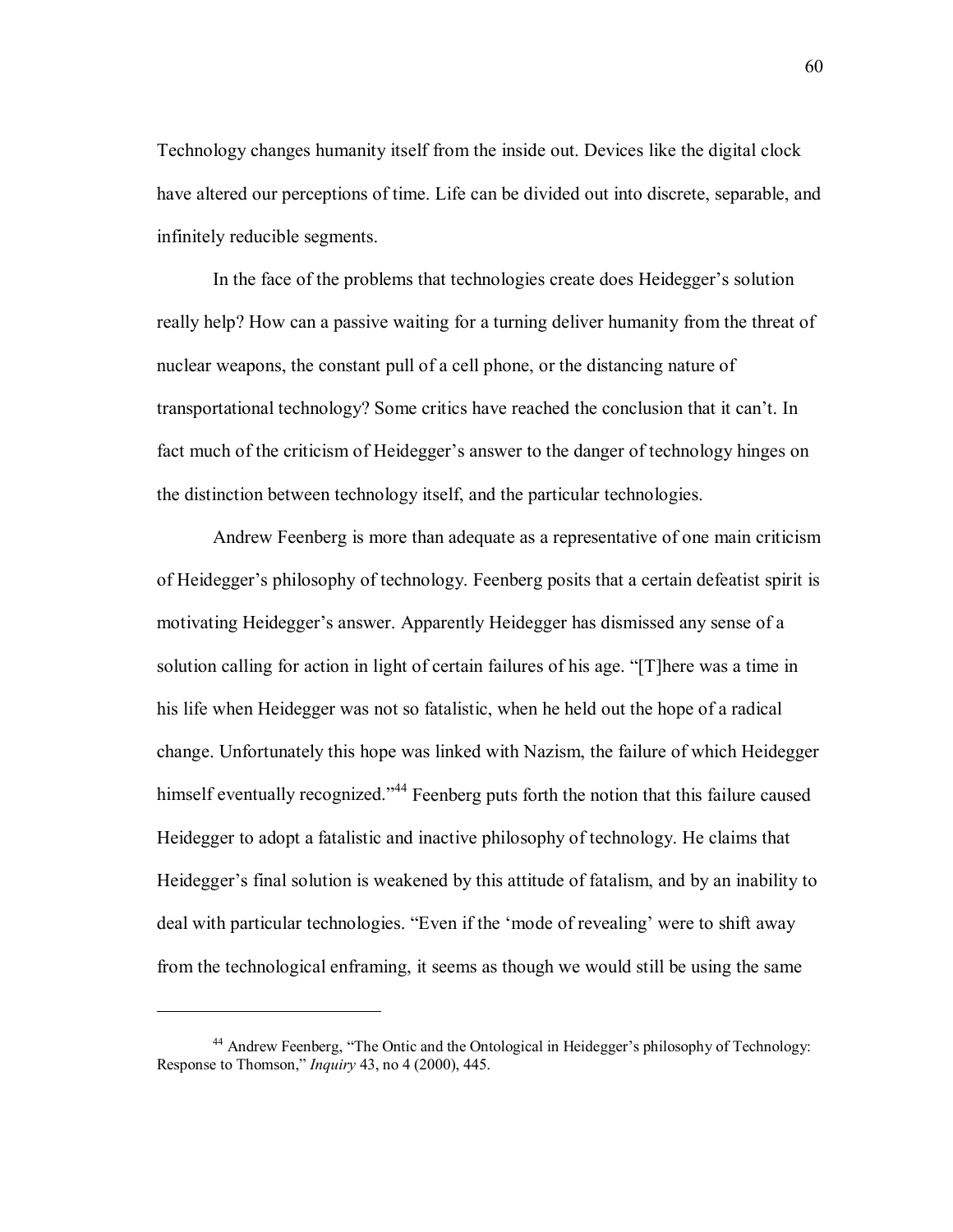devices... he did not apply his thought to actual devices, just to our attitude toward them and toward nature.<sup>45</sup> For Feenberg, Heidegger does not go far enough. Though Heidegger's philosophy of technology may be interesting, it does not adequately deal with the problems at hand.

Feenberg is almost convinced that even if the new destining of being were to come; humanity would continue to challenge forth the world as standing reserve. Since much of Feenberg's critique of Heidegger concerns the distinction between technological devices and technology itself, Feenberg seems to agree with Ihde's criticism. That is, Heidegger's philosophy of technology is weakened by its inapplicability, and its abstract metaphysical nature (Ihde, 385). Rather than viewing this move as sinister, in an act of sympathy Feenberg sees only defeat in Heidegger's writings. "It seems to me that Heidegger was himself far more deeply touched by modern nihilism than Thomson is willing to concede, far more so than Dreyfus. Nothing in his world escaped the enframing sufficiently to constitute a new 'god.<sup> $,46$ </sup> Feenberg gives a rather bleak assessment of Heidegger's philosophy of technology. It seems that he is arguing that Heidegger's proposed solution cannot succeed, and perhaps it was never meant to. No turning ever seems to have taken place for Heidegger, and perhaps no turning ever will as long as technology is still in use.

Before one can determine if Heidegger had an adequate answer to these accusations a new problem has arisen. The question raised is, "can a turning ever take

 $45$  Ibid., 445-446.

<sup>46</sup> Ibid, 446.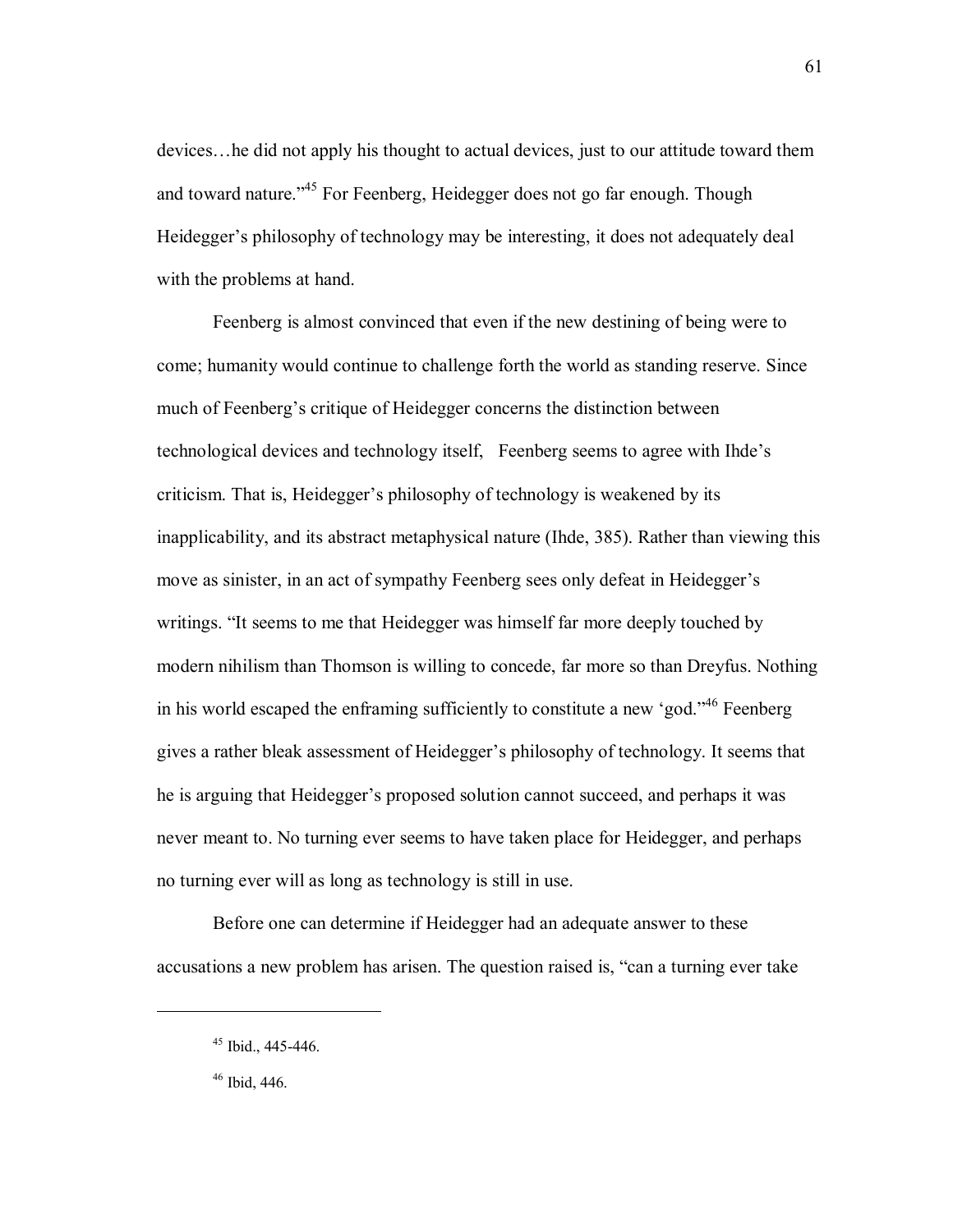place, or does the enframing hold an unassailable sway?" The essence of being is concealed into oblivion by the enframing, and it does not seem as though any turning is possible. Despite this Heidegger seems to hold out hope that the saving power has not been defeated, and it may be closer than ever if one is able to see the in-flashing of being. Being may reveal that a new destining of revealing already surmounts the enframing. If one has the insight to see what is already available in Heidegger's words then the turning may be revealed. Perhaps the meaning of the surmounting can be displayed in the understanding of one of the simplest of Heidegger's words, *nach*.

## **4.4 Revealing the Power**

The title of *The Question Concerning Technology*, is an English translation of the original German title *'Die Frage nach der Technik*<sup>?</sup>.<sup>47</sup> A very rough translation of the German might read like this, "The question that is being asked after the technical." Such a translation does not encapsulate the theme of the essay, and it ignores many deep Heideggerian concerns. The common translation in English-Heideggerian scholarship, The Question Concerning Technology, is quite adequate. It seems that humanity is the questioner, but the technical is not what is being interrogated. Rather the essay is about the technical itself, technology itself, but not merely as a substance. The question concerns technology and indeed, it is a concern for technology, perhaps in the same way that *Dasein* is concerned for being.<sup>48</sup> Yet if the meaning of the arrival of Heidegger's turning is to be understood, then perhaps it can be illuminated in that rough translation.

<sup>47</sup> William Lovitt, trans., *The Question Concerning Technology and other Essays* (New York: Harper and Row Publishers, 1977), ix.

<sup>48</sup> Heidegger, *Being and Time,* 32.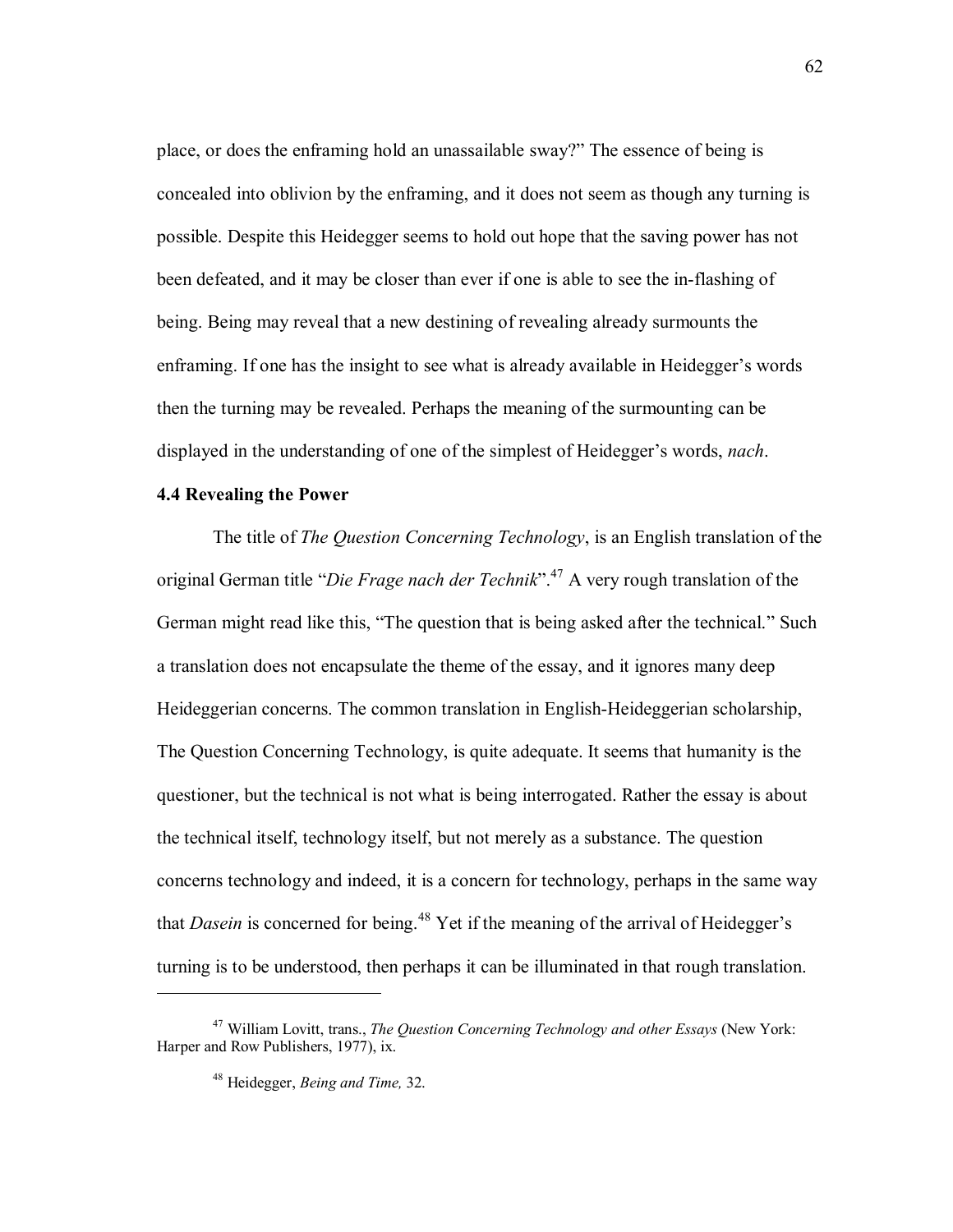If the question can be understood as an "asking after" technology, then perhaps being itself may become illuminated. Please be aware that this is not an attempt to reinterpret or misinterpret Heidegger. It is an effort to show the strength of the German language in revealing the truth of Heidegger's words. The critical word for this understanding is the simple German preposition *nach*.

As it is simply translated the word *nach* means after.<sup>49</sup> This sense of after is the one often used in expressing the time, such as a quarter after two. A simpler meaning might be something like sequence, that which follows after. It is a word of transition, and to understand it in this way reveals the saving power present in the very title of Heidegger's essay. In this light the question in the title is the question that comes after technology, and it is the question that follows upon technology. What is the nature of the question itself? The question must be that which Heidegger elaborates within the essay, Eightharrow ask the question concerning technology when we ask what it is"  $(QCT, 312)$ . Technology, in its essence, is the enframing, the dual concealment of being in the guise of that which challenges forth the world into standing reserve. The title now becomes the question that is being asked after technology has been revealed for what it is. This fits the notion of Heideggerian questioning quite well, as technology is being asked about, but it cannot be asked until it is in some way known.<sup>50</sup>

If the question about what technology is, is being asked after one knows the answer, then this might mean one of two things. Either the answer is the common

<sup>&</sup>lt;sup>49</sup> Completely Revised Edition 1995 Langenscheidt's New College German Dictionary, German-*English*, s.v. "nach"

<sup>50</sup> Heidegger, *Being and Time,* 24-25.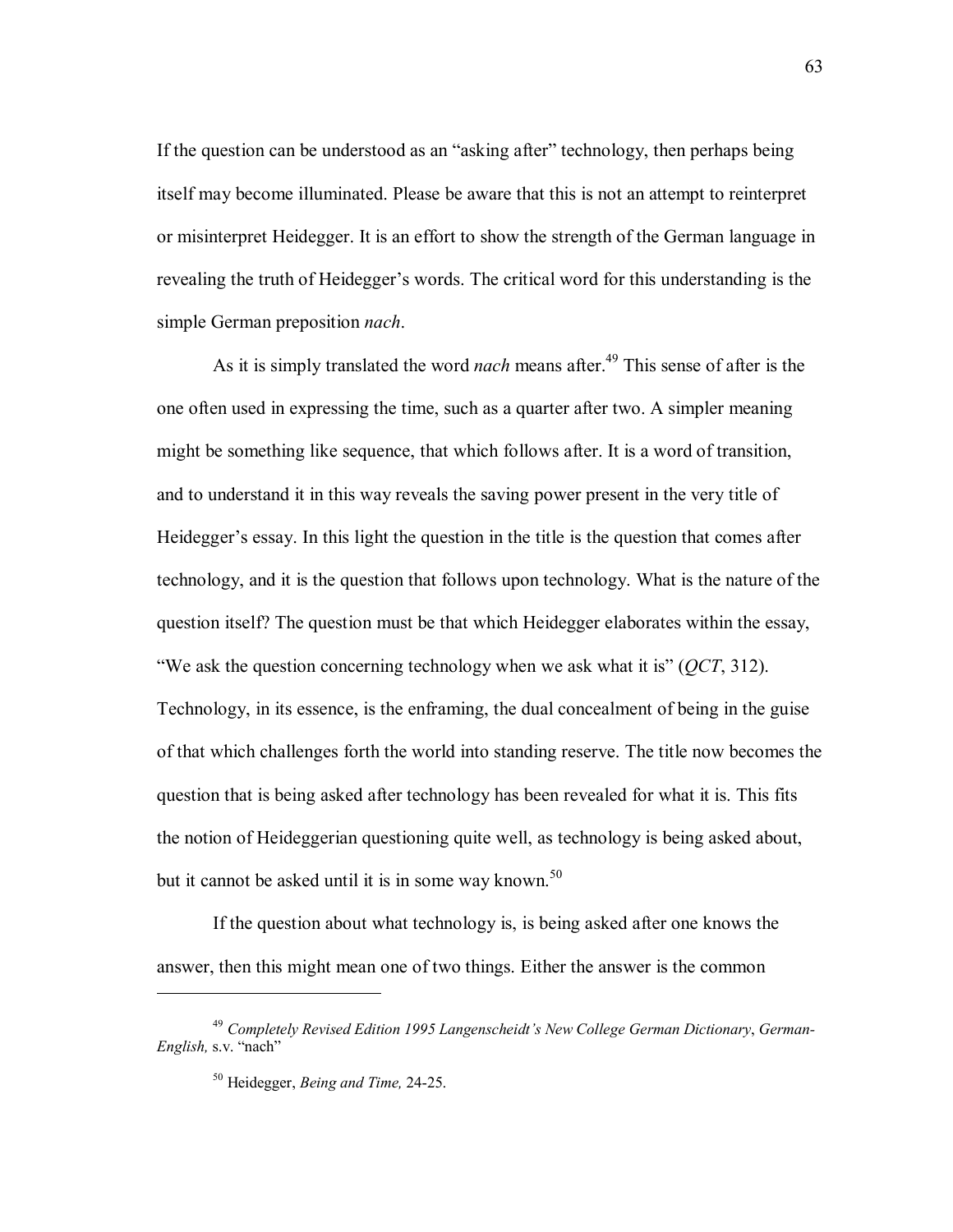answer, that technology is instrumentum, or it is something else entirely. The very work of *QCT* reveals that the answer is in fact not instrument but enframing. If this is the question that is being asked after technology is known to be the enframing, then here is the turning itself expressed already in Heidegger's title. "When the danger *is* as the danger, with the turning about of oblivion, the safekeeping of being comes to pass; world comes to pass" (*Turn*, 43). When the danger of the enframing is revealed for what it is, then the turning comes to pass. If the enframing holds true sway then all is revealed as standing reserve. Yet if the question is being asked, then it means something powerful, that the turning is already happening. Without the turning, being would remain hidden, and the question asking after technology would only yield the instrumental answer.

If the turning has happened then the question that follows technology is the question that is motivated by the enframing itself. It is brought to light by the revelation of the danger as the danger, and thus it can only come to be asked after technology is truly revealed. The dual concealment is no longer entirely at work, and the enframing has been revealed through the cracks in its facade. The power of this translational understanding is that it can reveal the truth of the turning in the asking of the question. The question no longer is "can the turning be at all?" but "how can the turning be here already active in our world?"

The mystery of the turning already active in the world is contained in the mystery of the revelation of being itself. Being is not mediated, and if Heidegger's words are to convey meaning then being as both technology and deliverance from technology must

64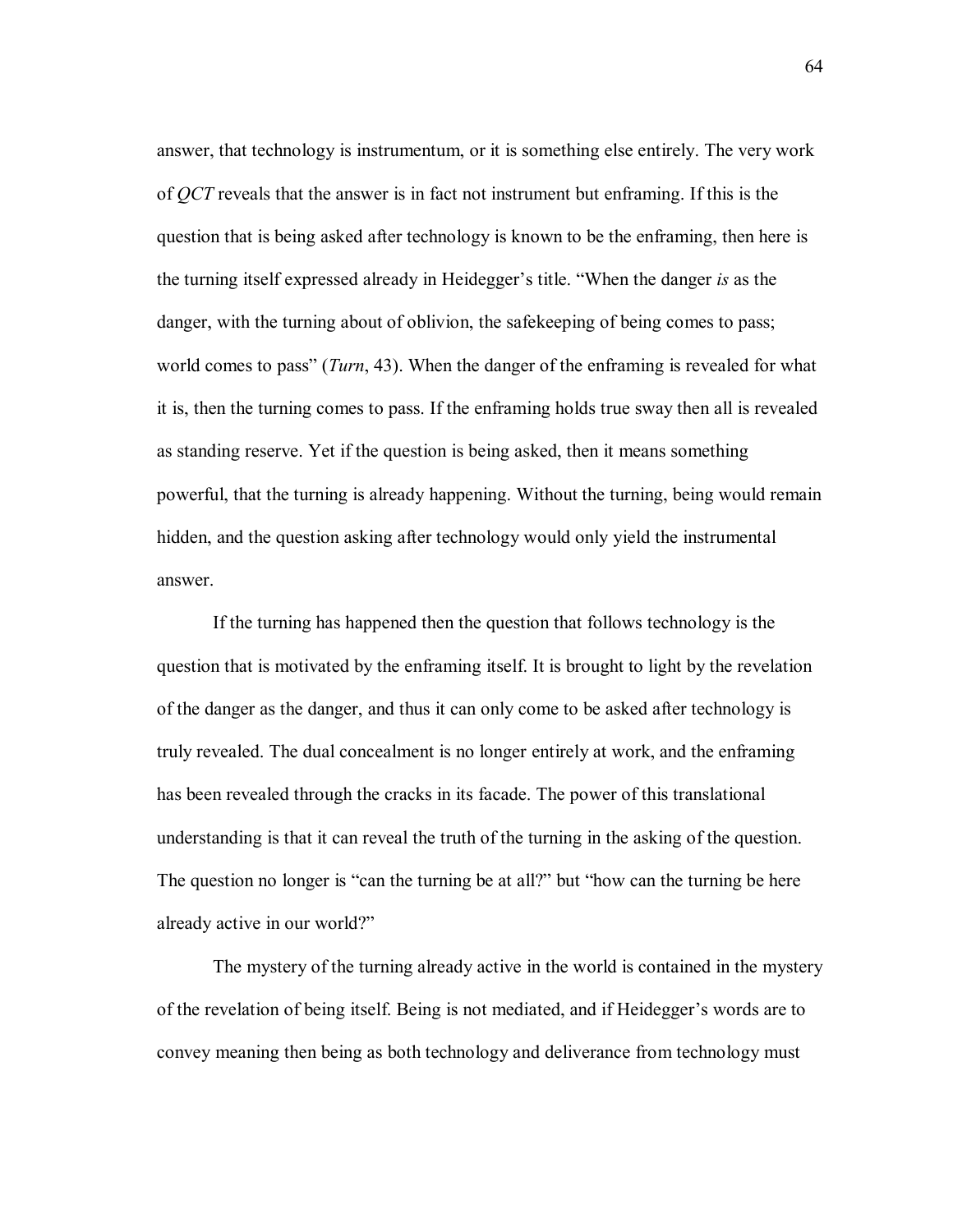move to reveal itself. "When the turning comes to pass in the danger, this can happen only without mediation. For Being has no equal whatever. It is not brought about by anything else nor does it itself bring anything about" (*Turn*, 44). Being is not caused, nor does it produce effects, rather it is. The turning is not affected by being; it exists already present in being along with the enframing. Yet how can humanity behold this revelation?

Only when man, in the disclosing coming-to-pass of the insight by which he himself is beheld, renounces human self-will and projects himself toward that insight, away from himself, does he correspond in his essence to the claim of that insight. In thus corresponding man is gathered into his own [*ge-eignet*], that he, within the safeguarded element of world, may, as the mortal, look out toward the divine. Otherwise not; for the god also is – when he is – a being and stands as a being within being and its coming to presence, which brings itself to pass out of the worlding of world (*Turn*, 47).

This is the mystery of the turning, that in humanity's renouncement of will and action the turning comes to pass. When the turning passes and humanity is freed into its essence, then humanity is given to understand its place in the world. In the words that Heidegger has written above, that is a place where mortal, finite, humanity looks out towards the divine, to God. What is the meaning of God's appearance for Heidegger? Is this being in another form, a return to Christianity, or something else entirely? It seems certain even now that if being leads humanity to God, then it leads us on a path that has yet to be understood fully.

# **4.5 God**

 The question of how the turning can take place has now become embroiled in the question of God, and its meaning for Heidegger. In reference to the power of the enframing, and the danger of this age, Heidegger made a now famous statement in an interview. "Only a god can save us. The sole possibility that is left for us is to prepare a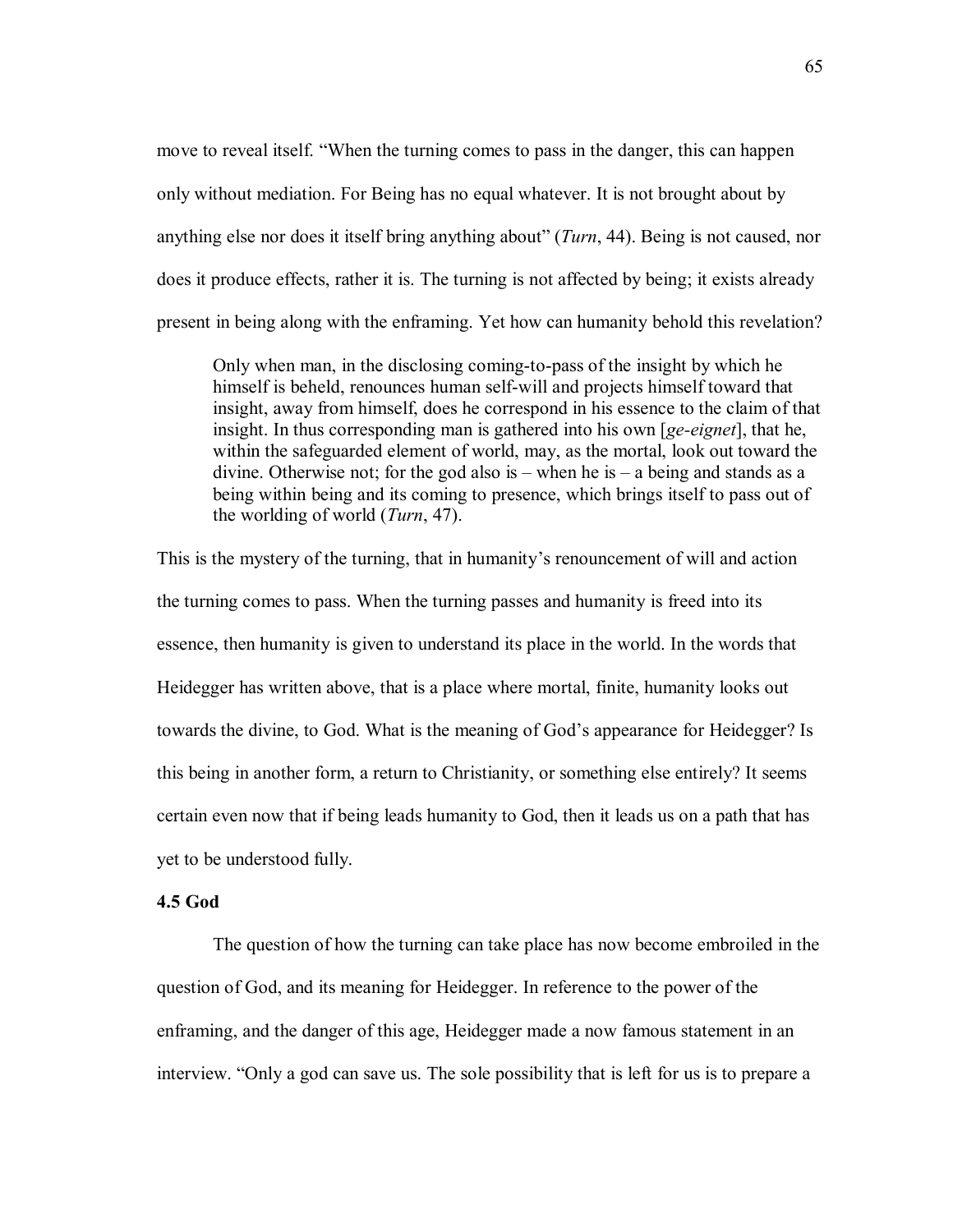sort of readiness, through thinking and poetizing, for the appearance of the god or for the absence of the god in the time of foundering (*Untergang*); for in the face of the god who is absent, we founder.<sup> $51$ </sup> While Dreyfus gave his humanistic interpretation of this statement in chapter I, he is not the only voice on the subject. Dreyfus thinks that Heidegger's god is a new human practice that will impart meaning to the world. This does not seem to entirely grasp the total releasement of human self-will that Heidegger expresses in the end of the turning. Perhaps an understanding of this releasement could focus what Heidegger means in speaking of God.

In the words of Botha, Heidegger is simply promoting patience as the expression of a reopening of humanity to thinking. He speaks of god not in some strict religious sense, but only to illustrate a need to appreciate the unknown. *"No all-powerful entity* will redeem us. The moral, redemptive god is as dead for Heidegger as for Nietzsche...He advocates a 'god-less' thinking which abandons a metaphysically constructed God, a God that can be known as an object that subjects evaluate.<sup> $52$ </sup> Botha seems convinced that Heidegger is not looking for the *deus ex machina*, but rather he is seeking a new way of thinking. This way of thinking is the respect for the unknown, and it is Botha's understanding of the answer that Heidegger gives to the question of technology. To be released from human self will means to be released from the need for action, and into the mystery of the revealing truth that comes from thinking. Botha's

 $51$  Martin Heidegger, "Only a god can save us: Der Spiegel's interview with Martin Heidegger," *Philosophy Today* 20 4/4, (1976) 268-284, quoted in Catherine Frances Botha, "Heidegger, Technology, and Ecology," *South African Journal of Philosophy* 22, No. 2 (2003), 165.

 $52$  Botha, 165-166.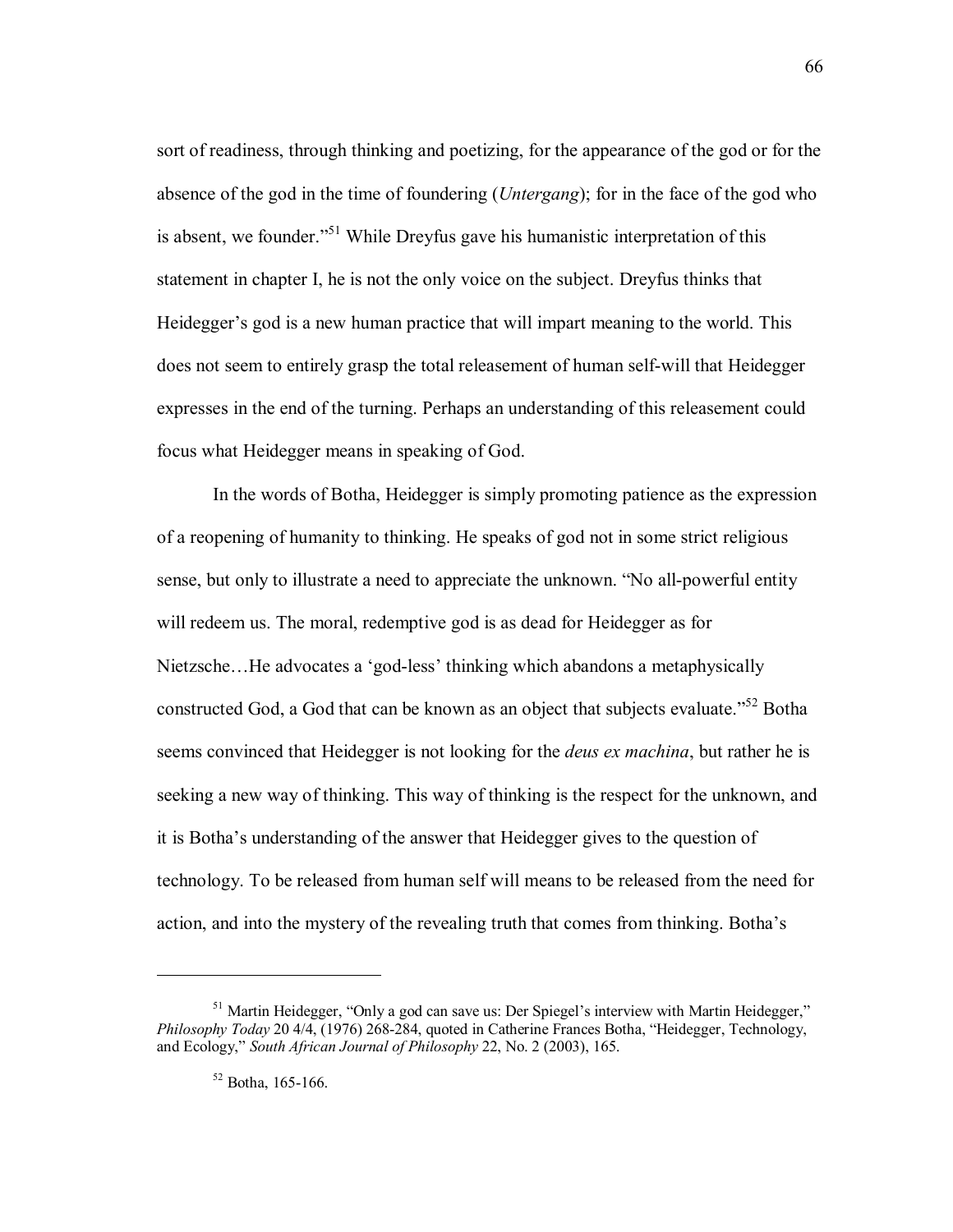understanding of Heidegger's move is much more traditionally philosophical, and the solution to the problem of technology comes in the form of quiet reflection. The turning will be realized when humanity sits down and thinks about it. Thomson echoes this sentiment in his own writings:

Heidegger's resacralization of the simple 'thing' reminds us that the conditioned has roots in the unconditioned, the secular in the sacred, and thus suggest that we should adopt a very different attitude toward our world, a *Grundstimmung* much more reflective and thankful than the thorough-going instrumental reasoning characteristic of our technological mode of revealing.<sup>53</sup>

This shares many of Heidegger's sympathies on questioning and thinking. It is in thinking that the realization of the turning flashes before the eyes of the thinker.

Yet something still remains mysterious, and that is the move of being. If one arrives at the turning through reflection, what makes the turning arrive at all? How is it that one is even brought to reflect on the turning? The question of how the turning can take place appears again, and with an even greater urgency. If thinking is the path to understanding the turning, then what starts us upon that path? What makes the path available at all? The answer may be contained within the mystery of the connection between God and being.

The mystery of God and being is furthered by the connection that Heidegger draws for them in the end of *The Turning*. One of the concerns for many a thinker after Nietzsche regards the existence of God after his untimely death. Heidegger gives voice

 $53$  Iain Thomson, "What's Wrong with Being a Technological Essentialist? A Response to Feenberg,î *Inquiry* 43, no. 4 (2000), 439-440.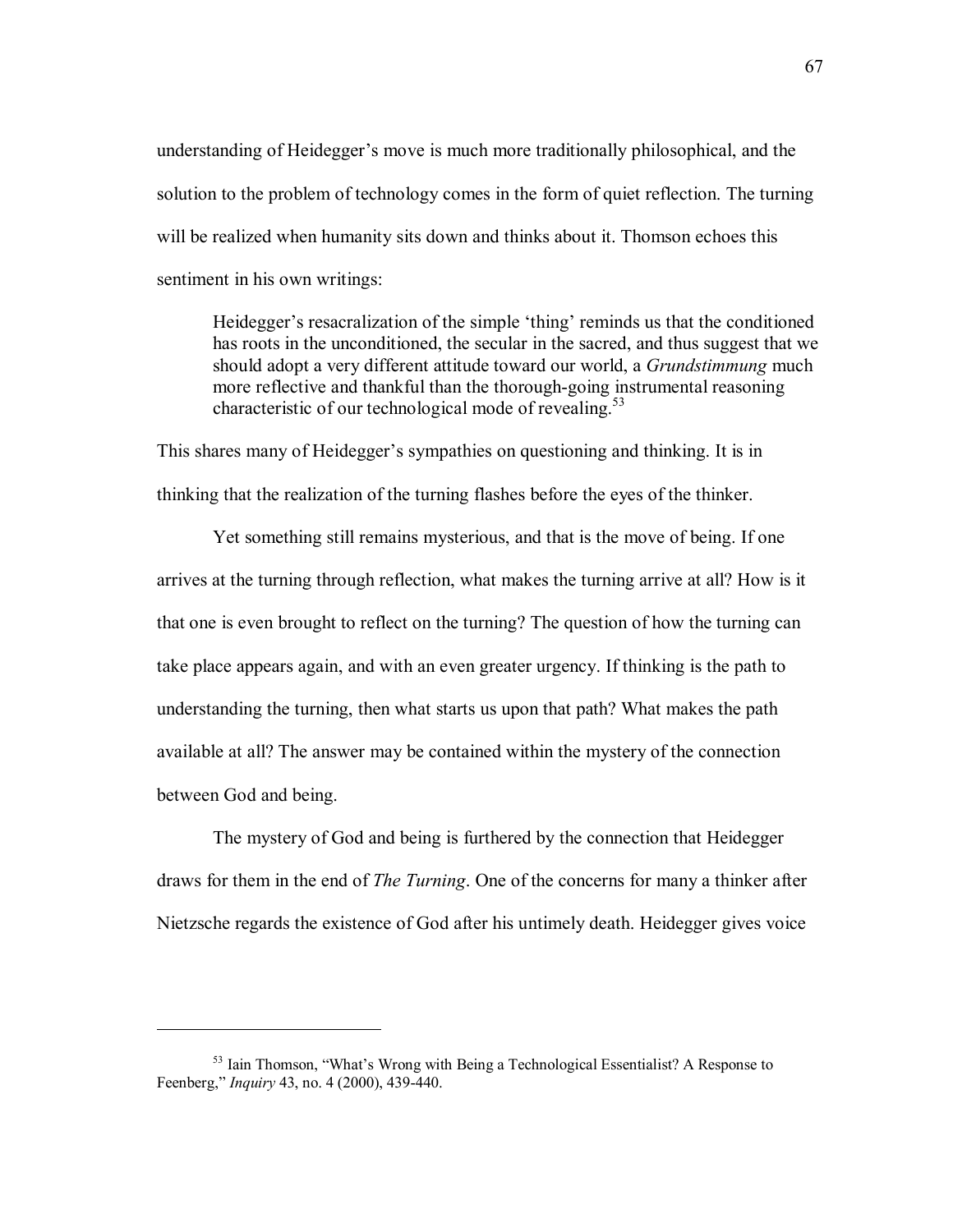to this concern at the end of *The Turning*, and in so doing sheds some light on the path that the turning takes:

Whether the god lives or remains dead is not decided by the religiosity of men and even less by the theological aspirations of philosophy and natural science. Whether or not God is God comes disclosingly to pass from out of and within the constellation of Being. So long as we do not, through thinking, experience what is, we can never belong to what will be (*Turn*, 49).

This is a mysterious interplay of words and meaning near the very end of Heidegger's essay, but it is an issue of some deep concern for him, and the author of this thesis.

One might make a classical theological move, and say that God is being. However, this would ignore many Heideggerian sympathies, and at best be a move of too much simplicity. John Caputo illustrates well the difference between being and God in an essay on Heidegger and Theology. "Thinking is directed toward being, not God. Being is not God but the event of manifestness, the happening of the truth of being, the coming to pass of the history of the epochal manifestations of being  $-$  from the early Greeks to the will to power.<sup> $554$ </sup> Caputo understands that the destining character of being is what makes it quite different from the Christian conception of God. Yet if being is not the same as God, then what is the god in Heidegger's philosophy of technology? Caputo admits that this is the source of much debate and conflict for Heidegger. Though he says that when Heidegger talks of the gods, or of "The Fourfold" he is speaking of a poetical deity. "The Fourfold – earth and sky, mortals and gods – is a deeply Hölderlinian conception that Heidegger derived from his readings of Hölderlin's poetizing of the

<sup>&</sup>lt;sup>54</sup> John D. Caputo, "Heidegger and Theology," in *The Cambridge Companion to Heidegger*, ed. Charles Guignon (New York: Cambridge University Press, 1993), 283.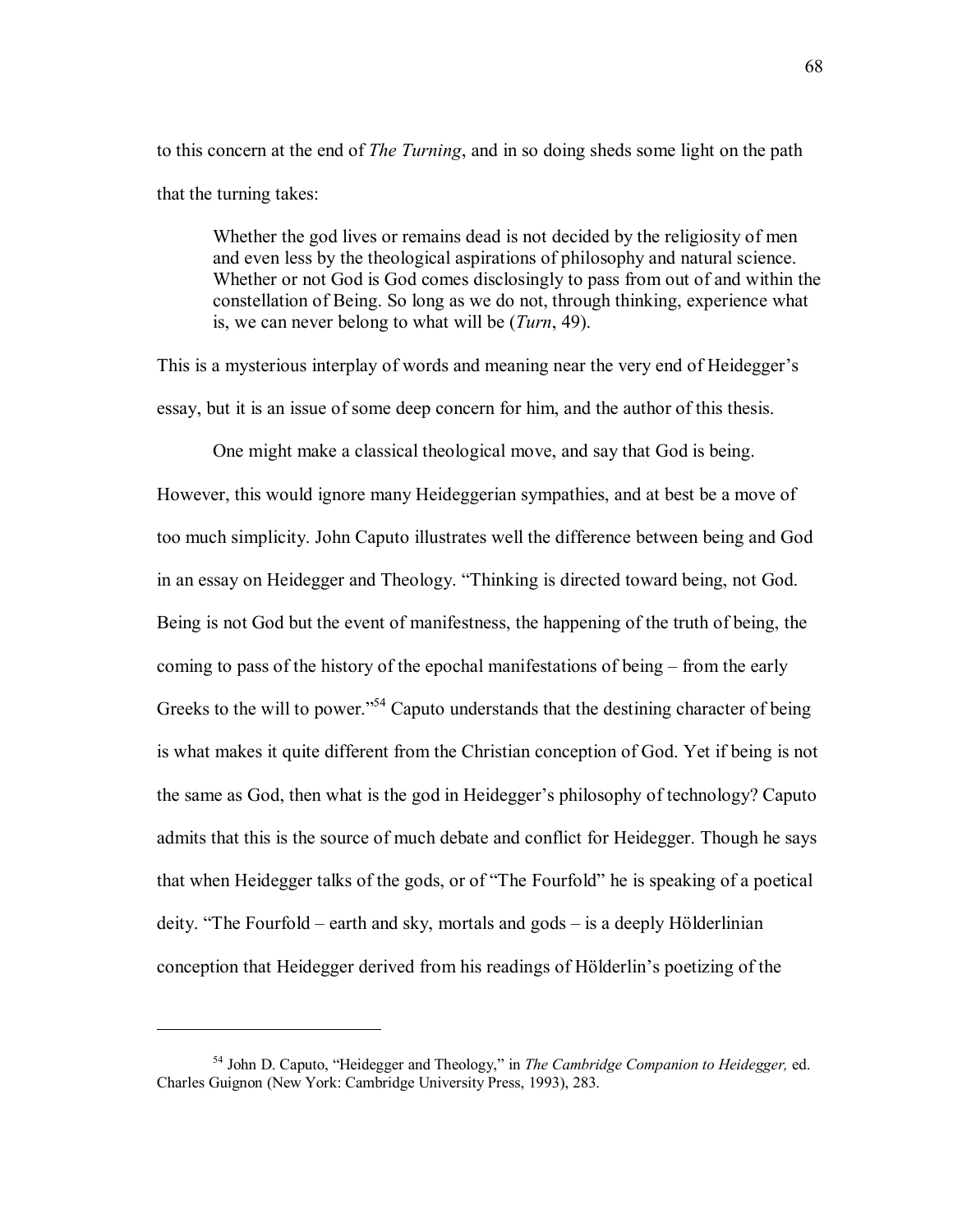Greek world. So the god that emerges in Heidegger's late writing is a profoundly poetic god<sup>355</sup> While Caputo is very sympathetic towards any Christian leanings Heidegger might have, he simply does not see their expressed presence in Heidegger's writings on technology.

To be sure there are many sympathies which a Christian might share with Heidegger on the nature of technology and its danger for our world. However, Heidegger's answer is not an overtly Christian one, and Heidegger does not seem to be advocating a turn to religion. What then has become of the turning and its connection to God and Being? How can the turning be happening and technologies still exist? How can the turning appear in this world at all? From whence comes the turning? It is this last question that now reveals an original and helpful way to understand God in Heidegger's philosophy of technology.

If the supreme danger, as the enframing, can be said to hold sway over this world then the mystery of the truth of being may always be denied. If the enframing holds power, then the danger will forever be concealed. Yet it is in the revelation of the turning that the danger appears as danger, and is surmounted by the saving power that bears humanity home into its essence. This comes to pass when the danger is revealed as the danger within the quiet reflection of thinking. One may still ask what leads us to think, and what leads us to this understanding? It could be that being itself is revealing itself to us, but it does this in such a way as to reveal the enframing as being. If this cannot be mediated, and we cannot arrive at it through our own will, then we must wait for its

 $55$  Ibid., 283.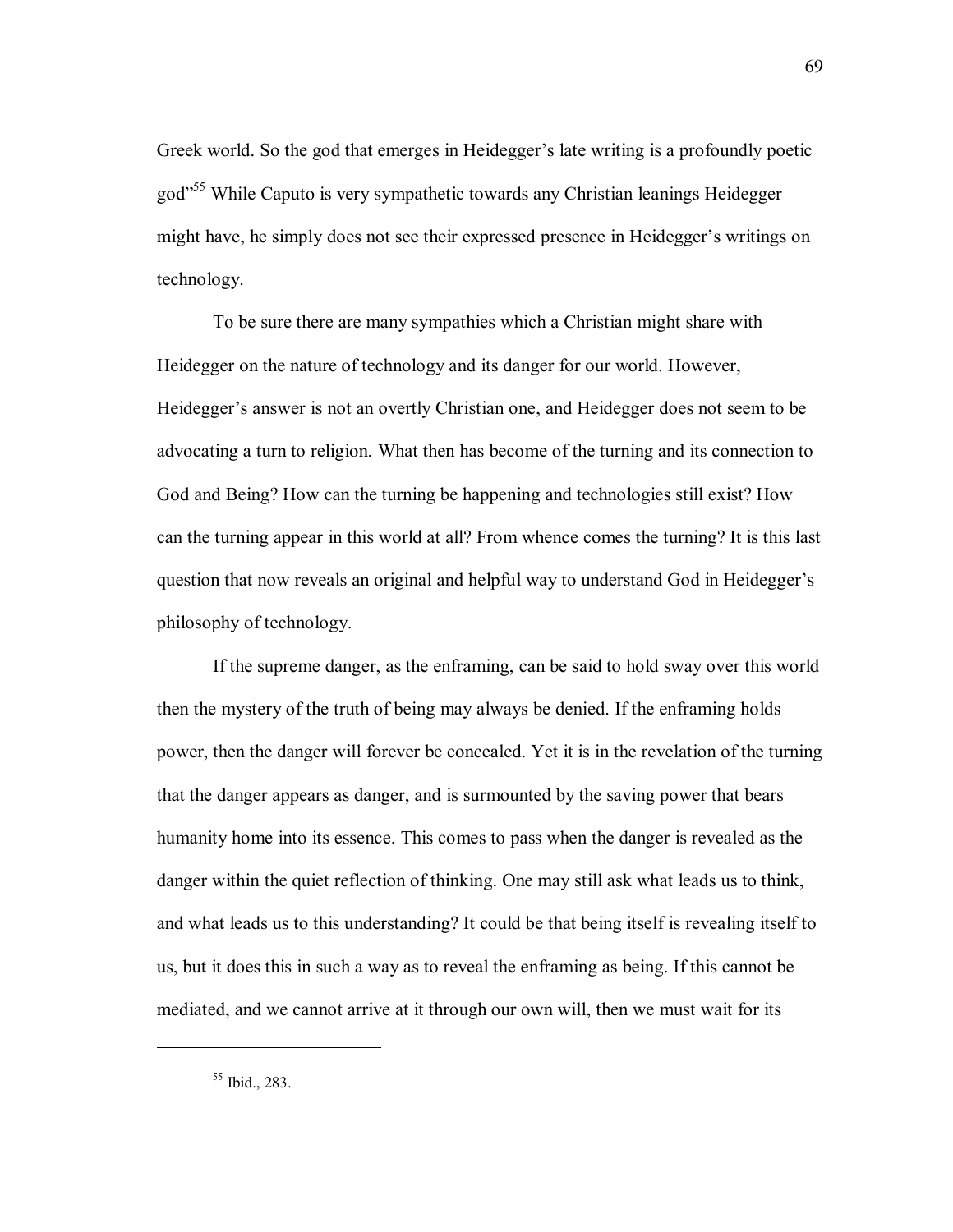appearance. We could not even see it unless when it flashed it also granted us the insight to view its flash (*Turn*, 47). Being reveals itself in a manner most mysterious. It creeps into our minds and causes us to ask the question concerning technology. It is not acting as an infiltrator, but it is already present within us. How can something that is present within us, reveals its nature to us, and bears a relationship of correspondence to us, be understood? The move towards the divine is astoundingly close.

Here lies the mystery, that being behaves or acts, yet it is not a substance or creature. This line of thinking and questioning opens up a new path for understanding God through being in Heidegger. Being is, and yet it is not anything at all that we can understand. Being also frees us, the mortals, to look out toward the divine, and contemplate the coming of the God. Perhaps Bothaís sympathies suit the situation best and Heidegger is calling for a respect for the unknown. Yet Dreyfus understood the change to be a radical altering of everything we once believed. Nietzsche wrote that God was dead in *The Madman*, and this has been understood to mean that people have lost faith in Him.56 For Heidegger, the being of God may come to be revealed out of the being of being. When will this come to pass, and in what destining will God be revealed at last? The destining is always unknown, and all that is certain is that each destining will be surmounted in turn. Perhaps this understanding of Heidegger may allow for the final destining of being to be a revealing of being as God himself. Perhaps if mankind is mortal then history might be too. Is it so inconceivable to think that if the enframing is being surmounted by the revelation of its being, then the new destining might be the

<sup>56</sup> Nietzsche, 97.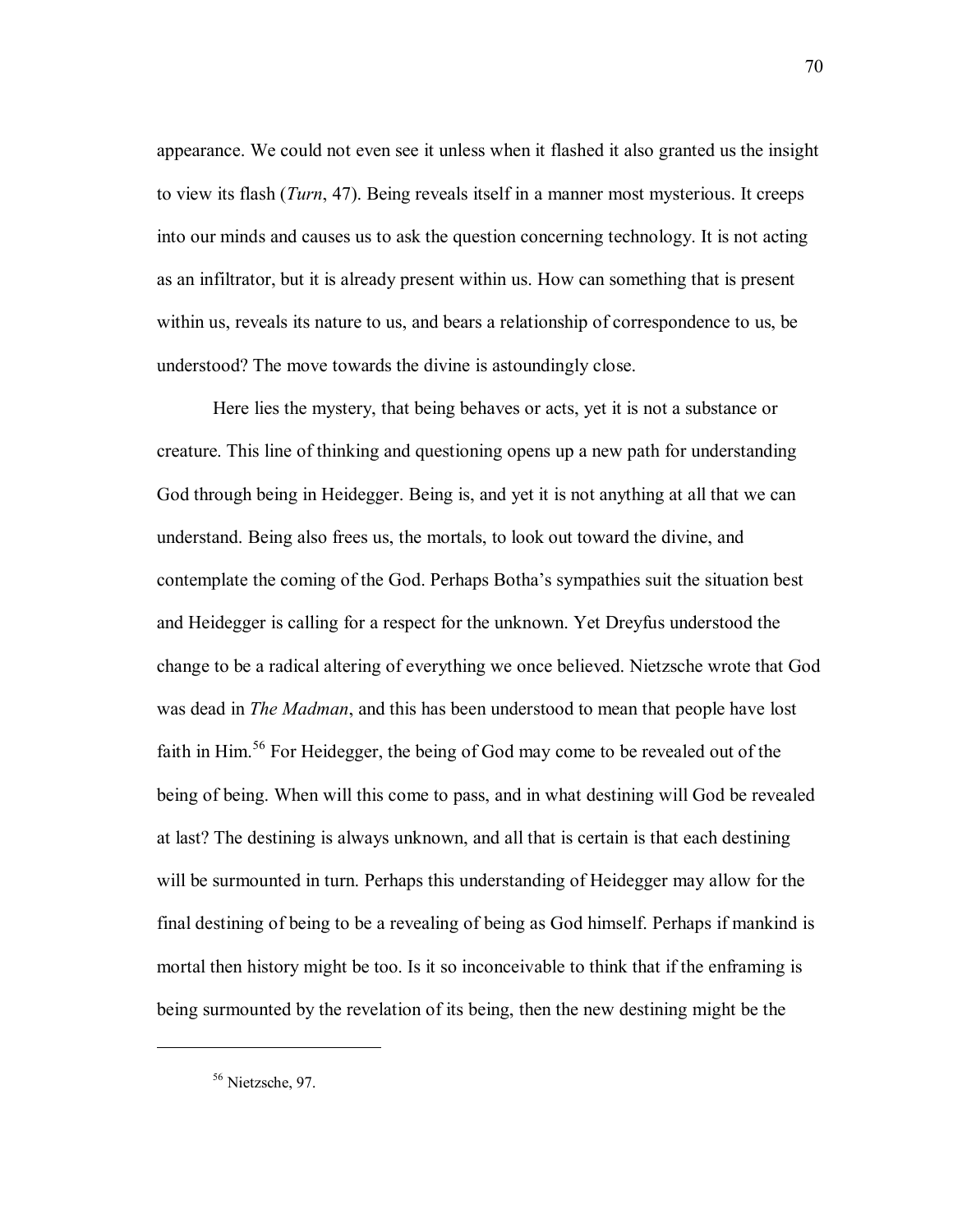last? Heidegger was not closed off to the possibility of God's revelation as God, but he was convinced that it would come only through the revelation of being. Surely also the attitude of the turning applies here as well. One must wait in the spirit of releasement, and be patient for the appearing of being. "In thus corresponding man is gathered into his own [*ge-eignet*], that he within the safeguarded element of the world, may, as the mortal look out toward the divine" (*Turn*, 47). It is a hard thing to grasp the power of patience, and of letting the mysterious remain unknown. However, if the truth of the turning can be understood, then the power of technology in this world is already breaking, and the coming of a new destining is at hand.

It may come to pass that this new understanding of Heidegger may show God revealed as already active in this world in causing humanity to correspond in its essence to the essence of being. It may be that God's will causes the revelation of being, and the revelation of humanity's essence as well. In light of this turning, the lesser dangers of technologies may come to pass away in much the same fashion as the supreme danger of technology itself. Thus while the danger reigns supreme, humanity may yet look out and behold the saving power in the revelation of God.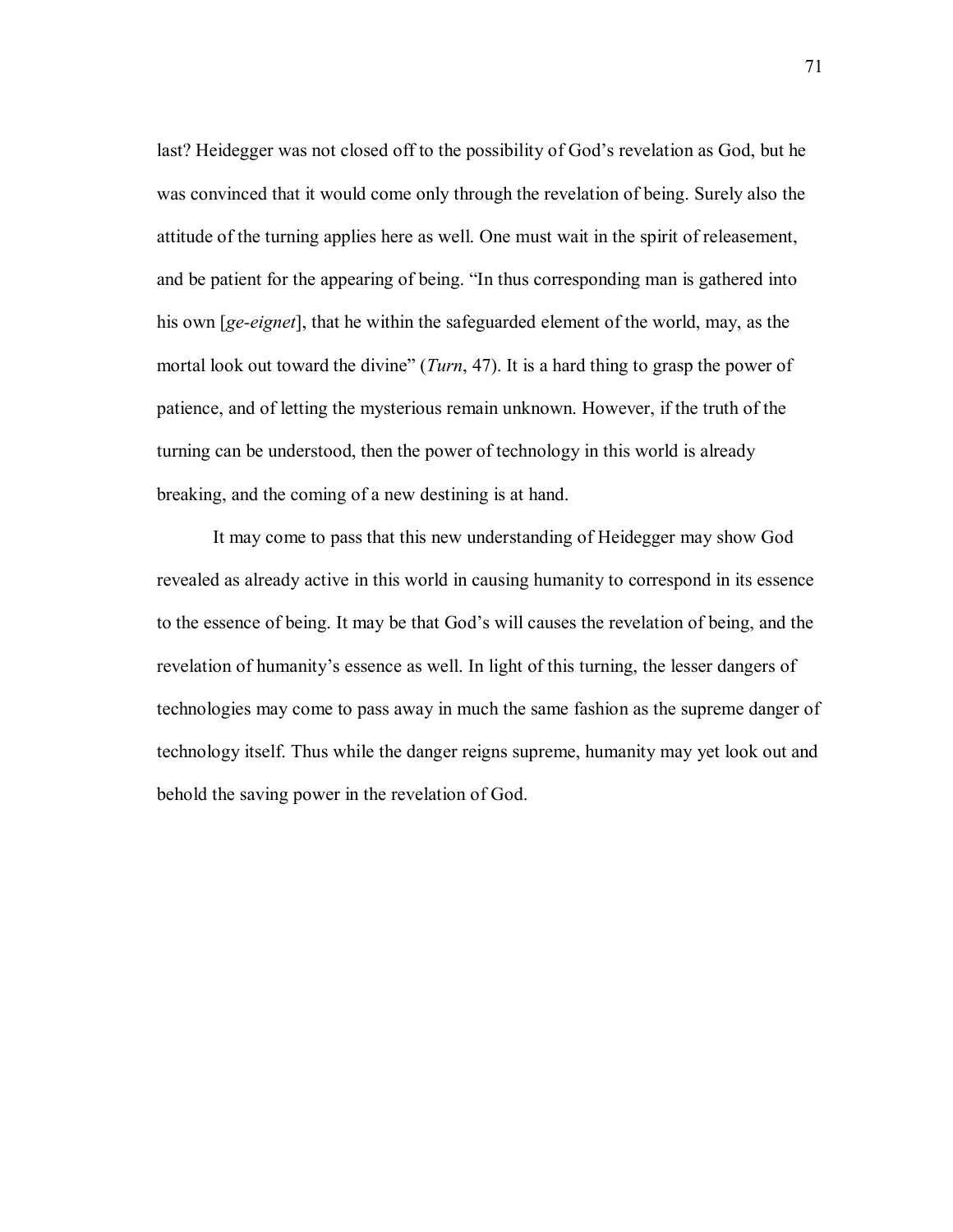## **CHAPTER V**

## **CONCLUSION**

In conclusion, the primary aim of this thesis has been to show technology as the revelation of being in this age, in Heidegger's philosophy. The thesis began with the question of "what motivates Heidegger or anyone to reflect philosophically on technology?î Through the works and words of Thomson, Ihde, Dias, and Dreyfus several influences were revealed.

Thomson points out that the historical metaphysical influence of Nietzsche has been instrumental in creating the current technological worldview of the west. The influence of Kant motivated Heidegger to view the world as a projection of human thought and ideas through metaphysics. Heidegger is also reacting against Nietzsche, and Heidegger is attempting to combat the nihilism of this age. Ihde sees Heidegger as motivated by the philosophy of science that he absorbed from Husserl and the logical positivists of the early twentieth century. Heidegger's philosophy of technology seems to be years ahead of its time, as it shows technology's precedence over science in technoscience. Ihde is ultimately frustrated by Heidegger's supposed metaphysics, and Ihde claims that a more robust system would speak to the differences between technologies. It is Dias who finds the motivation for a philosophy of technology in technologies themselves. He divides all harmful technologies into four categories in an attempt to show a practical motivation for a philosophy of technology. The categories of the physically harmful, unjust, sociologically harmful, and psychologically harmful typify all manner of technological devices that cause even Heidegger to reflect on a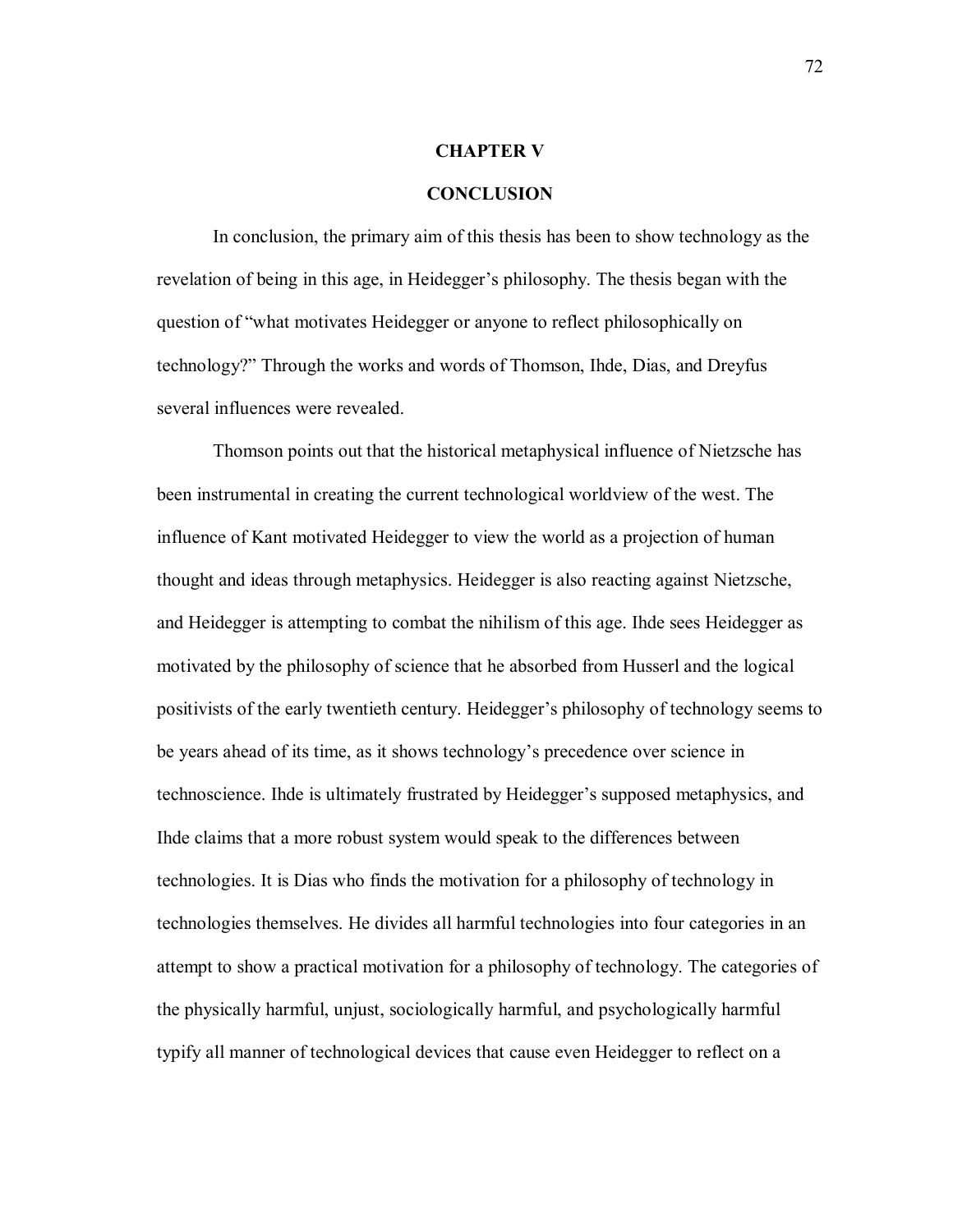philosophy of technology. It is in the words of Dreyfus that Heidegger's personal philosophical search for the understanding of being takes the forefront. Dreyfus explains that being, and its connection to technology, is the driving force behind Heidegger's philosophy. Dreyfus also reveals a spiritual concern for the destiny of the west in Heidegger's need for a god. Although he interprets this need as a sociological need for a new metaphysical grounding, Dreyfus opens up the path to revealing an original interpretation of Heidegger's God through an understanding of being.

The second movement in this thesis dealt with the idea of being and technology in Heidegger's works. Through the aid of Taylor Carman, Theodore Kisiel, and the analysis of the introduction to *Being and Time*, a satisfactory definition of being was produced. An understanding of being is best attained through the understanding of being for a particular being, *Dasein*. Being is that which gives *Dasein* its form, function, existence, frame, and place in which to be. It is not simply the absolute grounding for things, but is in some sense the grounds for understanding the absolute. Invariably this understanding of being will prove significant for Heidegger's understanding of technology as the thesis turns to the *Question Concerning Technology*.

The *QCT* contains the bulk of Heidegger's philosophy of technology, and yet it begins as a question. At the heart of  $QCT$  is the question of "what is technology?" Heidegger points out that the common understanding of technology is as instrument. Despite this understanding the question of what technology is seeks the essence of technology, and the essence of technology is enframing. The enframing causes all entities, and particular beings to be revealed as resources for use. The enframing is the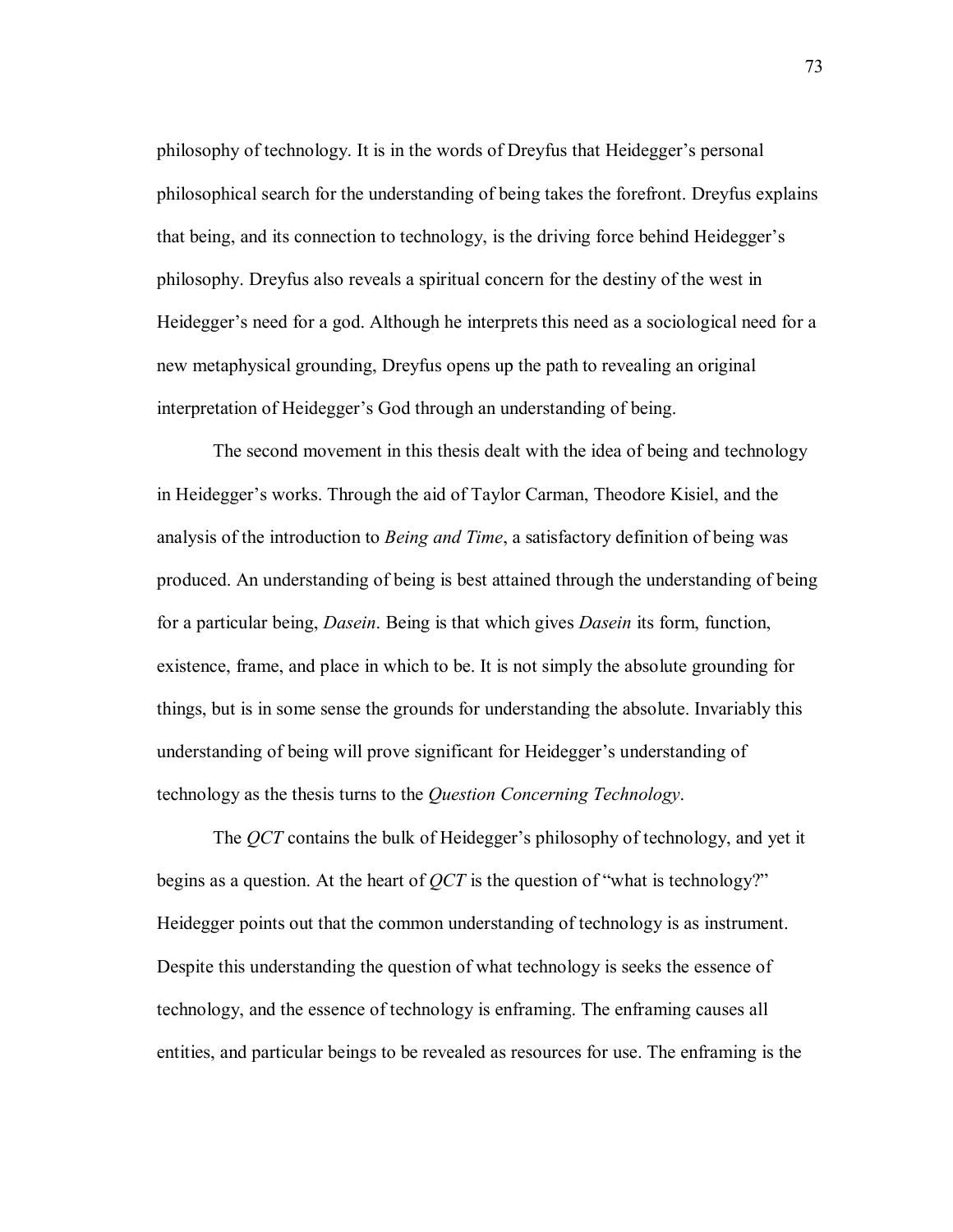destining of being in this age, since it is being that reveals entities for what they are. Technology is being itself as the force in this age that causes all things to be revealed as resource. Humanity is deceived into thinking that they are the masters of technology when it truly masters them, since being is beyond human mastery. The supreme danger of technology lies in that it denies every revelation of an entities being except for the revelation of that being as resource. That the being of all entities' is limited in this way cuts off the revelation of being itself as being, and causes humanity to lose sight of its own essence. Yet in this danger there is a turning that takes place.

The final movement of the thesis begins with a discussion of Heidegger's *The Turning* as it shows the path to answer the supreme danger of technology. While the enframing holds sway, it doubly conceals what it truly is. Technology conceals itself as instrument, and then conceals itself as the enframing, when its true identity is that of being itself as the destining of this age. The turning takes place when technology is revealed as being, and when it is so revealed the danger is surmounted by a saving power. Where technology is revealed as being, the danger of technology cutting off all revelations, except resource, is surmounted by the saving power that reveals being itself in technology. Though technology cannot be overcome by humanity it can be surmounted if humanity will cooperate with the enframing in revealing its true essence as being. In so doing humanity may once again uncover its true essence as the safe keepers of being.

Though Heidegger's philosophy addresses the danger of technology, some skepticism still persists regarding the lesser dangers. The four harmful kinds of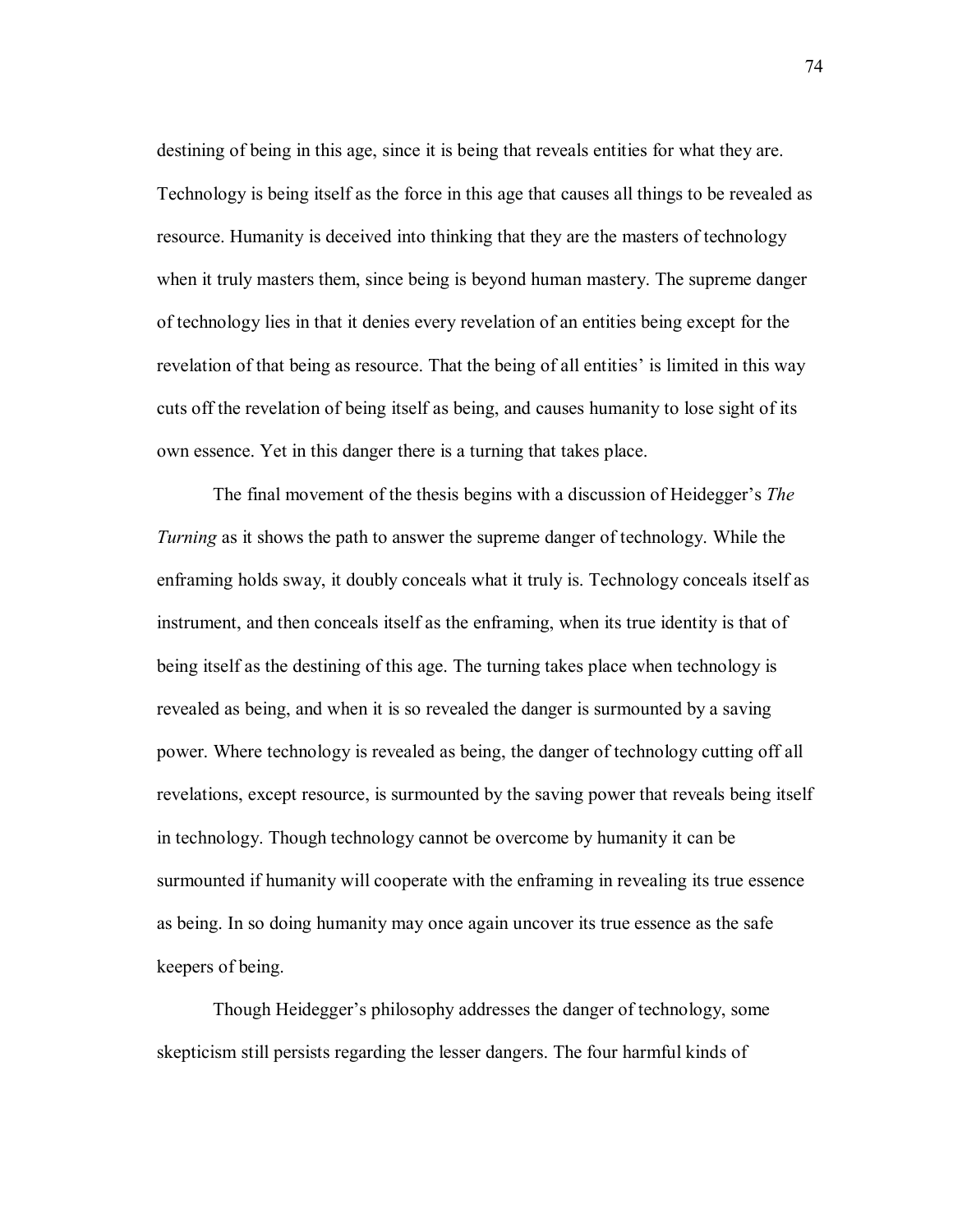technologies that Dias raised are raised again as a threat that does not seem to be dealt with. Andrew Feenberg is referenced in his critique of Heidegger's philosophy of technology. Feenberg seems convinced that Heidegger is caught up in nihilism and that his turning cannot happen. Feenberg holds that humanity will continue to reveal all entities as resources despite any philosophical revelation Heidegger may have had. Despite these criticisms Heidegger's philosophy still opens a path for a rich philosophical understanding of technology.

The thesis reveals the saving power as already active in the world through an analysis of the use of the German word *nach.* This word is drawn from the German title of *QCT*, *Die Frage nach der Technik*. This analysis reveals that the title could be read as the "Question that is Being Asked after the Technical." This translation reveals that the question about technology is already being asked. The question could not have been asked unless technology was already revealed for what it truly is, as enframing and as being. Thus reflection on technology comes only after it is revealed as being. This cannot happen if the enframing holds an unassailable sway. It seems that the turning is already happening and that the enframing is already being revealed for what it is. The saving power reveals not only being but also humanity's essence, and it frees humanity to look out towards God.

Finally, this thesis makes the move to understand Heidegger's notion of God and the possible revelation of God through his philosophy of technology. This is an original understanding of Heidegger's notion of God, and it opens up a new and helpful path to understanding Heidegger. The ideas at stake fly against the grain of Dreyfus'

75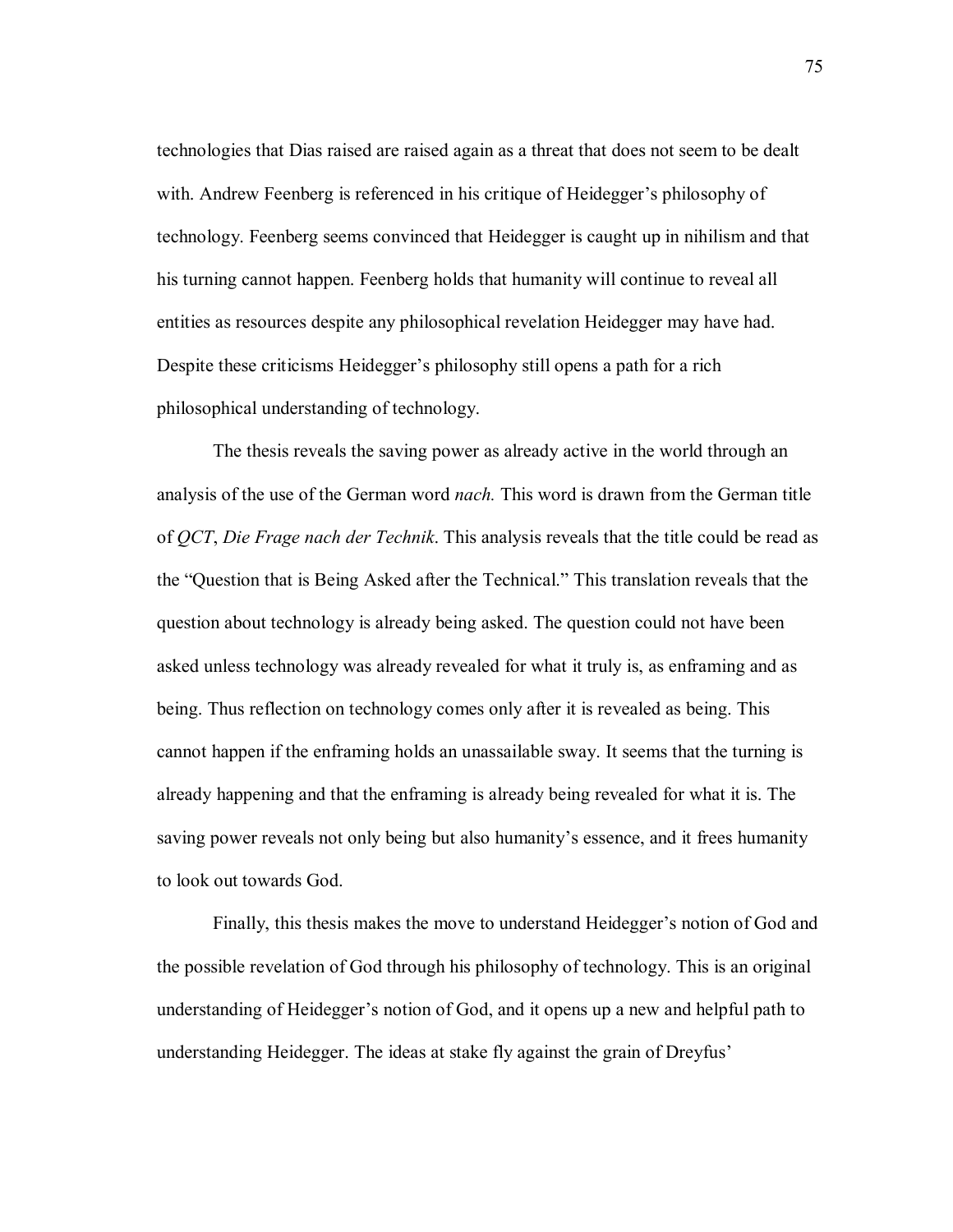understanding of Heidegger's god, as well as Botha's. It could be that it is the power of God, already active in this world that gives the enframing to be revealed as the enframing. Indeed the saving power might be thought of as a saving grace in the sense that it is a revelation of a salvific deity. It is this deity that takes a care for humanity and thus reveals itself through being. It seems that this Deity is not present in this world, and that is because the revelation of God is an event that has yet to take place. While being is turning and revealing itself in a new way, the hope of the author is that it may yet reveal itself as God in a final destining move.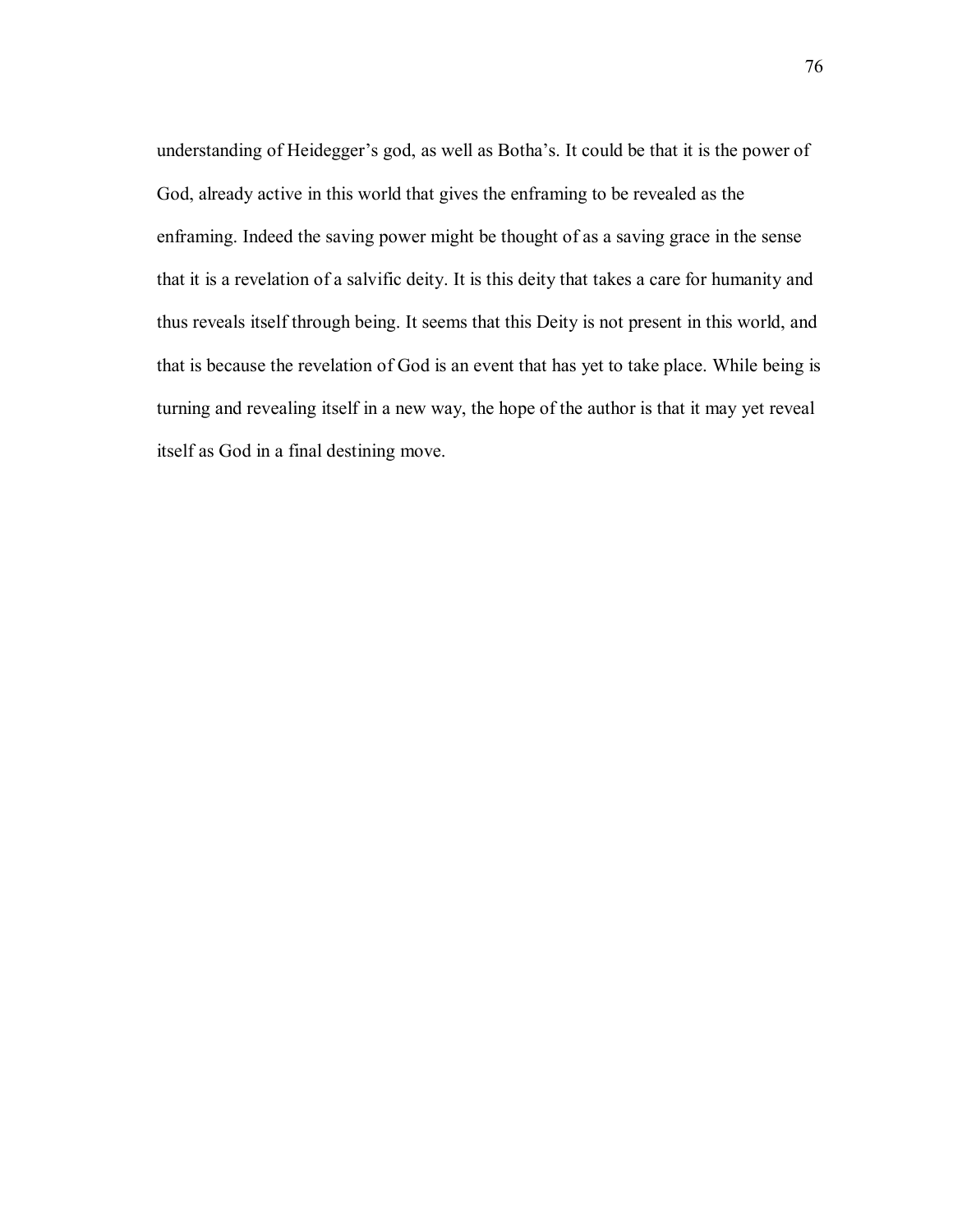## **WORKS CITED**

- Borgmann, Albert. "Technology." In *A Companion to Heidegger*. Edited by Hubert L. Dreyfus and Mark A. Wrathall. Malden, MA: Blackwell Publishing, 2005.
- Botha, Catherine Frances. "Heidegger, Technology, and Ecology." *South African Journal of Philosophy* 22 (2003): 157-172.
- Caputo, John D. "Heidegger and Theology." In *The Cambridge Companion to Heidegger,* ed. Charles Guignon. New York: Cambridge University Press, 1993.
- Caputo, John D. *The Mystical Element in Heidegger's Thought*. Philadelphia: Villanova University Press, 1978.
- Carman, Taylor. *Heidegger's Analytic: Interpretation, Discourse, and Authenticity in Being and Time.* New York: Cambridge University Press, 2003.
- *Completely Revised Edition 1995 Langenscheidt's New College German Dictionary, German-English, s.v.* "nach"
- Dias, W.P.S. "Heidegger's Relevance for Engineering: Questioning Technology." *Science and Engineering Ethics* 9 (2003): 389-396.
- Dreyfus, Hubert L. "Heidegger on Gaining a Free Relation to Technology." In *Technology and the Politics of Knowledge.* Edited by Feenberg and Hannay. Indianapolis: Indiana University Press, 1995.
- Feenberg, Andrew. "The Ontic and the Ontological in Heidegger's Philosophy of Technology: Response to Thomson." *Inquiry* 43 (2000): 445-450.
- Frede, Dorothea. "The Question of Being: Heidegger's Project." in *The Cambridge Companion to Heidegger.* Edited by Charles Guignon. New York: Cambridge University Press, 1993.
- Godzinski Jr, Ronald. "(En)Framing Heidegger's Philosophy of Technology." *Essays in Philosophy* 6 (2005): 1-6.
- Heidegger, Martin. *Being and Time.* Translated by John Macquarrie and Edward Robinson. New York: Harper Collins Publishers, 1962.
- Heidegger, Martin. *An Introduction to Metaphysics.* Translated by Ralph Manheim. Fredricksburg, VA: Yale University Press, 1959.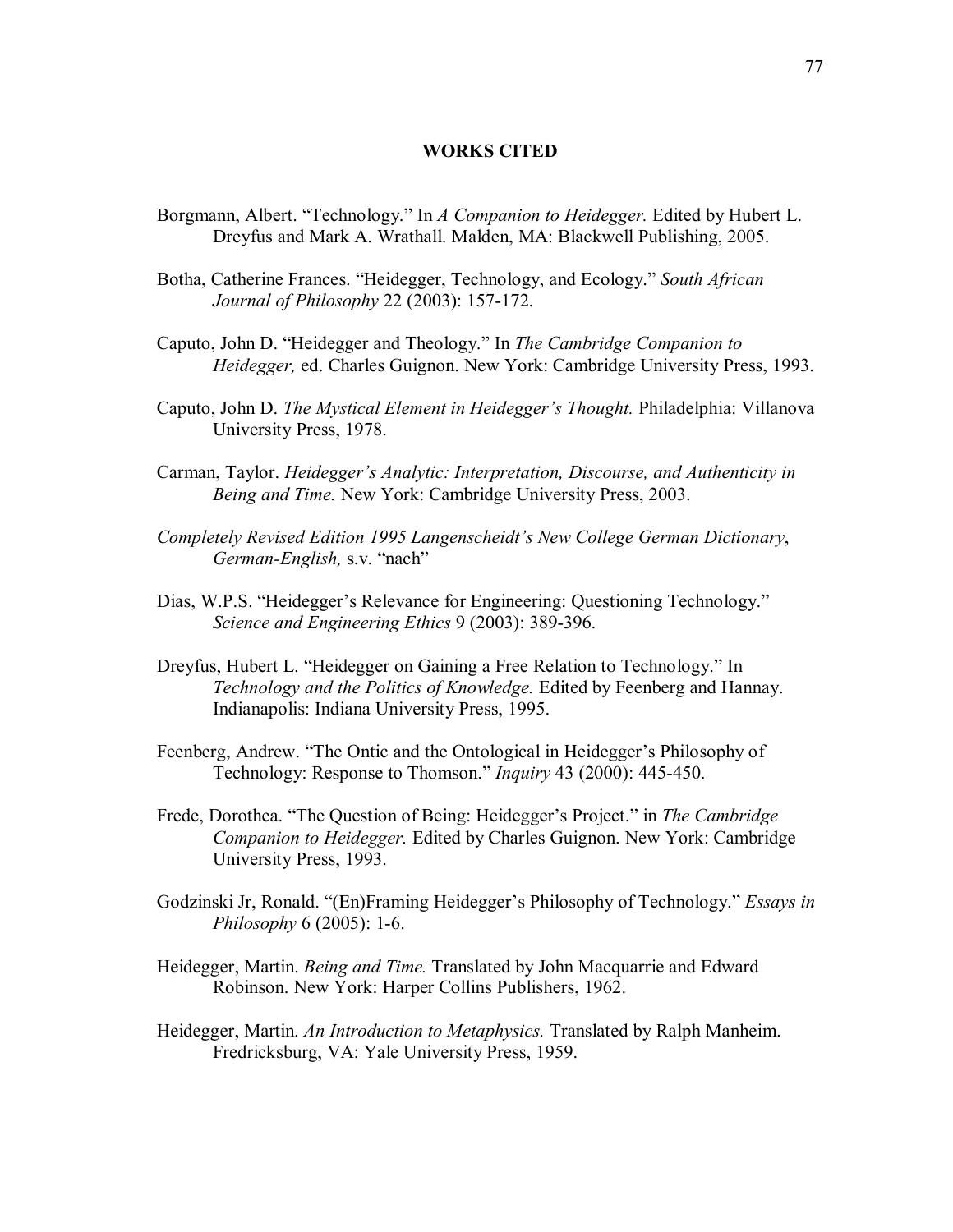- Heidegger, Martin. "Only a God Can Save Us: Der Spiegel's Interview with Martin Heidegger,î *Philosophy Today* 20 (1976): 268-284
- Heidegger, Martin. "The Question Concerning Technology." In *Basic Writings: from Being and Time (1927) to the Task of Thinking (1964).* Edited by David Farrell Krell. New York: Harper Collins Publishers, 1993.
- Heidegger, Martin. "The Turning." In *The Question Concerning Technology and Other Essays.* Translated by William Lovitt. New York: Harper and Row Publishers, 1977.
- Ihde, Don. ìWas Heidegger Prescient Concerning Technoscience?.î *Existentia* 11 (2001): 373-386.
- Johnson, Patricia Altenbernd. *On Heidegger.* Belmont, CA: Wadsworth Thomson Learning, 2000.
- Kisiel, Theodore. *The Genesis of Heideggerís Being and Time.* Los Angeles: University of California Press, 1993.
- Lovitt, William, trans. *The Question Concerning Technology and Other Essays*, New York: Harper and Row Publishers, 1977.
- Nietzsche, Friedrich. ìThe Gay Science.î In *The Portable Nietzsche.* Translated and Edited by Walter Kaufmann. New York: Penguin Books, 1982.
- Sheehan, Thomas. "Dasein." In *A Companion to Heidegger*. Edited by Hubert L. Dreyfus and Mark A. Wrathall. Malden, MA: Blackwell Publishing, 2005.
- Thomson, Iain. *Heidegger on Ontotheology: Technology and the Politics of Education.* New York: Cambridge University Press, 2005.
- Thomson, Iain. "What's Wrong with Being a Technological Essentialist? A Response to Feenberg.î *Inquiry* 43 (2000): 429-444.